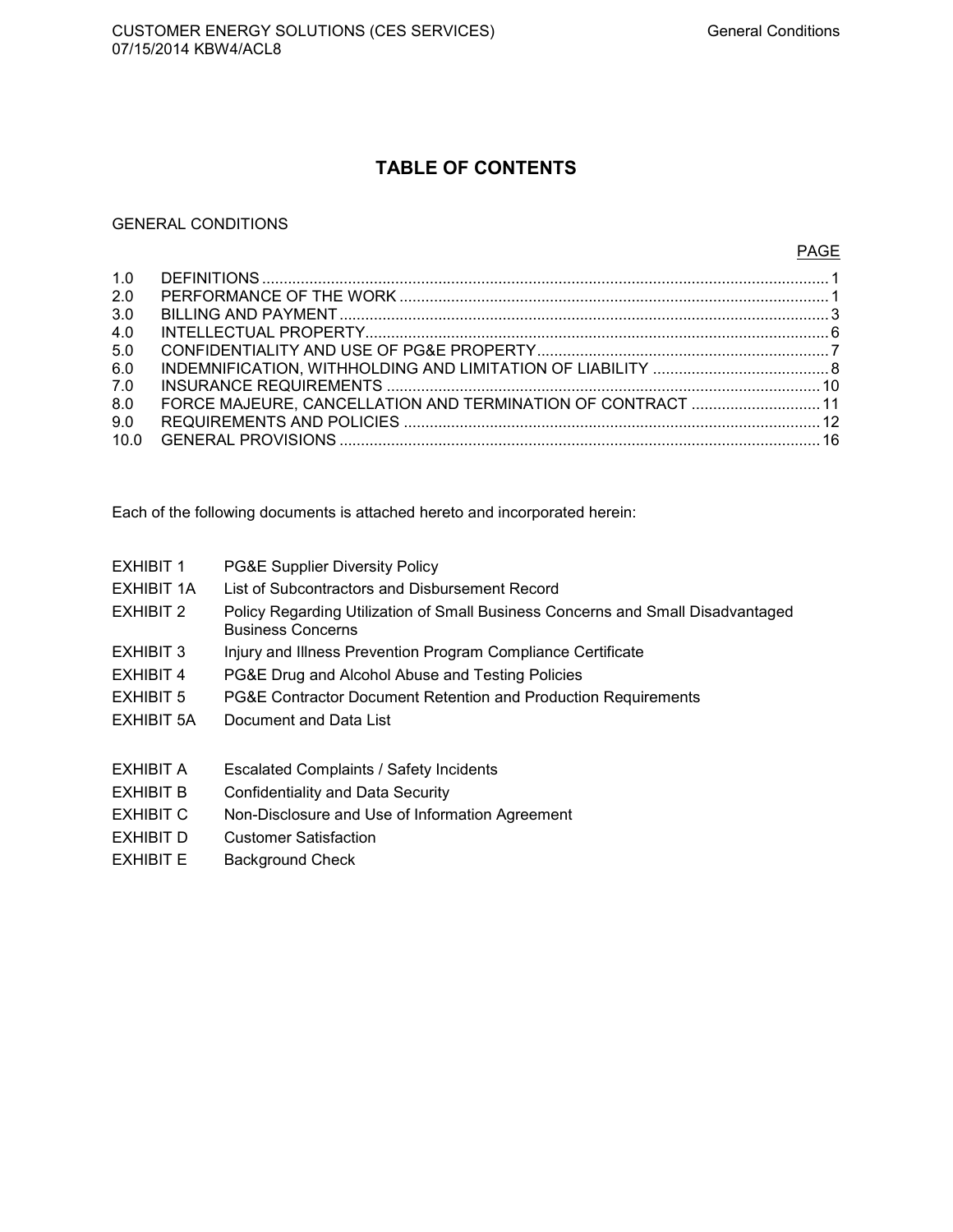### 1.0 DEFINITIONS

- "Bidder": The entity submitting a bid Proposal to PG&E to perform Work under this Contract or a CWA.
- "Change Order": A revision or modification to the Contract reflected on a PG&E Field Order form or a PG&E Change Order form.
- "Contractor": The entity or entities entering into this Contract with PG&E to perform the Work.
- "Contract": This executed master service agreement between PG&E and Contractor, including the cover page signed by each Party, each CWA, the Specific Conditions and these General Conditions, together with any and all attachments and exhibits, all of which together shall constitute the Contract.
- "Customer": PG&E's utility customers, both residential and commercial.
- "CWA": Contract Work Authorization. If specified in the Specific Conditions of this Contract, Work may be assigned to Contractor through CWAs which are signed by both PG&E and the Contractor. The terms and conditions of this Contract shall apply independently to each CWA executed by both Parties.
- "Day": Unless otherwise specified, reference to a "day" means a calendar day.
- "Party" or "Parties": In the singular, PG&E or Contractor, and in the plural, both PG&E and Contractor.
- "PG&E": Pacific Gas and Electric Company, a California corporation.
- "Proposal": Bidder's firm bid quotation and package to perform Work under this Contract or a CWA.
- "Subcontract": An agreement between Contractor and Subcontractor or between Subcontractors at any level for a portion of the Work under this Contract.
- "Subcontractor": Party or parties entering into a Subcontract with Contractor or another Subcontractor to perform a portion of the Work covered by the Contract.
- "Work" or "Services": All services (including but not limited to professional, engineering, analytical and other consulting services), labor, supervision, materials, equipment, actions and other requirements to be performed and furnished by Contractor under this Contract.

### 2.0 PERFORMANCE OF THE WORK

- 2.1 INDEPENDENT CONTRACTOR: In assuming and performing the obligations of this Contract, Contractor is an independent contractor and shall not be eligible for any benefits which PG&E may provide its employees. All persons, if any, hired by Contractor shall be employees or Subcontractors of Contractor and shall not be construed as employees or agents of PG&E in any respect.
- 2.2 NO GUARANTEE OF WORK: THIS IS NOT AN EXCLUSIVE CONTRACT. THIS CONTRACT DOES NOT GUARANTEE THE CONTRACTOR ANY WORK NOR IS THERE ANY GUARANTEE AS TO ANY VOLUME OR DURATION OF WORK. PG&E EXPRESSLY RESERVES ALL ITS RIGHTS, INCLUDING BUT NOT LIMITED TO THE RIGHT TO CONTRACT WITH THIRD PARTIES FOR THE PERFORMANCE OF WORK OF THE TYPE CONTEMPLATED BY THIS CONTRACT; THE RIGHT TO REQUEST PROPOSALS FROM OTHERS WITH OR WITHOUT REQUESTING PROPOSALS FROM CONTRACTOR AND THE UNRESTRICTED RIGHT TO PERFORM THE WORK WITH PG&E'S OWN EMPLOYEES.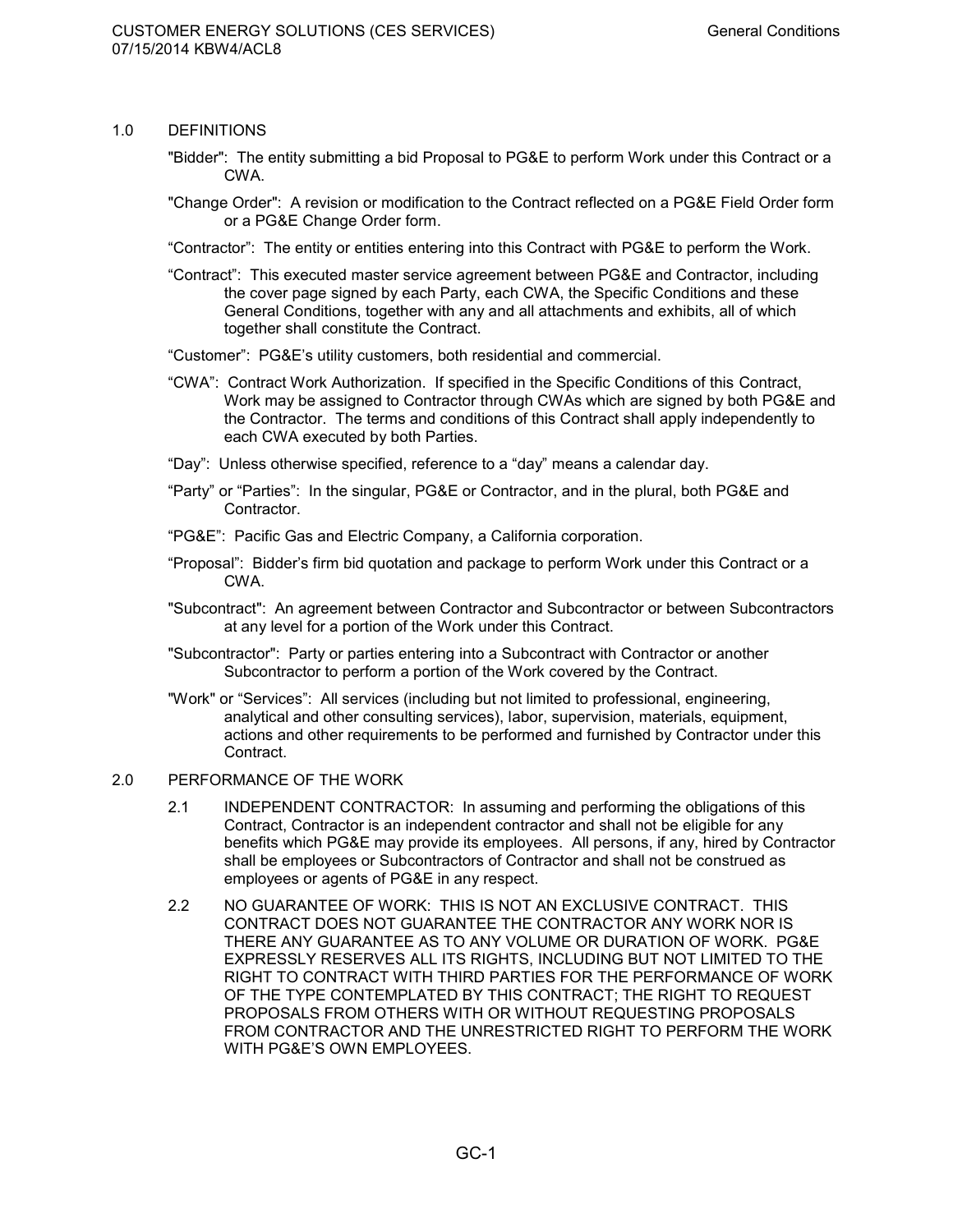- 2.3 PRIOR WORK: Services performed by Contractor pursuant to PG&E's authorization, but before the execution of this Contract, shall be considered as having been performed subject to the provisions of this Contract.
- 2.4 ADDITIONAL WORK OR CHANGES IN WORK
	- 2.4.1 PROCEDURE FOR ADDITIONAL WORK: BEFORE PROCEEDING WITH ANY WORK INVOLVING POSSIBLE CLAIMS FOR EXTRA COMPENSATION NOT SPECIFIED IN THE CONTRACT, CONTRACTOR SHALL SUBMIT IN WRITING A DETAILED ESTIMATE OF THE COST FOR SUCH WORK. For each identifiable task, key milestone and deliverable, Contractor shall state: (a) description of work to be performed, including extensions and changes; (b) estimated cost; and (c) expected completion date.
	- 2.4.2 APPROVAL NEEDED FOR ADDITIONAL WORK: Contractor shall not proceed with any such additional work prior to receiving written authorization or a Change Order issued to Contractor by PG&E. CONTRACTOR AGREES THAT ALL COSTS FOR ANY SUCH MODIFICATION OR CHANGE THAT IS PERFORMED BY CONTRACTOR WITHOUT PG&E'S PRIOR WRITTEN APPROVAL SHALL BE AT CONTRACTOR'S SOLE RISK AND EXPENSE.
	- 2.4.3 PG&E CHANGES TO WORK: PG&E reserves the right to make such changes in Work, specifications, or level of effort, as may be necessary or desirable, and any difference in Contract price resulting from such changes shall be approved in writing by PG&E before the Work is begun.

### 2.5 REPLACEMENT OF PERSONNEL

- 2.5.1 BY CONTRACTOR: Contractor acknowledges the removal, replacement, or reassignment of the individuals initially assigned by Contractor to perform the Work may result in serious harm and costs to PG&E. Contractor will make reasonable efforts to maintain continuity in its staffing and will provide PG&E prompt notice if any such changes are made. Contractor agrees not to remove, replace or reassign such individuals without the approval of PG&E, whose approval shall not be unreasonably withheld or delayed. Consultant agrees not to charge PG&E for the time to familiarize replacement personnel with the Work.
- 2.5.2 BY PG&E: Contractor shall employ personnel qualified to perform the Work. If PG&E finds Contractor's employee to be unsatisfactory, Contractor shall replace that employee within 24 hours of notification. For the avoidance of doubt, this provision addresses only the assignment of personnel to PG&E jobs; it does not require the Contractor to terminate the employment of any employee replaced under this section, nor does PG&E endorse or approve, either expressly or impliedly, Contractor's termination of any such employee.
- 2.6 IMPORTANCE OF SAFETY: Contractor recognizes and agrees safety is of paramount importance in the performance of the Work. Contractor is solely responsible for performing the Work in a safe manner. Contractor shall plan and conduct the Work, and shall require all Subcontractors to perform their Work, in accordance with Contractor's safety program and with all applicable local, state and federal rules, regulations, codes, and ordinances to safeguard persons and property from injury. Contractor further agrees to provide necessary training to its employees and Subcontractors about the foregoing safety and health rules and standards. If PG&E at any time observe Contractor, or any of its Subcontractors, perform the Work in an unsafe manner, or in a manner that may, if continued, become unsafe, then PG&E shall have the right (but not the obligation) to require Contractor to stop the Work affected by the unsafe practice until Contractor has taken corrective action so the Work performance has been rendered safe.
- 2.7 LAWFUL DISPOSAL OF SAMPLED AND OTHER WASTE: If the Work requires Contractor to perform hazardous waste site investigations, the following shall apply: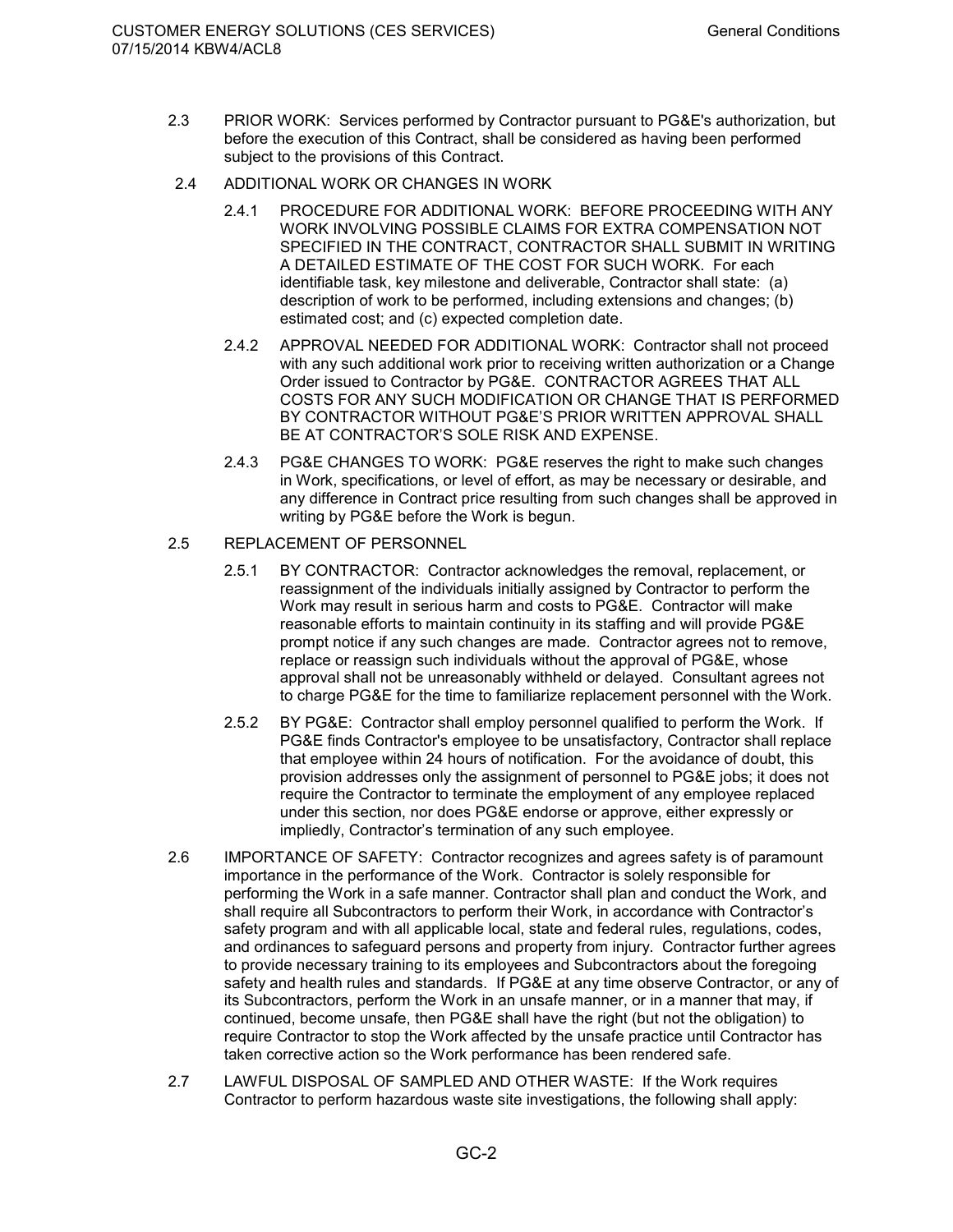- 2.7.1 PG&E will be responsible for disposal of onsite samples. Charges for disposal of samples taken offsite for testing are included in the Contractor's proposed rates.
- 2.7.2 Contractor shall lawfully dispose of all test samples after completion of the required tests, along with any residue or byproducts of the testing process. Contractor shall comply with all federal, state and local laws, rules, regulations, and/or ordinances applicable to the services to be performed, including but not limited to, to the extent applicable, the Code of Federal Regulations, Title 40, Part 260 et seq. and the California Health and Safety Code, Section 25, 100 et seq., and the Title 22, California Code of Regulations, Section 66,000 et seq.
- 2.8 WARRANTY
	- 2.8.1. GENERAL WARRANTY: Contractor warrants to PG&E the Work shall be performed with the degree of skill and care required by current, good and sound professional procedures and practices, and in conformance with generally accepted professional and industry standards prevailing at the time the Work is performed. This is to ensure the Work is correct and appropriate for the purposes contemplated herein and related specifications. Contractor shall use appropriate numbers of personnel with suitable training, education, experience and skill to perform the Work in accordance with the Contract requirements.
	- 2.8.2 WORKMANSHIP. If applicable and In addition to the warranties implied in fact or in law, Contractor warrants the equipment, material and parts furnished by Contractor, whether or not manufactured by Contractor, shall be of the kind and quality described in the Contract, free of defects in workmanship, material, design, and title, shall be of good and merchantable quality, and shall be fit for its intended purpose. Contractor shall repair or replace at its expense any part of the Work that develops defects due to faulty material or workmanship within a period of one year after being placed in operation by PG&E. Contractor shall at its expense repair or replace other work or equipment damaged as the result of the defects, or as a result of the repairing, and hold PG&E harmless from repair expenses. Acceptance or payment of the Work by PG&E shall relieve Contractor from liability under the indemnity or any guarantees contained in or implied by this Contract.
- 2.9 SAFETY AND CUSTOMER SATISFACTION: Contractor shall comply with the requirements of Exhibit A, Escalated Complaints/Safety Incidents and Exhibit D, Customer Satisfaction, attached hereto and incorporated herein.
- 3.0 BILLING AND PAYMENT
	- 3.1 LUMP SUM WORK: The following provisions shall apply to all Work performed on a lump sum basis.
		- 3.1.1 INVOICE SUBMITTAL INSTRUCTIONS: Contractor shall submit a monthly invoice to PG&E for compensation earned in the preceding calendar month. Contractor shall submit invoices to PG&E in accordance with the requirements of this Section and with the instructions printed in the Contract or Contract Change Order. The Contractor shall include the Contract number and, if applicable, the Contract Work Authorization number, on the invoice.
		- 3.1.2 INVOICE DEFICIENCIES: If PG&E determine Contractor's invoice does not meet the invoicing requirements, PG&E will notify Contractor of the deficiencies or return the invoice to Contractor with noted deficiencies. Contractor shall provide such documents or information correcting such deficiencies, or for invoices returned to Contractor and resubmit a corrected invoice.
		- 3.1.3 PG&E PAYMENT: PG&E will pay Contractor monthly for Work performed on a lump sum basis, in the full amount of the cost of the Work performed less any negotiated percentage withholding, computed in accordance with the terms of the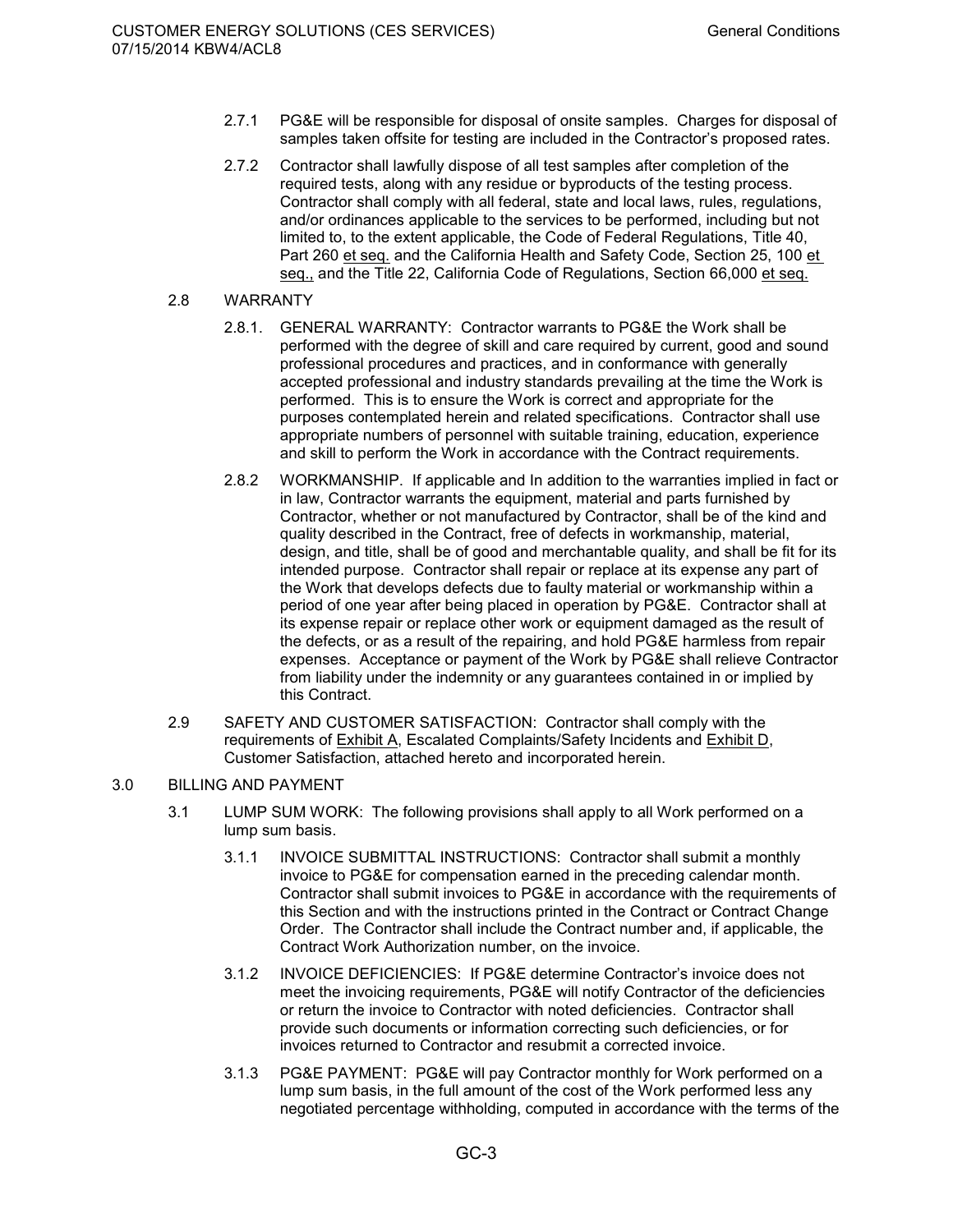Contract, and satisfactorily completed during each month. PG&E reserves the right to discount payment(s) to Contractor by 2% of the invoice total amount for payment(s) made to Contractor within 15 days; or payable to Contractor within 45 days. All payments will be made, subject to PG&E approval after receipt of a correct invoice. Payment of the balance of the amount will occur at the end of the Contract after all Work is satisfactorily completed.

- 3.1.4 FINAL INVOICE: The final invoice shall be marked "FINAL" and must be received within 60 days after completion of the Work. PG&E will not be liable for payment of any late invoices received by PG&E beyond the 60 day period.
- 3.1.5 BILLING RATES AND CONFLICTS: Contractor's lump sum price(s) stated in the Contract fee schedule shall not change during the term of this Contract without prior written approval by PG&E. The lump sum price(s) shall be inclusive of all Contractor's overhead costs, administrative and general fees, and profit. To the extent such lump sum price(s), or any invoice or other billing instrument as provided for in this Article 3, "Billing and Payment", contains terms and conditions which are in addition to or in conflict with the terms and conditions in this Contract, whether Specific or General, those terms and conditions in the fee schedule, invoice, or other billing instrument shall be null and void.
- 3.2 TIME AND MATERIALS AND UNIT PRICE WORK: The following provisions shall apply to all Work performed on a time and materials or unit price basis.
	- 3.2.1 INVOICE SUBMITTAL INSTRUCTIONS: Contractor shall submit invoices to PG&E in accordance with the requirements of this Section and with the instructions printed in the Contract or Contract Change Order. The Contractor shall include the Contract number and, if applicable, the Contract Work Authorization number, on the invoice.
	- 3.2.2 MONTHLY INVOICE: Contractor shall submit a monthly invoice to PG&E for review and approval of compensation earned and reimbursable expenses incurred in the preceding calendar month. Each invoice shall be broken down by Contract tasks; for each task the invoice shall include the following information:
		- (i) STATUS: Task description, estimated cost to complete, total cost incurred to date, percentage of Work completed and date completed.
		- (ii) LABOR: Employee name, employee labor classification, employee salary rate, number of hours spent, and billing rate.
		- (iii) REIMBURSABLE EXPENSES: Unit cost and quantity of each item of expense.
	- 3.2.3 BILLING RATES AND CONFLICTS: Contractor's billing rates or fees stated in the Contract fee schedule shall not change during the term of this Contract without prior written approval by PG&E. These billing rates and fees shall be inclusive of all Contractor's overhead costs, administrative and general fees, and profit. To the extent such fee schedule, or any invoice or other billing instrument as provided for in this Article 3, "Billing and Payment", contains terms and conditions which are in addition to or in conflict with the terms and conditions in this Contract, whether Specific or General, those terms and conditions in the fee schedule, invoice, or other billing instrument shall be null and void.
		- (i) Overtime hours shall be billed at straight-time rates, unless otherwise approved by PG&E prior to the use of overtime, and limited to those hours for which Contractor's employee is actually compensated. If applicable, Contractor's overhead cost shall not be applied to the premium portion of the overtime cost.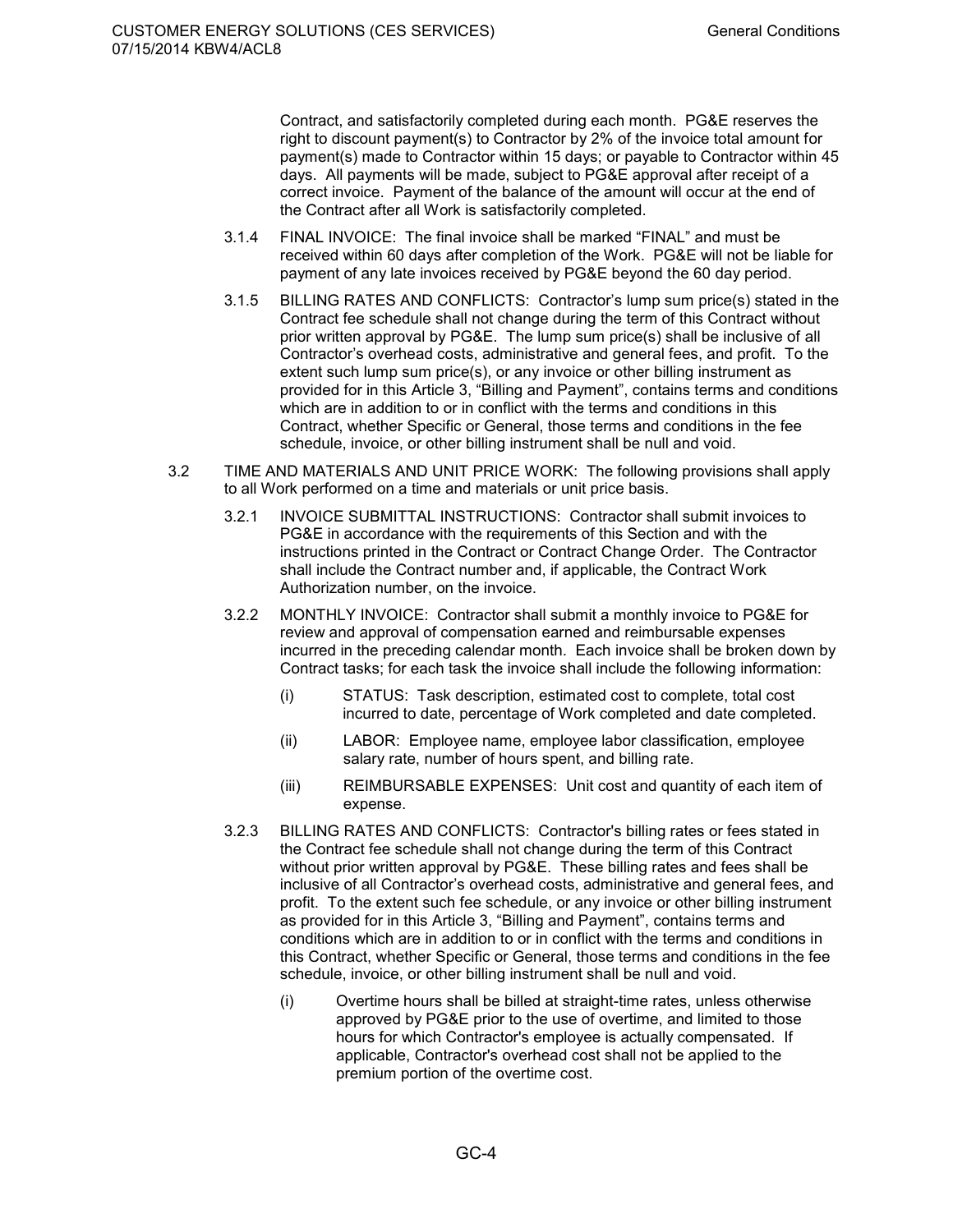- (ii) Individuals other than employees of Contractor (nonemployees) retained by Contractor, such as Subcontractors, outside Contractors, or agency personnel, shall not be billed as Contractor's employees and shall be shown separately on the invoice. Such nonemployees working in Contractor's established office under Contractor's direct supervision shall be billed to PG&E at the cost charged to Contractor multiplied by 1.05. All other nonemployees shall be billed at Contractor's actual, direct cost.
- 3.2.4 EXPENSES: All reimbursable expenses shall be reasonable, ordinary, and necessary and shall be billed at cost. All reimbursable expenses other than those listed in this Article shall be authorized in writing by PG&E's authorized representative prior to expenditure by the Contractor. PG&E will not reimburse Contractor for any expenses not so approved.
	- (i) Overhead costs are Contractor's responsibility and will not be reimbursed as expenses. Overhead costs include but are not limited to the following: Miscellaneous costs, such as routine telephone communications, routine copying, electronic mail, facsimile transmissions, computer time and use of in-house technical software.
- 3.2.5 TRAVEL TIME AND COSTS: All air travel costs within or outside of the United States will be reimbursed only on a coach fare basis and all rental car costs will be reimbursed only on a subcompact rate basis. Travel time to and from the Work site shall be at Contractor's expense.
- 3.2.6 MILEAGE AND USE OF PERSONAL CAR: If Contractor uses its personal car to perform Work and such use is included as a reimbursable expense, normal commuting such as trips from home to first business stop and from the last business stop to home represents personal use of car and shall not be reimbursed. All other reimbursable mileage shall be at the current IRS rate.
- 3.2.7 SUPPORTING DOCUMENTATION: For each expense item over \$100, supporting data and documentation shall be furnished with the invoice. Copies of detailed expense reports to support travel costs shall be attached to the invoice. Although travel receipts need not be attached, Contractor shall retain them for the term of the audit period.
	- (i) Each invoice shall be assembled such that attached supporting documentation placed in the order listed in the invoice, and each item of expense chargeable to PG&E shall be highlighted or clearly delineated.
- 3.2.8 INVOICE DEFICIENCIES: If PG&E determines Contractor's invoice does not meet the invoicing requirements, PG&E will notify Contractor of the deficiencies or return the invoice to Contractor with noted deficiencies. Contractor shall provide such documents or information correcting such deficiencies, or for invoices returned to Contractor, Contractor shall resubmit a corrected invoice.
- 3.2.9 FINAL INVOICE: The final invoice shall be marked "FINAL" and must be received within 60 days after completion of the Work. PG&E will not be liable for payment of any late invoices received by PG&E beyond the 60 day period.
- 3.2.10 UNIT PRICE BASIS: Invoices for Work performed on a unit price basis, Contractor shall attach a list stating the unit price item numbers, unit prices, quantities, dollar amounts and other information as required to identify the Work.
- 3.2.11 PG&E PAYMENT: Payment by PG&E to Contractor for Work performed on a time and materials or unit price basis will be monthly, in the full amount due for Work performed less any negotiated percentage withholding, computed in accordance with the terms of the Contract, and satisfactorily completed during each month including reimbursable expenses, if any. After receipt and approval of the Contractor's itemized invoice, PG&E reserves the right to discount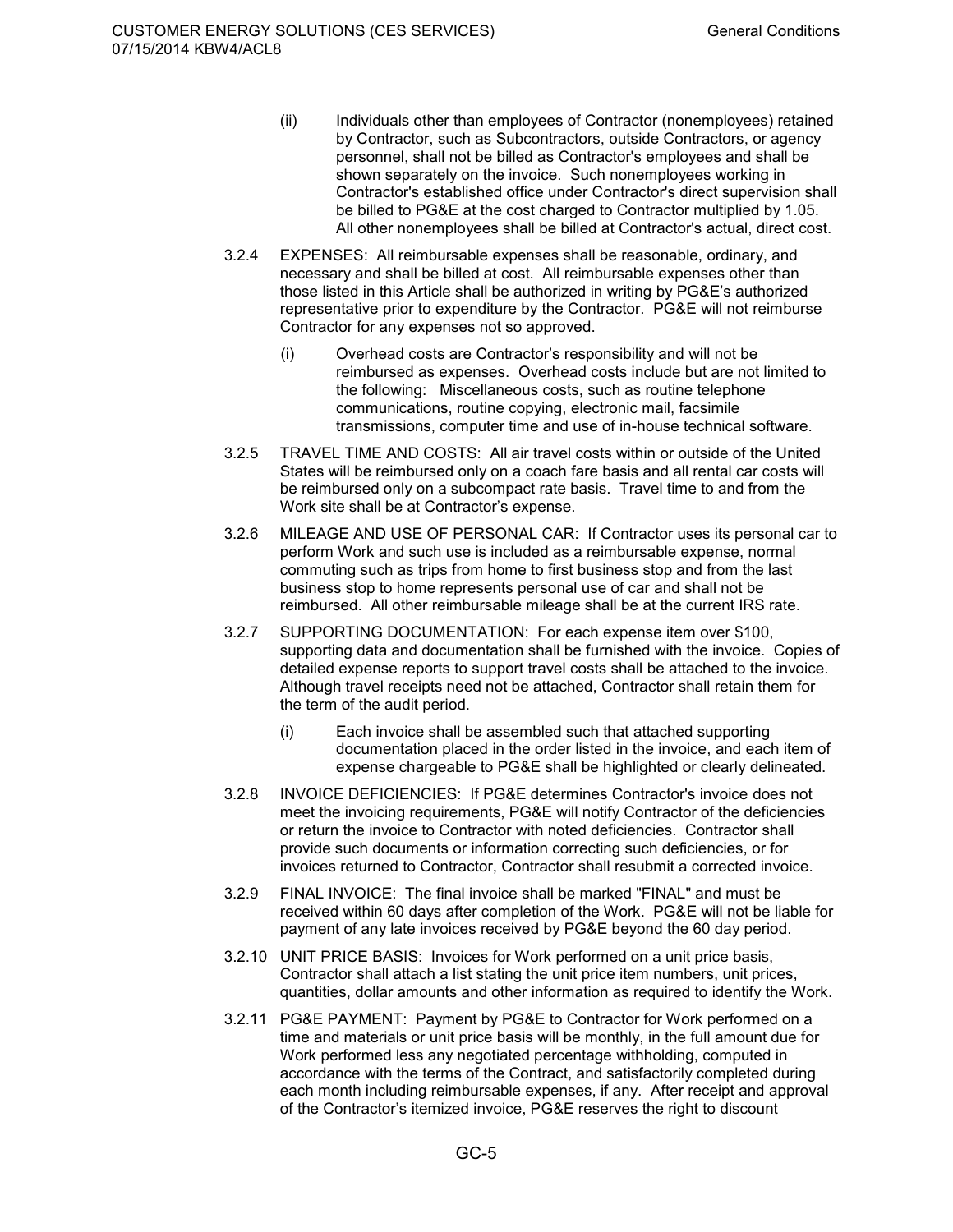payment(s) to Contractor by 2% of the invoice total amount for payment(s) made to Contractor within 15 days; or payable to Contractor within 45 days. Payment of any remaining balance of the amount due will occur at the end of the Contract after all Work is satisfactorily completed.

- 3.3 PAYMENT TERMS: PG&E's payment terms are 2% 15 days, net 45 days. After receipt and approval of Contractor's invoice, PG&E reserves the right to discount payments by two percent (2%) of the invoice total amount for payment(s) made within 15 days. Any remaining, uncontested balance shall be payable to Contractor within 45 days. All timelines are calculated from the date a correct invoice is received by PG&E's Accounts Payable department in San Francisco.
- 3.4 GENERAL INVOICE REQUIREMENTS: Invoices submitted for payment must be in accordance with the service contract order and include the service contract order number. All timelines for payment of invoices run from the date a correct invoice is received by PG&E's Accounts Payable Department and must be submitted and accepted by 6:00 PM on a business day are considered received that same day.
	- 3.4.1 ELECTRONIC INVOICES: Electronic invoices submitted through PG&E's electronic invoicing system and accepted by PG&E's Accounts Payable department **after** 6:00 PM may not be considered received until the next business day.
	- 3.4.2 PAPER INVOICES: Paper invoices must be submitted to PG&E's Accounts Payable department at the following address:

PO Box 7760 San Francisco, CA 94120-7760

INVOICES SUBMITTED TO ANY OTHER OFFICE, LOCATION OR ADDRESS, INCLUDING A LOCAL PG&E OFFICE OR THE DEPARTMENT IN CHARGE OF THE WORK, ARE **NOT** CONSIDERED RECEIVED FOR PAYMENT PURPOSES. The discount and net due date timelines for invoice payment **DO NOT BEGIN** until the receiving location has forwarded a correct invoice to PG&E's Accounts Payable department and received and accepted.

### 4.0 INTELLECTUAL PROPERTY

- 4.1 OWNERSHIP OF DELIVERABLES: PG&E shall own all data, reports, information, manuals, computer programs or other written, recorded, photographic or visual materials, or other deliverables including without limitation produced in the performance of this Contract. Contractor shall retain no interest, title or ownership including, but not limited to energy usage data and customer specific information provided by PG&E except as may otherwise be provided in the Contract.
- 4.2 PROPRIETARY RIGHTS: PG&E shall own all proprietary rights, including, but not limited to, exclusive patent and copyright rights, in and to any and all inventions, software, works of authorship, designs or improvements of equipment, tools or processes, including the items referenced in the Section titled "Ownership of Deliverables" (collectively, the "Developments"), conceived, developed, implemented, or produced by Contractor in the performance of this Contract, and Contractor shall retain no ownership, interest or title in or to them except as otherwise provided herein. Contractor agrees to assign and hereby assigns all its right, title and interest in and to the patents, copyrights and other intellectual property rights in the Developments and hereby agrees to fully cooperate and to do all things reasonably necessary to allow PG&E to claim sole ownership, including the execution of documents deemed necessary by PG&E.
- 4.3 USE AND REPRODUCTION RIGHTS: If and to the extent that Contractor retains any preexisting rights in any materials furnished hereunder, including Developments, Contractor hereby grants to PG&E the irrevocable, perpetual, non-exclusive, worldwide,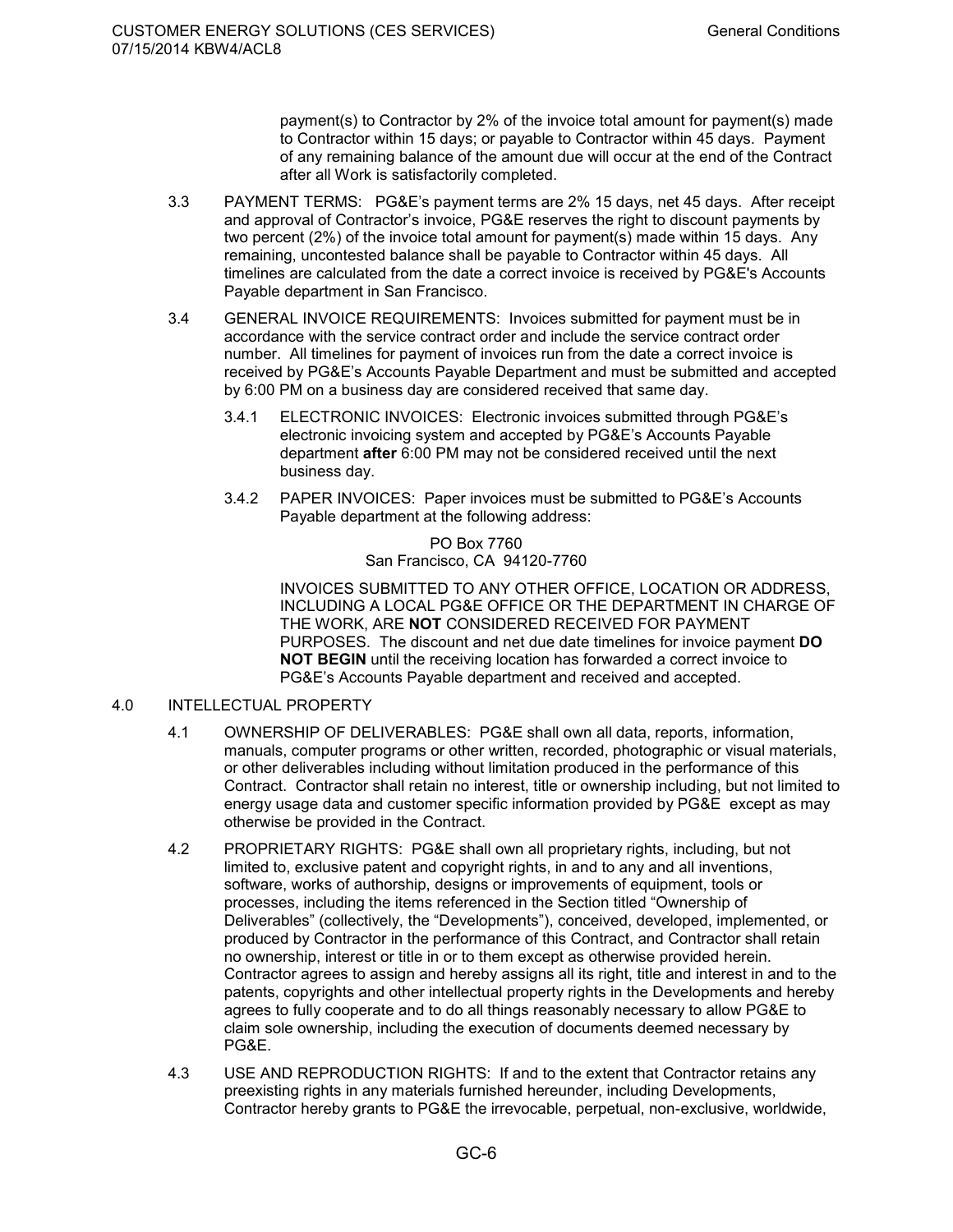royalty free right and license to (i) make, use, execute, reproduce, display, perform, distribute copies of, and prepare derivative works based upon such preexisting rights and derivative works thereof in connection with PG&E's business and (ii) authorize others to do any or all of the foregoing in connection with PG&E's business. Any claims of Contractor to proprietary rights in materials furnished hereunder must be expressly set forth in this Contract or shall have been previously disclosed to PG&E in writing.

- 4.4 COPYRIGHT REGISTRATION: Notice of PG&E copyright ownership shall be placed by Contractor on all reports, information or instructional manuals, computer programs or other written, recorded, photographic or visual materials or other deliverables to which PG&E has the right of such ownership as provided herein. Such notice shall be placed on the materials in a manner and location as to give reasonable notice of the claim of copyright, and shall consist of the copyright symbol or the word "Copyright" followed by the year in which the material is produced and the words "Pacific Gas and Electric Company". Application for copyright registration shall be the responsibility of PG&E.
- 4.5 ROYALTIES AND LICENSE FEES: Royalties, license fees or other charges for patents, copyrights and other intellectual property for designs, processes, technology, published or unpublished data, information or technical materials including, but not limited to, manuals, computer programs, or other deliverables furnished by Contractor, or for processes or methods employed by Contractor in performing the services, shall be included in the Contract price.
- 4.6 DELIVERY AND RETENTION OF RECORDS: To the extent PG&E does not otherwise specifically request delivery of records or results, Contractor agrees to retain all records and results of Work performed under this Contract for a period of not less than three years from the end of the Contract term. At PG&E's request Contractor will deliver a copy of any or all original field notes, investigative notes, tests, photographs, records, calculations, summaries, reports, and records produced and collected in the course of the Work performed under this Contract.
- 4.7 PUBLIC RELEASE OF RESULTS: Contractor agrees not to release any results of the Work without first providing PG&E with the material sought to be released and a description of the publication for PG&E's prior approval. Contractor further agrees that no release shall present any material findings not reasonably inferable from the data. Any public release shall acknowledge PG&E's sponsorship of the Work.
- 4.8 THIRD PARTY LICENSES:Contractor represents and warrants that it shall comply (and ensure that its personnel and subcontractors comply) with all third party licenses, terms of use, policies and procedures that apply to or otherwise govern access to and/or use of any third party materials made available by PG&E to Contractor under this Contract.
- 4.9 PUBLIC TESTIMONY: Contractor agrees, if requested by PG&E, Contractor shall provide testimony before any federal, state or local court, regulatory body or any other public agency to substantiate any Work performed or data, reports, or materials supplied to PG&E. Reasonable fees for such testimony will be negotiated at that time.

### 5.0 CONFIDENTIALITY AND USE OF PG&E PROPERTY

- 5.1 CONTRACTOR'S USE OF PG&E PROPERTY: All records, reports, computer programs, written procedures and similar materials, documents or data, in whatever form, provided by PG&E for Contractor's use to perform Work shall remain PG&E's confidential information and property be returned to PG&E immediately upon completion of Contractor's use for the performance of the Work or earlier upon PG&E's request. Alternatively, Contractor may destroy such information, provided an officer of Contractor certifies the destruction in writing to PG&E.
- 5.2 NO PUBLICITY: Contractor shall not include PG&E's name, any reference to this Contract, or any reference to PG&E's purchase or use of any products or services provided by Contractor in Contractor's published customer list or in other publicity or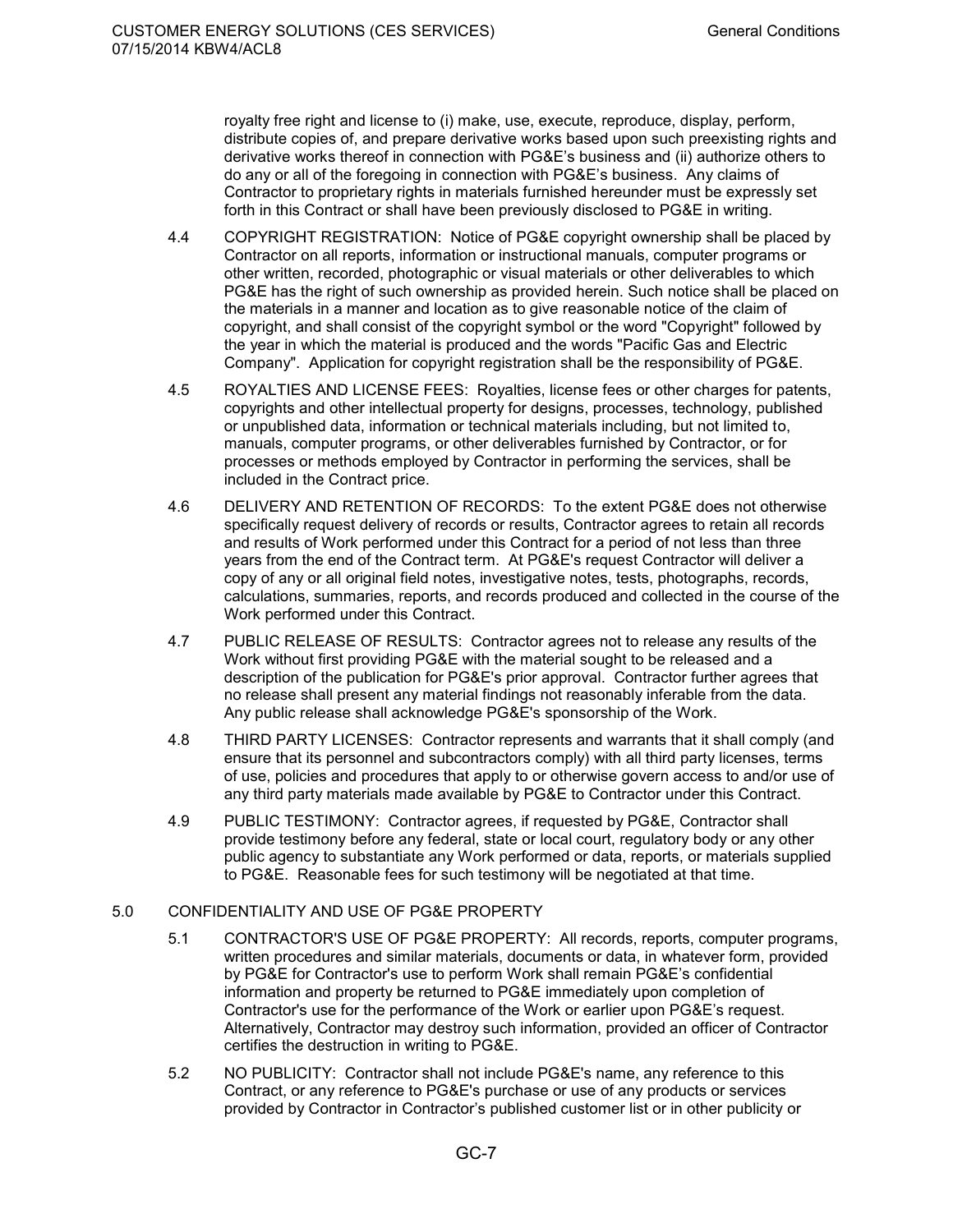advertisement, including internet, without the prior written consent of an officer of PG&E. The fact the Parties have entered into this Contract does not constitute, nor imply in any way, an endorsement of Contractor by PG&E, and Contractor will not state or imply that PG&E endorses, recommends, or vouches for Contractor in any form of written, verbal, or electronic advertisement, communication, or any other business development effort.

### 5.3 CONFIDENTIALITY:

- 5.3.1 Contractor shall not disclose certain confidential Customer, commercial or personal information ("Confidential Information") or otherwise make it available to any other person, including any affiliate of PG&E that produces energy or energy-related products or services, without the prior written approval of PG&E. "Confidential Information" shall mean:
	- (i) the Customer's account information and information relating to their facilities, equipment, processes, products, specifications, designs, records, data, software programs, Customer identities, marketing plans or manufacturing processes or products,
	- (ii) any technical, commercial, financial, or Customer information of PG&E obtained by Contractor in connection with this Contract, either during the Term or prior to the Term but in contemplation that Contractor might be providing the Work or services, including, but not limited to a Customer's energy usage and billing data, data, matters and practices concerning technology, ratemaking, personnel, business, marketing or manufacturing processes or products, which may be information owned by PG&E or by a third party and which may be in the custody of PG&E or third party and which constitutes valuable confidential and proprietary information and/or trade secrets belonging to PG&E, and/or third parties,
	- (iii) any such confidential information of any third party disclosing such confidential information to PG&E or Contractor in the course of such third party's employment, engagement, business, or other relationship with PG&E or its parent, subsidiary, or affiliated companies, and
	- (iv) PG&E Data as defined in Exhibit B, Confidentiality and Data Security.
- 5.3.2 If Contractor is in doubt about whether certain information is Confidential Information, Contractor will treat that information as such.
- 5.3.3 The Requirements of Exhibit B, Confidentiality and Data Security, and Exhibit C, Non-Disclosure and Use of Information Agreement, attached, are hereby incorporated into the Contract. Contractor shall ensure that each of its employees and Subcontractors who will receive Confidential Information under this Contract first executes a copy of Exhibit C.

### 6.0 INDEMNIFICATION, WITHHOLDING AND LIMITATION OF LIABILITY

### 6.1 INDEMNIFICATION

6.1.1 Contractor shall indemnify, hold harmless and defend PG&E, its affiliates, subsidiaries, parent company, officers, managers, directors, agents, and employees, from and against all claims, demands, losses, damages, costs, expenses, and liability (legal, contractual, or otherwise), which arise from or are in any way connected with any: (i) injury to or death of persons, including but not limited to employees of PG&E or Contractor; (ii) injury to property or other interests of PG&E, Contractor, or any third party; (iii) violation of local, state, or federal common law, statute or regulation, including but not limited to environmental laws or regulations; (iv) strict liability imposed by any law or regulation; or (v) a breach of its confidentiality obligations under Article 5.0; so long as such injury, violation, or strict liability (as set forth in (i) - (v) above) arises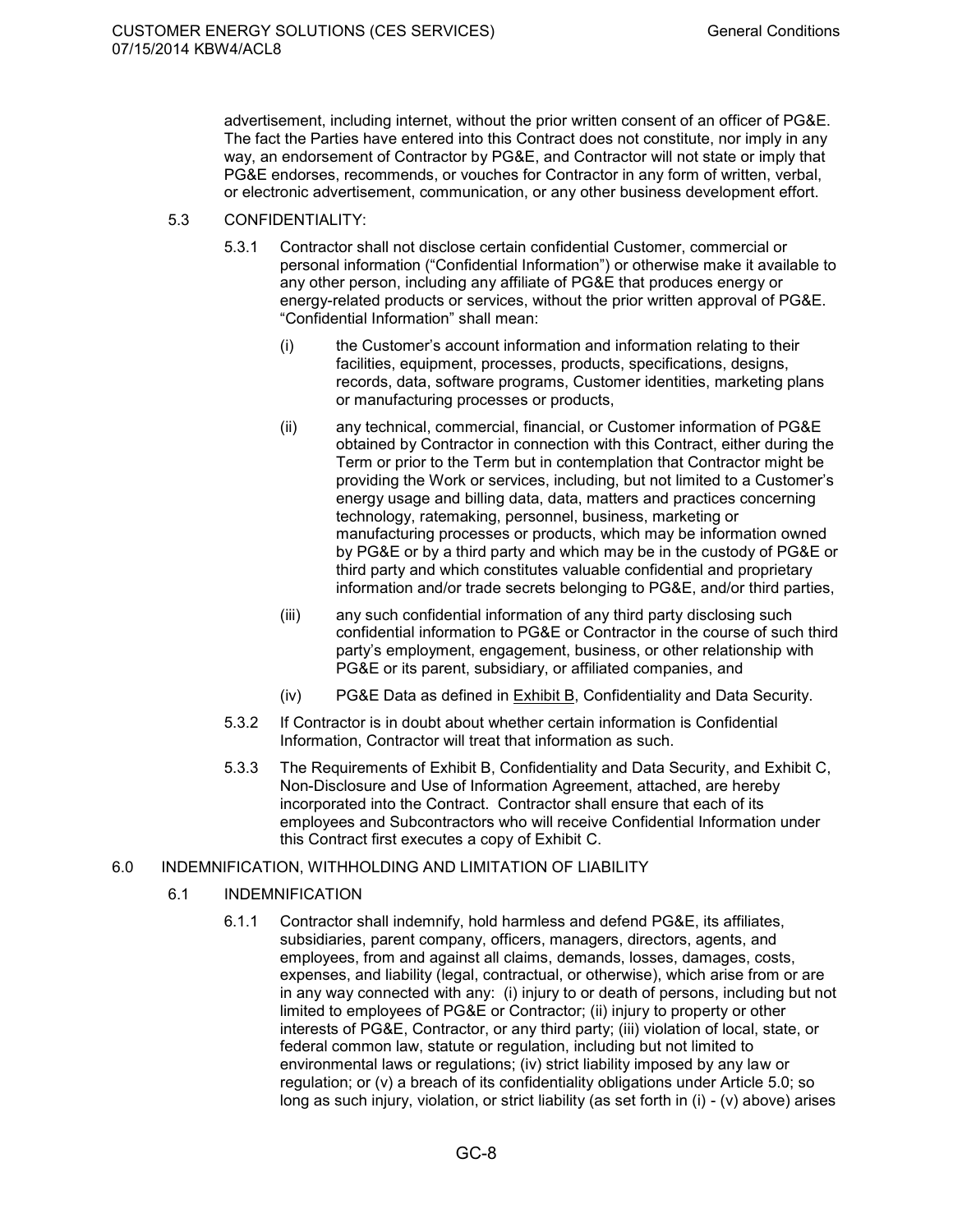from or is in any way connected with Contractor's performance of, or failure to perform, this Contract, however caused, regardless of any strict liability or negligence of PG&E, whether active or passive, excepting only such loss, damage, cost, expense, liability, strict liability, or violation of law or regulation that is caused by the sole negligence or willful misconduct of PG&E, its officers, managers, or employees.

- 6.1.2 Contractor acknowledges that any claims, demands, losses, damages, costs, expenses, and liability that arise from or are in any way connected with the release or spill of any legally designated hazardous material or waste and arise from or is in any way connected with the Work performed under this Contract, are expressly within the scope of this indemnity. Likewise, the costs, expenses, and legal liability for environmental investigations, monitoring, containment, abatement, removal, repair, cleanup, restoration, remedial work, penalties, and fines arising from strict liability or the violation of any local, state, or federal law or regulation, attorney's fees, disbursements, and other response costs incurred as a result of such releases or spills are expressly within the scope of this indemnity.
- 6.1.3 Contractor shall, on PG&E's request, defend any action, claim, or suit asserting a claim which might be covered by this indemnity, using counsel acceptable to PG&E. Contractor shall pay all costs and expenses that may be incurred by PG&E in enforcing this indemnity, including reasonable attorney's fees. To the extent necessary, each Party was represented by counsel in the negotiation and execution of this Contract.
- 6.2 TAX WITHHOLDING: Contractor represents and warrants that it will withhold all taxes, if any, which are required to be withheld under applicable law with respect to payments to persons hired by Contractor who perform services for PG&E. Contractor shall indemnify and hold PG&E harmless, on an after-tax basis, for any liability incurred by PG&E as a result of Contractor's failure to institute any such required withholding.
- 6.3 INFRINGEMENT PROTECTION: Contractor represents to PG&E that the material to be prepared under this Contract will not infringe upon the copyright, patent or license, or otherwise violate the proprietary rights, including trade secret rights, of any person or entity. Contractor agrees to indemnify and hold PG&E, its parent company, subsidiaries and/or affiliates, harmless from and against any and all liabilities, costs and damages arising out of any such infringement, and from any suit, demand or claim made against PG&E, its parent company, subsidiaries and/or affiliates, alleging any such infringement or violation. In addition to the foregoing, if there is such a suit, demand or claim, Contractor agrees, as soon as possible, to either procure for PG&E the right to continue using the material, replace the material with non-infringing material or modify it so it becomes non-infringing; provided, however that the replaced or modified material shall be equal to that contracted for hereunder and satisfactory to PG&E. Contractor further agrees to pay any judgment or reasonable settlement offer resulting from a suit, demand or claim, and pay any reasonable attorney's fees incurred by PG&E in defense against such suit.
- 6.4 LIMITATION OF LIABILITY: TO THE MAXIMUM EXTENT PERMITTED BY APPLICABLE LAW, PG&E SHALL NOT BE LIABLE UNDER ANY CIRCUMSTANCES, WHETHER IN CONTRACT, TORT, EQUITY, OR OTHERWISE, FOR ANY INDIRECT, INCIDENTAL, SPECIAL, CONSEQUENTIAL, PUNITIVE, OR EXEMPLARY DAMAGES, EVEN IF SUCH DAMAGES ARE FORESEEABLE, AND REGARDLESS OF WHETHER OR NOT PG&E HAS BEEN ADVISED OF THE POSSIBILITY OF SUCH DAMAGES, INCLUDING, BUT NOT LIMITED TO, LOSS OF PROFITS OR UNRECOVERED OVERHEAD AND, UNLESS EXPRESSLY AUTHORIZED IN ADVANCE IN WRITING AND SPECIFICALLY ASSUMED BY PG&E, COMMITMENTS TO THIRD PARTIES, SUCH AS SUBCONTRACTS, RENTAL OR LEASE AGREEMENT(S), AND PERSONAL SERVICES CONTRACTS.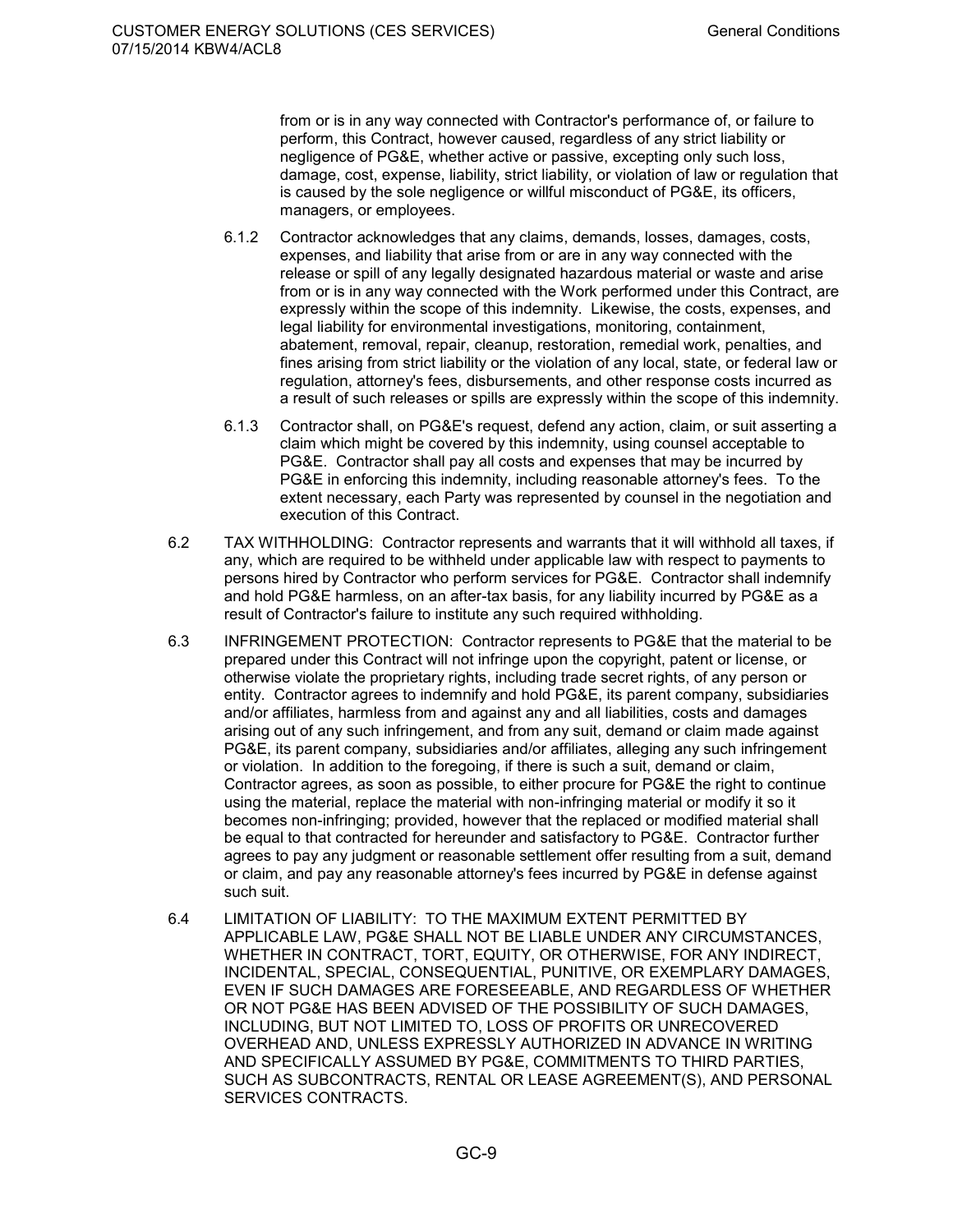### 7.0 INSURANCE REQUIREMENTS

Contractor shall maintain the following insurance coverage. Contractor is also responsible for its Subcontractors maintaining sufficient limits of the appropriate insurance coverage.

- 7.1 WORKERS' COMPENSATION AND EMPLOYERS' LIABILITY
	- 7.1.1 Workers' Compensation insurance or self-insurance indicating compliance with any applicable labor codes, acts, laws or statutes, state or federal, where Contractor performs Work.
	- 7.1.2 Employers' Liability insurance shall not be less than \$1,000,000 for injury or death each accident.
- 7.2 COMMERCIAL GENERAL LIABILITY
	- 7.2.1 Coverage shall be at least as broad as the Insurance Services Office (ISO) Commercial General Liability Coverage "occurrence" form, with no coverage deletions.
	- 7.2.2 The limit shall not be less than \$1,000,000 each occurrence/\$2,000,000 aggregate for bodily injury, property damage and personal injury.
	- 7.2.3 Coverage shall: a) By "Additional Insured" endorsement add as insureds PG&E, its affiliates, subsidiaries, and parent company, and PG&E's directors, officers, agents and employees with respect to liability arising out of or connected with the Work performed by or for the Contractor. (ISO Form CG2010 or equivalent is preferred). If the Commercial General Liability policy includes a "blanket endorsement by contract," the following language added to the certificate of insurance will satisfy PG&E's additional insured requirement: "PG&E, its affiliates, subsidiaries, and parent company, and PG&E's directors, officers, agents and employees with respect to liability arising out of the work performed by or for the Contractor are additional insureds under a blanket endorsement."; b) Be endorsed to specify that the Contractor's insurance is primary and that any insurance or self-insurance maintained by PG&E shall not contribute with it.

### 7.3 BUSINESS AUTO

- 7.3.1 Coverage shall be at least as broad as the Insurance Services Office (ISO) Business Auto Coverage form covering Automobile Liability, code 1 "any auto."
- 7.3.2 The limit shall not be less than \$1,000,000 each accident for bodily injury and property damage.
- 7.4 PROFESSIONAL LIABILITY INSURANCE
	- 7.4.1 Errors and Omissions Liability insurance appropriate to the Contractor's profession. Coverage shall be for a professional error, act or omission arising out of the scope of services shown in the Contract.
	- 7.4.2 The limit shall not be less than \$1,000,000 each claim/\$2,000,000 aggregate.
- 7.5 ADDITIONAL INSURANCE REQUIREMENTS
	- 7.5.1 Before commencing performance of Work, Contractor shall furnish PG&E with certificates of insurance and endorsements of all required insurance for Contractor.
	- 7.5.2 Should any of the above described policies be cancelled before the expiration date thereof, the insurer shall deliver notification to PG&E in accordance with the policy provisions.
	- 7.5.3 Certificates of insurance and endorsements shall be signed and submitted by a person authorized by that insurer to issue certificates of insurance and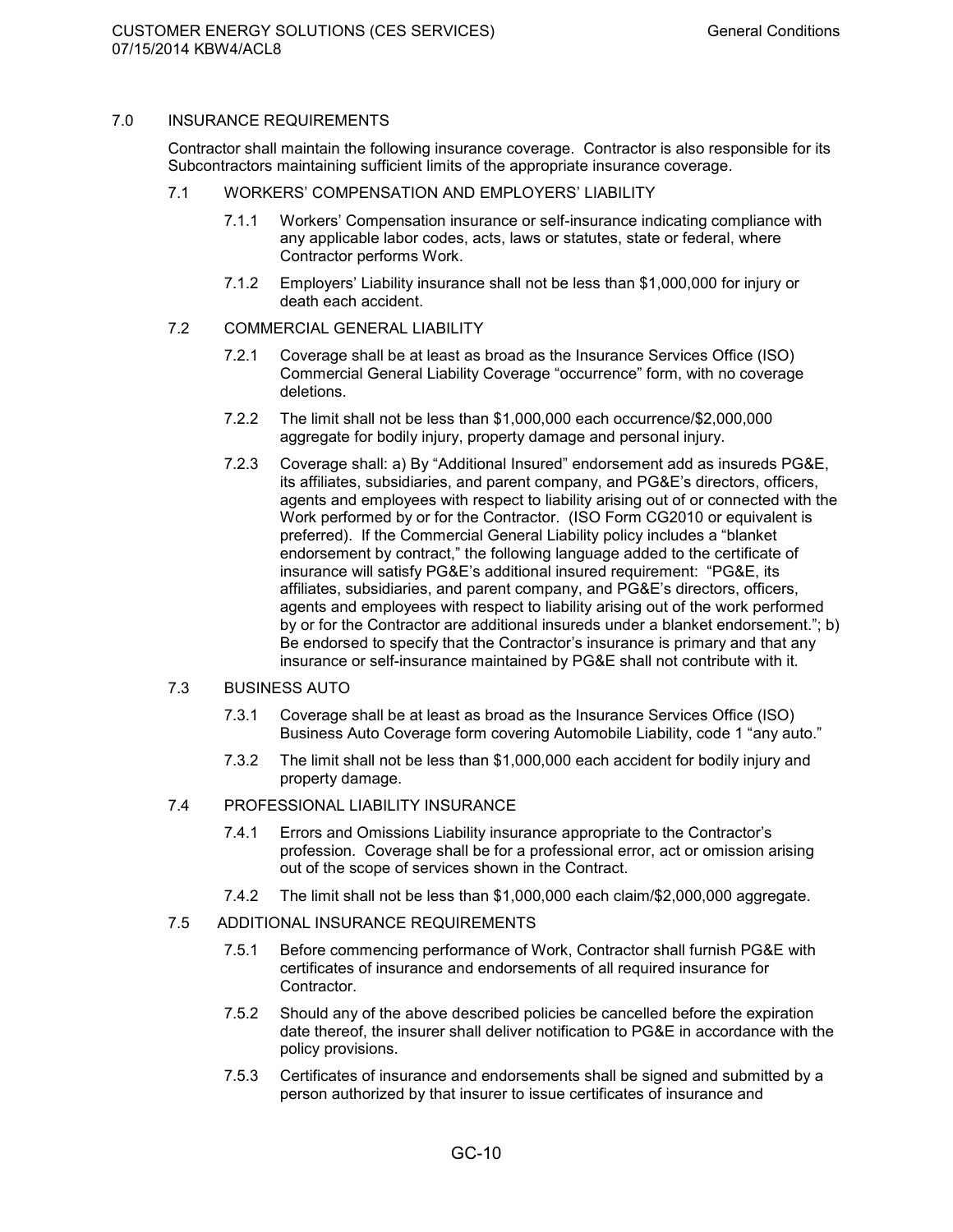endorsements on its behalf and must be submitted by e-mail or fax only to the following address:

Certificate Holder: Pacific Gas and Electric Company c/o EXIGIS LLC E-mail: support@exigis.com Fax: 646-755-3327

A copy of all such insurance documents shall be sent to PG&E's Contract negotiator and/or Contract administrator.

- 7.5.4 PG&E may inspect the original policies or require complete certified copies at any time.
- 7.5.5 Upon request, Contractor shall furnish PG&E the same evidence of insurance for its Subcontractors as PG&E requires of Contractor.
- 8.0 FORCE MAJEURE, CANCELLATION AND TERMINATION OF CONTRACT
	- 8.1 FORCE MAJEURE: Neither PG&E nor Contractor shall be considered in default in the performance of its obligations under this Contract, except obligations to make payments hereunder for Work previously performed, to the extent that the performance of any such obligation is prevented or delayed by any cause, existing or future, which is beyond the reasonable control, and without the fault or negligence, of the affected Party. If either Party claims that performance of its obligations was prevented or delayed by any such cause, that Party shall promptly notify the other Party in writing and describe the circumstances preventing or delaying performance. The Party so claiming a causedelayed performance shall endeavor, to the extent reasonable, to remove the obstacles which preclude performance.
	- 8.2 CANCELLATION FOR CAUSE:
		- 8.2.1 PG&E may, at its option, cancel or suspend this Contract or any one or more CWAs for cause including, but not limited to, the following situations: (a) the failure, refusal or inability of the Contractor to perform the Work in accordance with this Contract for any reason (except as specified in the section titled "Force Majeure"); or (b) Contractor has become insolvent, has failed to pay its bills, or has had checks for payment of its bills returned from suppliers and Subcontractors due to insufficient funds; or (c) a legal action is placed against Contractor which, in PG&E's opinion, may interfere with the performance of the Work; or (d) in PG&E's opinion, the Work will not be completed in the specified time and PG&E has requested Contractor to take steps necessary to accomplish the required progress and completion, and Contractor has failed to do so.
		- 8.2.2 PG&E will be the sole judge whether Contractor is substantially performing Work and services in accordance with this Contract. Contractor shall be liable for additional costs to PG&E arising from cancellation.
		- 8.2.3 In the event of such cancellation, PG&E shall pay Contractor for services satisfactorily performed prior to the date of cancellation. In no event shall PG&E be liable for lost or anticipated profits or overhead on uncompleted portions of the Work. Before PG&E will release final payment, Contractor shall deliver to PG&E any reports, drawings or other documents prepared for PG&E prior to the effective date of such cancellation. Contractor shall not enter into any agreements, commitments or Subcontracts which would incur significant cancellation costs without prior written approval of PG&E. Such written approval is a condition precedent to the payment of any cancellation charges by PG&E.
		- 8.2.4 LABOR DISPUTE: In the event of a labor dispute or strike by Contractor's or its Subcontractors' employees which threatens the progress or cost of Work, or PG&E's labor relations, or which disrupts PG&E's operations, or results in a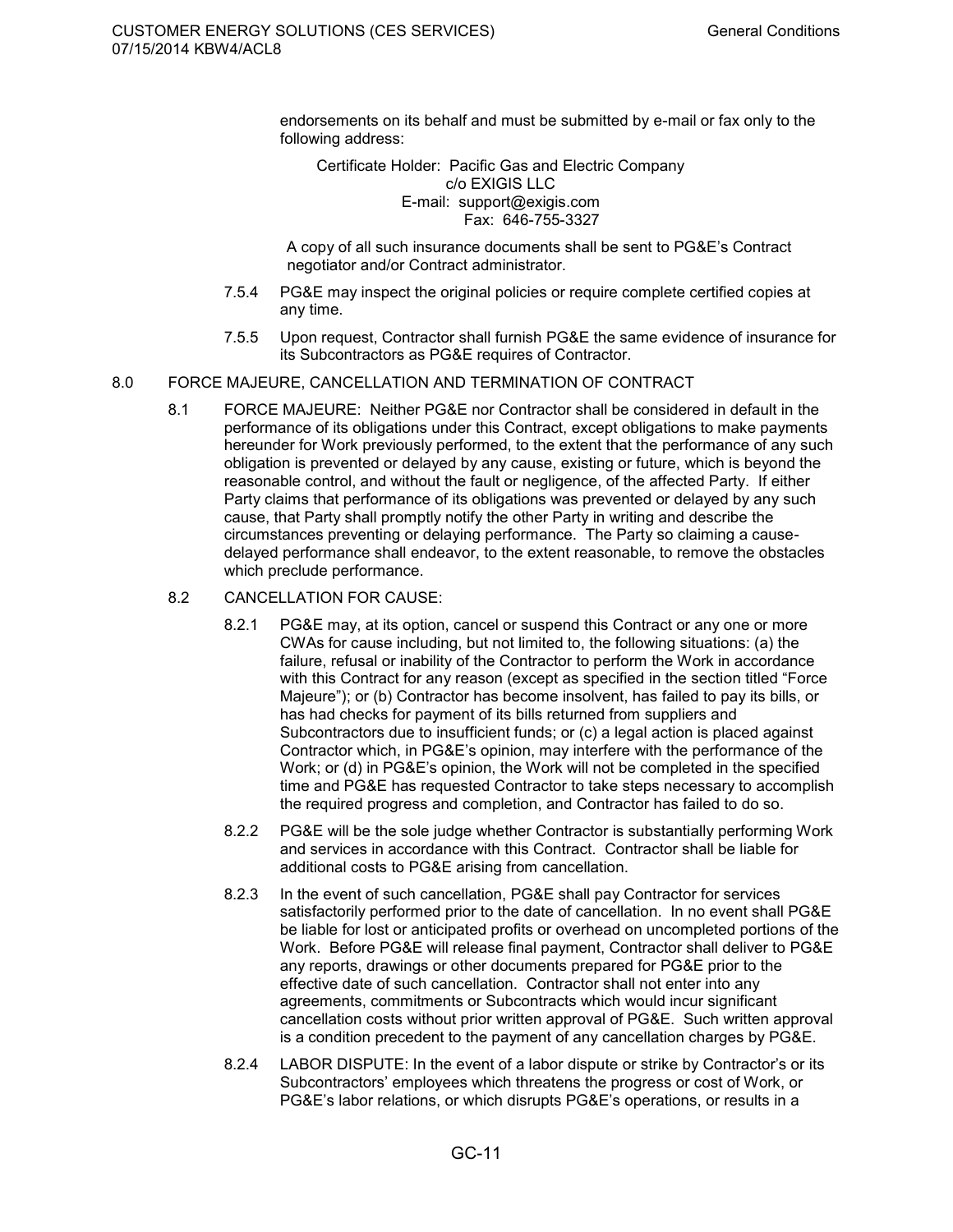secondary boycott at PG&E's facilities, PG&E reserves the right to restrict and/or require the additional hiring of Contractor's employees, to suspend or discontinue the Work of the Contractor or any Subcontractor, or cancel the Contract for cause. This paragraph shall be applicable whether or not any Contractor or Subcontractor is directly involved in a labor dispute.

- 8.3 TERMINATION FOR PG&E'S REASONS: PG&E may suspend or terminate the Contract or any one or more CWAs, without cause and upon written notice to Contractor. Contractor thereupon shall take whatever action with respect to performance of the Work as will tend to minimize its claim against PG&E, if any. In the event of termination, PG&E shall be liable to Contractor only for the compensation earned on the Work performed to the date of termination, plus costs reasonably incurred by Contractor in terminating its operation. Contractor shall not be entitled to any payment for lost or anticipated profits or overhead on uncompleted portions of the Work. Any reports, drawings or other documents prepared for PG&E prior to the effective date of such termination shall be delivered to PG&E by Contractor prior to PG&E's release of its final payment to Contractor.
- 8.4 CWA TERM AND TERMINATION: The cancellation and termination provisions in this Section shall apply to individual CWAs. If PG&E cancels or terminates the Work under a particular CWA or if a particular CWA expires, the remainder of this Contract shall not be affected. In addition, if the term of any one or more CWAs continues beyond the termination date of this Contract, the terms and conditions of this Contract shall continue to apply to those CWAs until final completion and acceptance of the Work.
- 8.5 ASSISTANCE AND COOPERATION: Commencing upon expiration, or upon notice to Contractor of cancellation or termination of a CWA or this Contract, and continuing for so long as PG&E may reasonably request, Contractor will provide reasonable assistance requested by PG&E to facilitate the orderly transfer of the Work and subject matter of the CWA or Contract, respectively, as directed by PG&E. To the extent that compensation for such assistance is not already provided for by the CWA or Contract, PG&E and Contractor will negotiate reasonable compensation not to exceed Contractor's thencurrent, standard hourly rates for similar work.

### 9.0 REQUIREMENTS AND POLICIES

- 9.1 PG&E'S SUPPLIER DIVERSITY POLICY: It is PG&E's policy that Women, Minority, and Disabled Veteran Business Enterprises (WMDVBEs) and Lesbian, Gay, Bisexual, and Transgender Business Enterprises (LGBTBEs) shall have the maximum practicable opportunity to participate in providing the goods and services purchased by PG&E.
	- 9.1.1 For all Contracts, Contractor agrees to comply, and to require all Subcontractors and sub-Subcontractors to comply, with PG&E's Supplier Diversity Policy, as set forth in **Exhibit 1** hereto. Contractor shall provide a copy of Exhibit 1 to each prospective Subcontractor.
	- 9.1.2 In addition, for Contracts exceeding \$500,000 (or \$1 million for construction contracts), Contractor must comply with the Policy Regarding Utilization of Small Business Concerns and Small Disadvantaged Business Concerns, as described in Exhibit 2 hereto. The Subcontracting Plan for these Contracts must include provisions for implementing the requirements of Exhibit 2.
		- (i) Exception: Small Business and Small Disadvantaged Business Subcontracting Plans are not required for small business contractors, personal service contracts, contracts that will be performed entirely outside of the United States and its territories, or modifications to existing Contracts which have no potential for Subcontracting.
	- 9.1.3 For all Contracts, Contractor shall act in accordance with the Subcontracting Plan in the performance of the Work and in the award of all Subcontracts.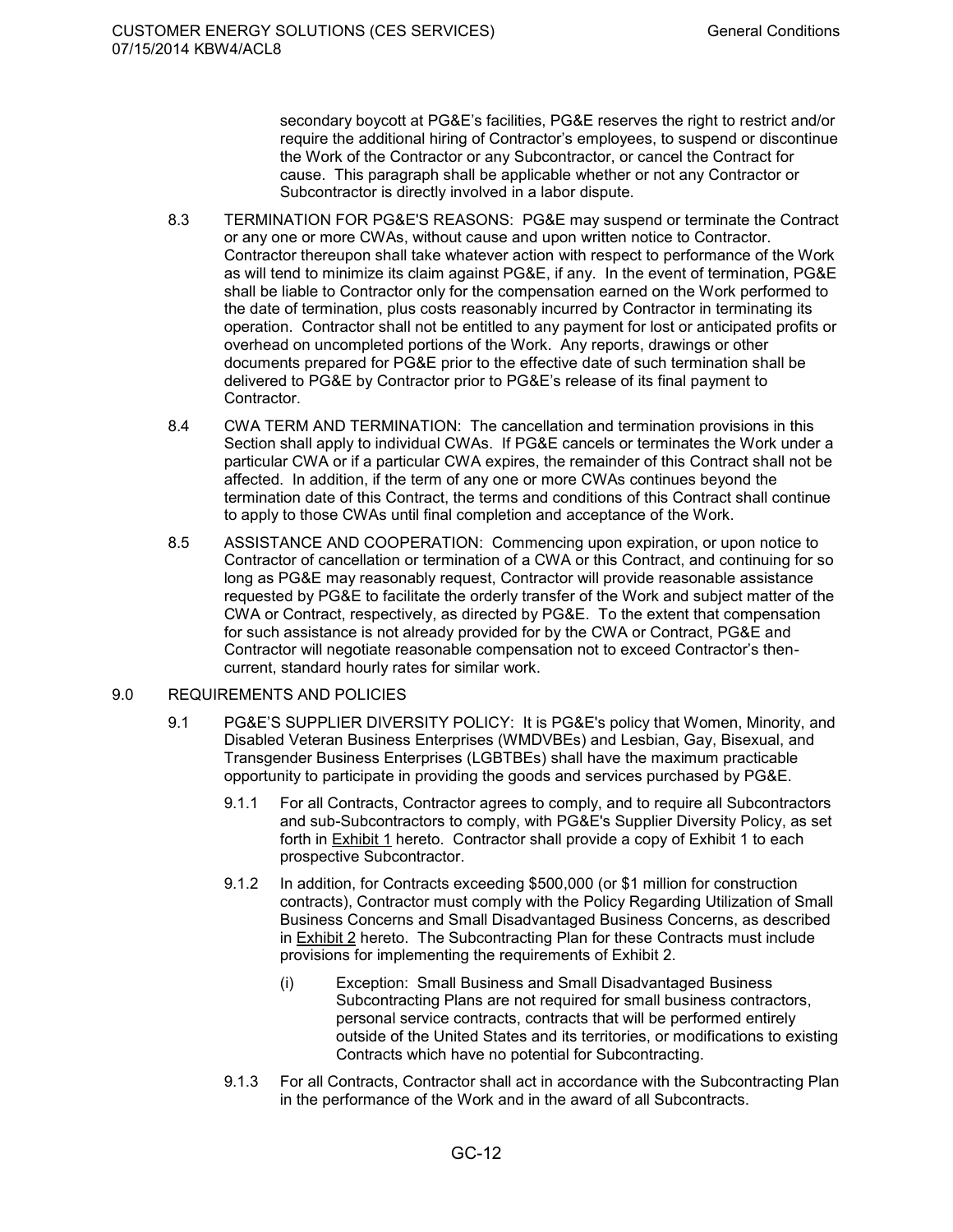- 9.1.4 Each Bidder's Proposal must describe how Bidder will comply with the mandatory requirements of Exhibit 1 if awarded the Work. PG&E will evaluate each Proposal using a formula of weighted and defined criteria that includes the strength of the Bidder's proposed compliance with PG&E's Supplier Diversity Policy. The requirements of Exhibit 1 and the successful Bidder's response will be incorporated into the Contract.
- 9.2 FEDERAL POLICY
	- 9.2.1 EQUAL EMPLOYMENT OPPORTUNITY AND AFFIRMATIVE ACTION REGULATIONS POLICY: During the performance of this Contract and to the extent they may be applicable, Contractor agrees to comply with all laws, orders, and regulations included by summary or reference in the following paragraphs
		- Executive Order 11246, 41 CFR Part 60-1.4: Equal Opportunity Clause.
		- Executive Order 11246, 41 CFR Part 60-1.8: Nonsegregated Facilities.
		- Vietnam Era Veterans' Readjustment Assistance Act of 1974, 41 CFR Part 60-250.5.a: Equal Opportunity Clause.
		- Vietnam Era Veterans' Readjustment Assistance Act of 1974, 41 CFR Part 60-300.5.a: Equal Opportunity Clause.
		- Section 503 of the Rehabilitation Act of 1973, 41 CFR Part 60-741.5.a: Equal Opportunity Clause.
	- 9.2.2 EXECUTIVE ORDER 13496 EMPLOYEE RIGHTS UNDER THE NATIONAL LABOR RELATIONS ACT. To the extent applicable, the employee notice requirements set forth in 29 C.F.R. Part 471, Appendix A to Subpart A are hereby incorporated by reference into this Contract.
- 9.3 SUPPLIER CODE OF CONDUCT: CONTRACTOR, ITS SUBCONTRACTORS AND THEIR SUPPLIERS AT ALL TIERS, SHALL COMPLY WITH PG&E'S SUPPLIER CODE OF CONDUCT IN THE AWARD AND PERFORMANCE OF ALL CONTRACTS AND SUBCONTRACTS. The Supplier Code of Conduct requires that Contractor and each of its Subcontractors demonstrate a strong commitment to compliance, ethics, sustainability and supplier diversity as a foundation to successful business. Contractor must complete its Work for PG&E in full compliance with the Supplier Code of Conduct, as it may be modified from time to time. Contractor shall access, read and comply with PG&E's Supplier Code of Conduct and shall make it available to its Subcontractors and suppliers. The Supplier Code of Conduct is available at PG&E's website, www.PGE.com, at the following link:

http://www.pge.com/includes/docs/pdfs/b2b/purchasing/contractor\_consultant\_and\_supplier\_code. pdf

- 9.4 INJURY AND ILLNESS PREVENTION PROGRAM: In the performance of the Work under this Contract, Contractor acknowledges that it has an effective Injury and Illness Prevention Program which meets the requirements of all applicable laws and regulations, including but not limited to Section 6401.7 of the California Labor Code. Contractor shall ensure that any Subcontractor hired by Contractor to perform any portion of the Work under this Contract shall also have an effective Injury and Illness Prevention Program. The person with the authority and responsibility for implementing and administering Contractor's Injury and Illness and Prevention Program shall execute the Compliance Certificate attached as Exhibit 3.
- 9.5 PG&E DRUG AND ALCOHOL POLICY: PG&E is committed to maintain and promote job safety and health for all workers at its facilities. In addition, PG&E is determined to protect its employees, customers, and the general public while they are on PG&E property from any harm caused by illegal drug and alcohol use by non-PG&E personnel. To accomplish these objectives, PG&E has established a drug and alcohol policy for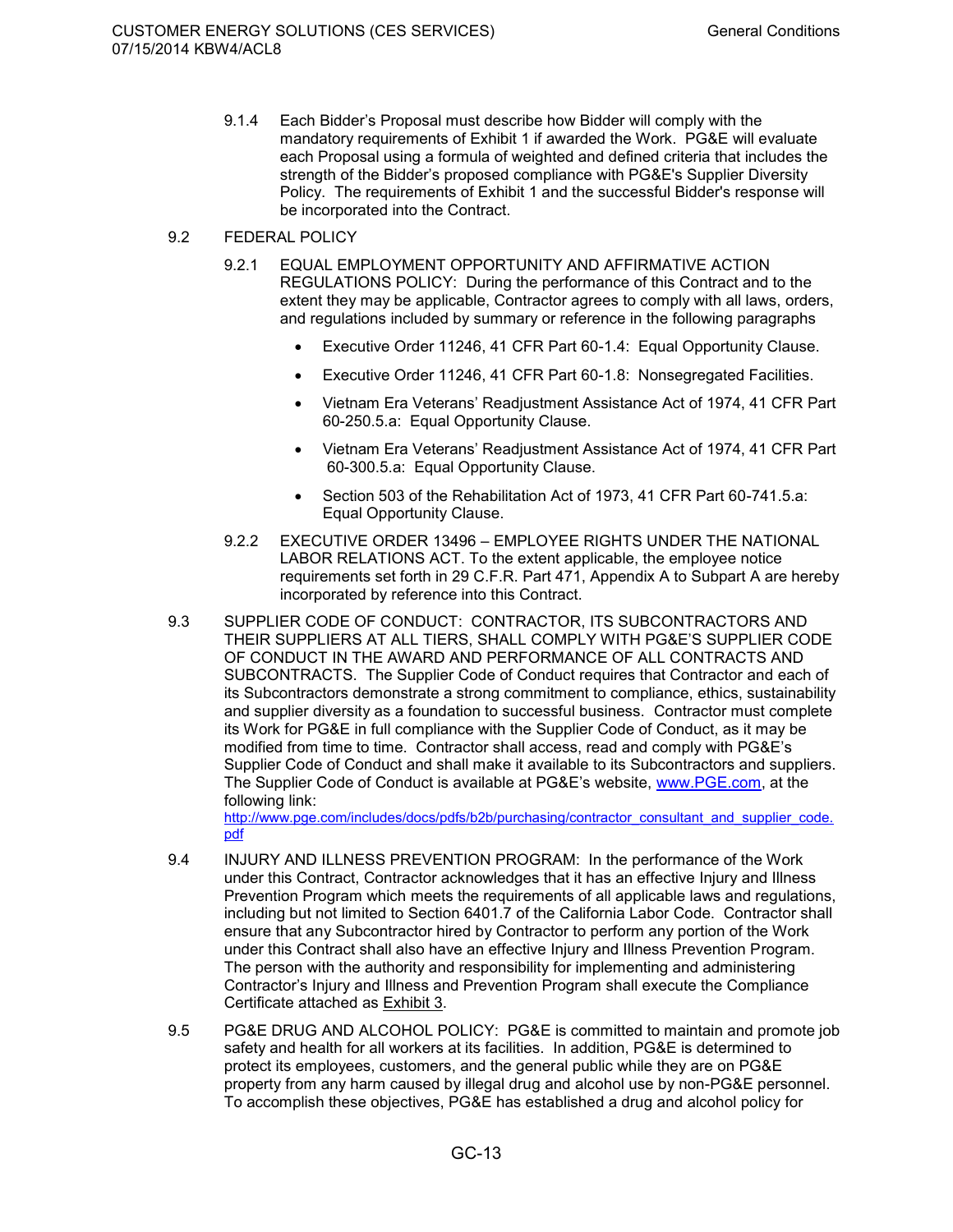access to PG&E facilities by its Contractor and Subcontractor personnel. If any personnel of Contractor or its approved Subcontractors perform any Work or services at PG&E offices and/or other PG&E facilities, then Contractor shall comply with PG&E's Drug and Alcohol Abuse and Testing Policies, attached as Exhibit 4 to these General Conditions.

9.6 DOCUMENT RETENTION AND PRODUCTION REQUIREMENTS: PG&E is committed to maintain documents and records so as to satisfy applicable legal, contractual and regulatory requirements as well as PG&E' son-going business needs; to enable appropriate records management, provide appropriate retrieval and achieve the proper level of security and privacy. In furtherance of this commitment, Contractor agrees to comply with the requirements of Exhibits 5 and 5A, attached to these General Conditions.

### 9.7 AVAILABILITY OF INFORMATION

- 9.7.1 ACCESS: PG&E's duly authorized representatives shall have, during the term of the Contract and for three years thereafter, access at all reasonable times to all of the Contractor's and its Subcontractors' personnel, accounts and records of all description, including but not limited to computer files, pertaining to the Contract to verify or review the quantity, quality, work program and progress of the Work, reimbursable costs, amounts claimed by the Contractor, estimates of cost for fixed rates including those applicable to proposed changes, and for any other reasonable purposes including any and all records of the Contractor for the purpose of verifying compliance with the Conflict of Interest/Business Ethics provision in this Contract.
- 9.7.2 ACCOUNTING: The Contractor's and its Subcontractors' accounts shall be kept in accordance with generally accepted accounting principles in the particular industry and shall be kept in such a manner and in sufficient detail to clearly disclose the nature and amounts of the different items of service and cost pertaining to the Contract and the basis for charges or allocations to the Contract.
- 9.7.3 TIME PERIOD: The Contractor and its Subcontractors shall preserve all such accounts and records for a period of three years after the term of the Contract. PG&E's duly authorized representatives shall have the right to reproduce any such accounts and records.
- 9.7.4 ADJUSTMENTS: Contractor shall promptly adjust any inaccuracy in the billings. Adjustments shall accrue interest, compounded monthly, at a rate equal to the prime rate charged by the Bank of America, NT&SA, San Francisco, California, at the beginning of each month, from the date of payment of the invoice being adjusted to the date that the adjustment is paid.
- 9.7.5 SUBCONTRACTORS: The Contractor shall include the necessary provisions in its Subcontracts to ensure that its Subcontractors comply with this section.

### 9.8 CONFLICT OF INTEREST AND BUSINESS ETHICS

- 9.8.1 REASONABLE CARE: Contractor shall exercise reasonable care and diligence to prevent any actions or conditions which could result in a conflict with PG&E's interest.
- 9.8.2 OTHER EMPLOYMENT: During the term of this Contract, Contractor or its employees will not accept any employment or engage in any work which creates a conflict of interest with PG&E or in any way compromises the Work to be performed under this Contract.
- 9.8.3 GIFTS: Contractor or its employees shall not offer or cause to be offered gifts, entertainment, payments, loans and/or other services, benefits or considerations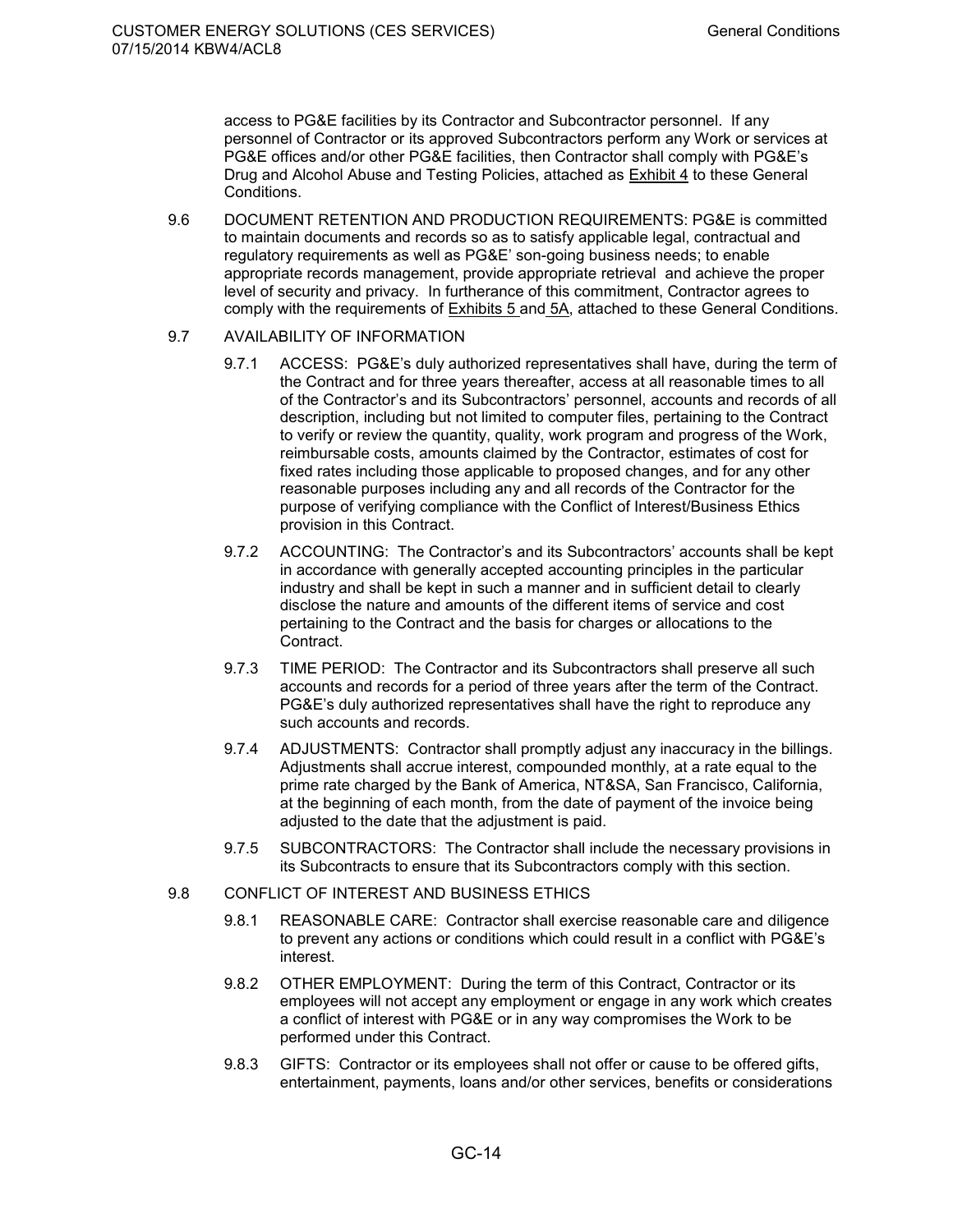of more than a nominal value to PG&E's employees, their families, vendors, Subcontractors and other third parties.

- 9.8.4 ACCURATE DOCUMENTATION: All financial statements, reports, billings, and other documents rendered shall properly reflect the facts about all activities and transactions handled for the account of PG&E.
- 9.8.5 NOTIFICATION: The Contractor shall immediately notify PG&E of any and all violations of this clause upon becoming aware of such violation.
- 9.9 WORK ON PG&E OR PG&E CUSTOMER PROPERTY:
	- 9.9.1 CRIMINAL BACKGROUND CHECKS: Contractor shall comply with the requirements of Exhibit E, Background Check, attached hereto and incorporated herein.
	- 9.9.2 FITNESS FOR DUTY: Contractor shall ensure that its Personnel granted Access report to work fit for duty. Personnel with Access may not consume alcohol while on duty and/or be under the influence of drugs that impair their ability to work safely. PG&E expects each supplier to have policies in place that requires their employees report to work in a condition that allows them to perform the work safely. For example, employees should not be operating equipment under medication that creates drowsiness. As a federal contractor, PG&E does not recognize nor allow work to be completed under the influence of marijuana, whether or not is it used for medical reasons.
	- 9.9.3 ELIGIBILITY FOR PG&E WORK: When assigning any Personnel to perform Work requiring Access, Contractor shall submit each person's full name and the last four digits of their social security number to PG&E at the following e-mail address: RecruitingOperations@pge.com. PG&E reserves the right to decline to accept any proposed Personnel, in which case Contractor shall promptly propose a replacement.
- 9.10 NERC REQUIREMENTS: Pursuant to a directive from the North American Electric Reliability Corporation (NERC), all employees and contractors with unescorted access to facilities and functions that PG&E deems critical to the support of the electricity infrastructure ("Critical Facilities") shall undergo employment background screening and training prior to being granted access to these PG&E facilities. PG&E has included in the category of those with "unescorted access" all Contractor and Subcontractor personnel ("Individual") working within PG&E Critical Facilities. The following requirements apply to any Work subject to the NERC requirements:
	- 9.10.1 The background screening program for each Individual includes each of the following: (i) Social Security Number verification; (ii) County Criminal Check (up to three counties where the applicant /employee has lived in the past seven years); and (iii) "Global Watch" (check of 19 Federal and International Terrorist Watch lists).
	- 9.10.2 The NERC directive also requires that the Contractor or Subcontractor administer to each Individual with access to Critical Facilities an initial and annual PG&E web-based training session. This training program will also be provided in CD and hard copy format.
	- 9.10.3 Following conclusion of an acceptable background check and certified completion of the above training courses, the Contractor shall provide PG&E's Corporate Security Department with a completion confirmation for each Individual. PG&E will issue each Individual a keycard to access the designated PG&E facility to which they are assigned. PG&E will deny access to Critical Facilities to any Individual who has not passed clearance.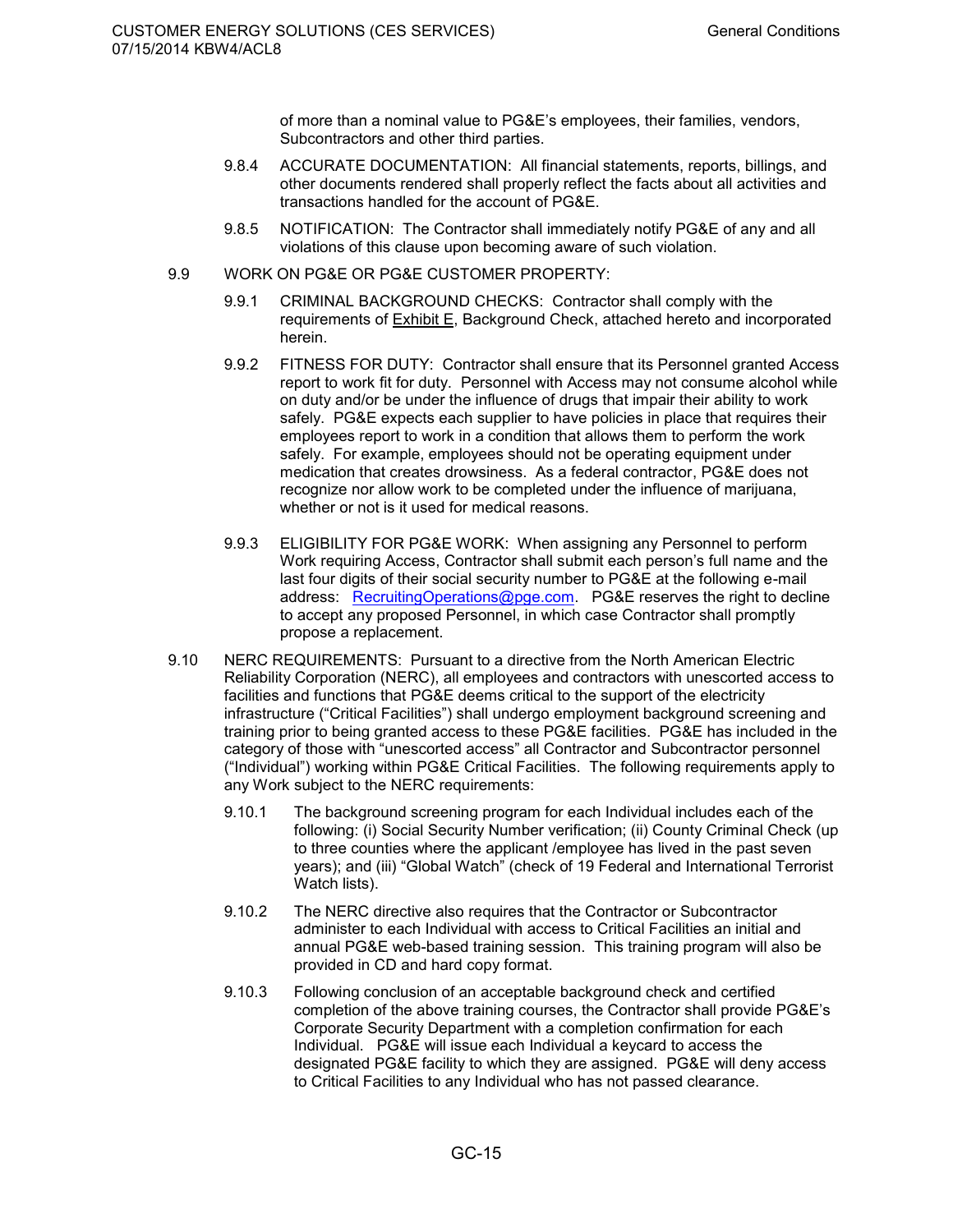- 10.0 GENERAL PROVISIONS
	- 10.1 AMENDMENTS, SUBCONTRACTS AND ASSIGNMENTS
		- 10.1.1 AMENDMENT: No provision of the Contract will be deemed amended or waived by PG&E without prior written approval in the form of a signed Contract Change Order. No oral statement will modify or otherwise affect the terms and conditions set forth herein.
		- 10.1.2 SUBCONTRACTS: Contractor shall not enter into Subcontracts and no Subcontractor shall be permitted to perform Work without the prior written approval of PG&E. PG&E's approval of any Subcontract shall not relieve Contractor of its obligations to PG&E under this Contract. Contractor's obligations under this Contract shall apply to any Subcontract, and Contractor shall be responsible to PG&E for any damages to PG&E arising out of Subcontracts not in accordance with this Contract. Nothing in the Contract or any subcontract shall create any direct contractual relations between a Subcontractor and PG&E.
		- 10.1.3 ASSIGNMENT: PG&E may assign its rights or delegate its duties under this Contract, directly or indirectly, by operation of law or otherwise, without the Contractor's prior approval or written consent, provided PG&E remains obligated to pay for services rendered up to the effective date of such assignment. Contractor may not assign its rights or delegate its duties under this Contract, directly or indirectly, by operation of law or otherwise without PG&E's prior written consent, except that Contractor may assign to Contractor's corporate affiliate in which Contractor holds a majority interest, provided that the Contractor and the affiliate remain obligated under this Contract. A Party shall not unreasonably withhold, condition or delay its consent. Subject to the foregoing, this Contract shall be binding upon and inure to the benefit of the successors and assigns of the Parties hereto. Any purported assignment of rights or delegation of duties in violation of this section is void.
	- 10.2 COMPLIANCE WITH LAWS: Contractor shall comply with all applicable federal, state and local laws, rules and regulations, and shall obtain all applicable licenses and permits for the conduct of its business and the performance of the Work called for in this Contract. Contractor shall comply with all environmental and endangered species requirements and shall conduct its operations in a manner that complies with applicable programs and permits. To the extent Contractor's work is subject to PG&E-specific environmental permits or programs, PG&E will provide Contractor with such permit or program requirements. Unless prohibited by law, Contractor shall hold PG&E harmless from any liability, fine or penalty incurred as a result of Contractor's failure to comply with applicable legal and regulatory requirements.
	- 10.3 REPORTING: In accordance with Section 7912 of the California Public Utilities Code, Contractor agrees to report annually to PG&E the number of California residents employed by Contractor, calculated on a full-time or full-time equivalent basis, who are personally providing services to PG&E.
	- 10.4 CHOICE OF LAWS: This Contract shall be construed and interpreted in accordance with the laws of the State of California, excluding any choice of law rules which may direct the application of the laws of another jurisdiction. Any controversy or claim arising out of or in any way relating to this Contract which cannot be amicably settled without court action shall be litigated in a California State Court of competent jurisdiction; or if jurisdiction over the action cannot be obtained in a California State Court, in a Federal Court of competent jurisdiction situated in the State of California.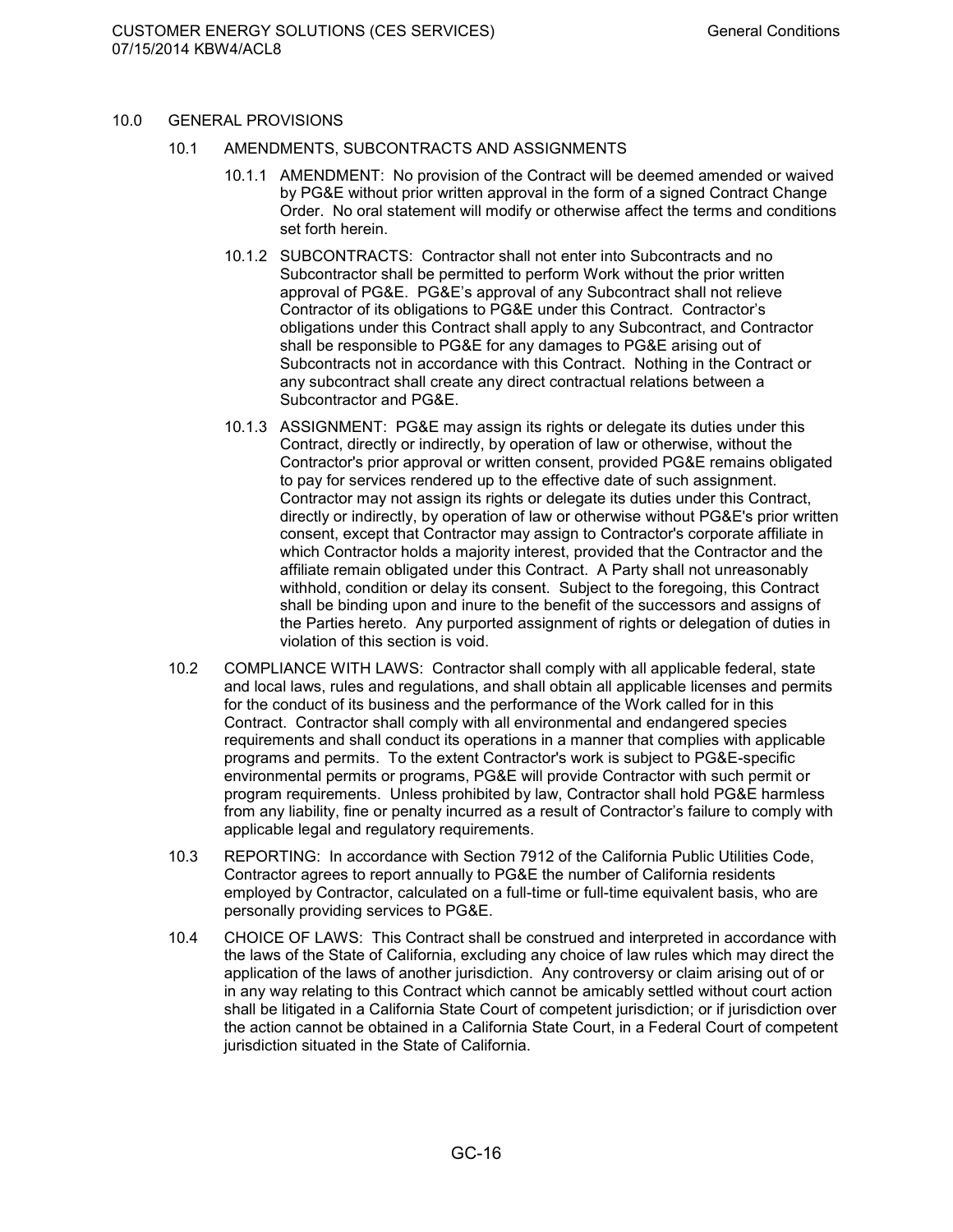### 10.5 DISPUTE RESOLUTION

- 10.5.1 EXECUTIVE NEGOTIATIONS: The Parties shall attempt in good faith to resolve any dispute arising out of or relating to this Contract promptly by negotiations between a vice president of PG&E or his or her designated representative and an executive of similar authority of Contractor. Either Party may give the other Party written notice of any dispute which has not been resolved at a working level. Within 20 days after delivery of such notice, the executives shall meet at a mutually acceptable time and place, and thereafter as often as they reasonably deem necessary to exchange information and to attempt to resolve the dispute.
- 10.5.2 MEDIATION: If the matter has not been resolved within 30 days of the first meeting of the executives, either Party may at any time thereafter request mediation by written notice to the other Party. The mediation shall be conducted by a mutually-agreeable mediator with experience mediating complex commercial disputes. If the matter has not been resolved with 60 days after the request for mediation, then either Party may initiate litigation.
- 10.5.3 Except as otherwise expressly provided in this Contract, each Party shall continue to perform its obligations under this Contract pending final resolution of any dispute arising out of or relating to this Contract.
- 10.5.4 CONFIDENTIALITY OF DISPUTE RESOLUTION PROCESS: All negotiations and any mediation conducted pursuant to this provision are confidential and shall be treated as compromise and settlement negotiations, to which Section 1119 of the California Evidence Code shall apply, and Section 1119 is incorporated herein by reference.
- 10.5.5 PRELIMINARY INJUNCTION: Notwithstanding the foregoing provisions, a Party may seek a preliminary injunction or other provisional judicial remedy if in its judgment such action is necessary to avoid irreparable damage or to preserve the status quo.
- 10.6 HAZARDOUS MATERIALS: The California Health and Safety Code requires businesses to provide warnings prior to exposing individuals to materials listed by the Governor as chemicals "known to the State of California to cause cancer, birth defects or reproductive harm." PG&E uses chemicals on the Governor's list at many of its facilities. In addition, many of these chemicals are present at non-PG&E-owned facilities and locations. Accordingly, in performing the Work or services contemplated under this Contract, Contractor, its employee, agents, and Subcontractors may be exposed to chemicals on the Governor's list. Contractor is responsible for notifying its employees, agents, and Subcontractors that Work performed hereunder may result in exposures to chemicals on the Governor's list.
- 10.7 NON-WAIVER: The waiver by either Party of any breach of any term, covenant or condition contained in this Contract, or any default in the performance of any obligations under this Contract, shall not be deemed to be a waiver of any other breach or default of the same or any other term, covenant, condition or obligation. Nor shall any waiver of any incident of breach or default constitute a continuing waiver of the same.
- 10.8 CAPTIONS AND HEADINGS: Section, paragraph, and other headings contained in this Contract are for reference purposes only and are in no way intended to describe, interpret, define, amplify, or limit the scope, extent or intent of this Contract or any provision.
- 10.9 ENFORCEABILITY: If any of the provisions, or application of any of the provisions, of this Contract are held to be illegal or invalid by a court of competent jurisdiction or arbitrator/mediator, PG&E and Contractor shall negotiate an equitable adjustment in the provisions of this Contract with a view toward effectuating the purpose of this Contract. The illegality or invalidity of any of the provisions, or application of any of the provisions,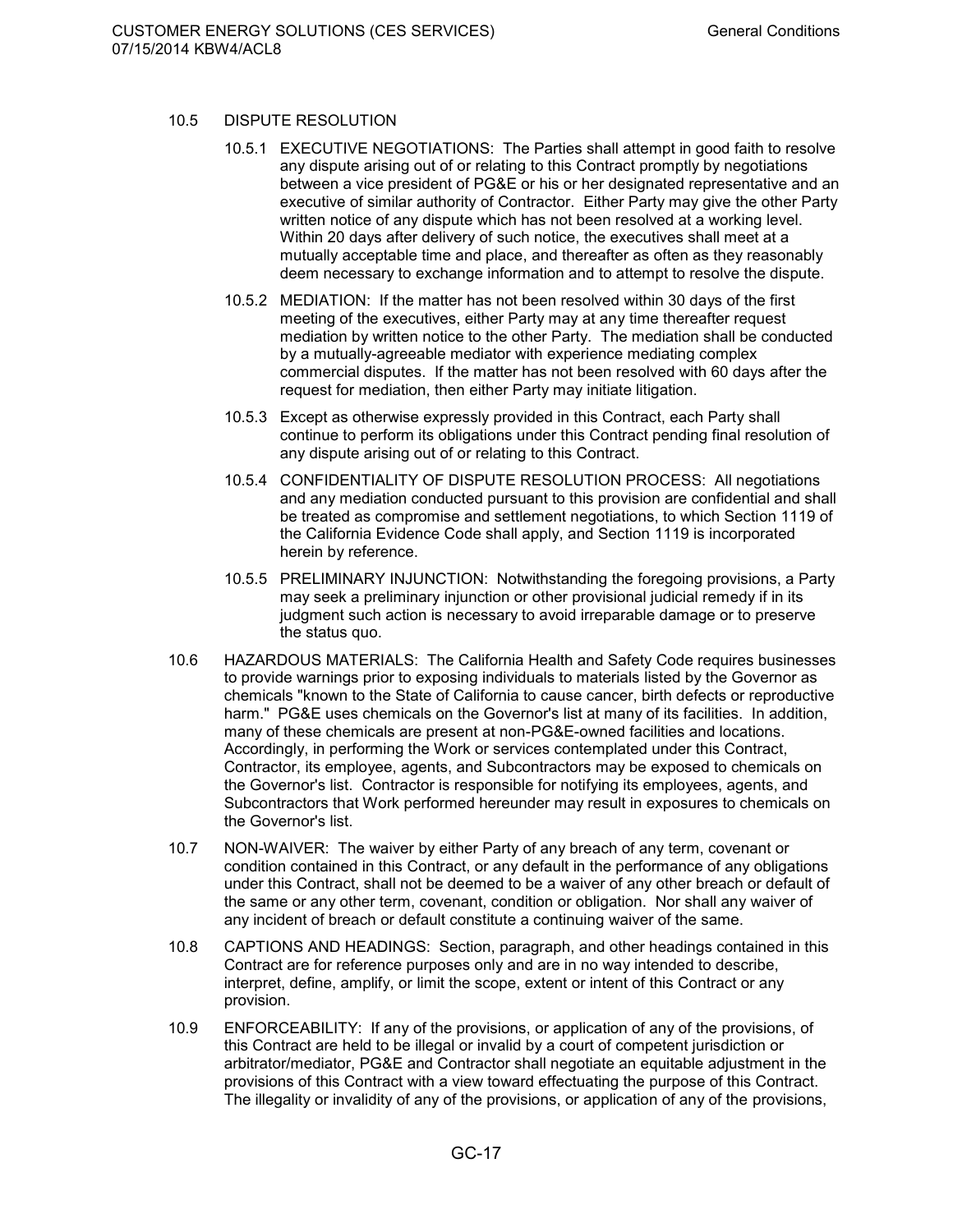of this Contract will not affect the legality or enforceability of the remaining provisions or application of any of the provisions of the Contract.

- 10.10 INTEGRATION: This Contract constitutes the entire agreement and understanding between the Parties as to the subject matter of the Contract. It supersedes all prior or contemporaneous agreements, commitments, representations, writings, and discussions between Contractor and PG&E, whether oral or written, and has been induced by no representations, statements or agreements other than those expressed herein. Neither Contractor nor PG&E shall be bound by any prior or contemporaneous obligations, conditions, warranties or representations with respect to the subject matter of this Contract.
- 10.11 SURVIVAL: The provisions of this Contract which by their nature should survive expiration, cancellation or other termination of this Contract, including but not limited to provisions regarding warranty, indemnity, insurance, confidentiality, document retention, business ethics and availability of information, shall survive such expiration, cancellation or other termination.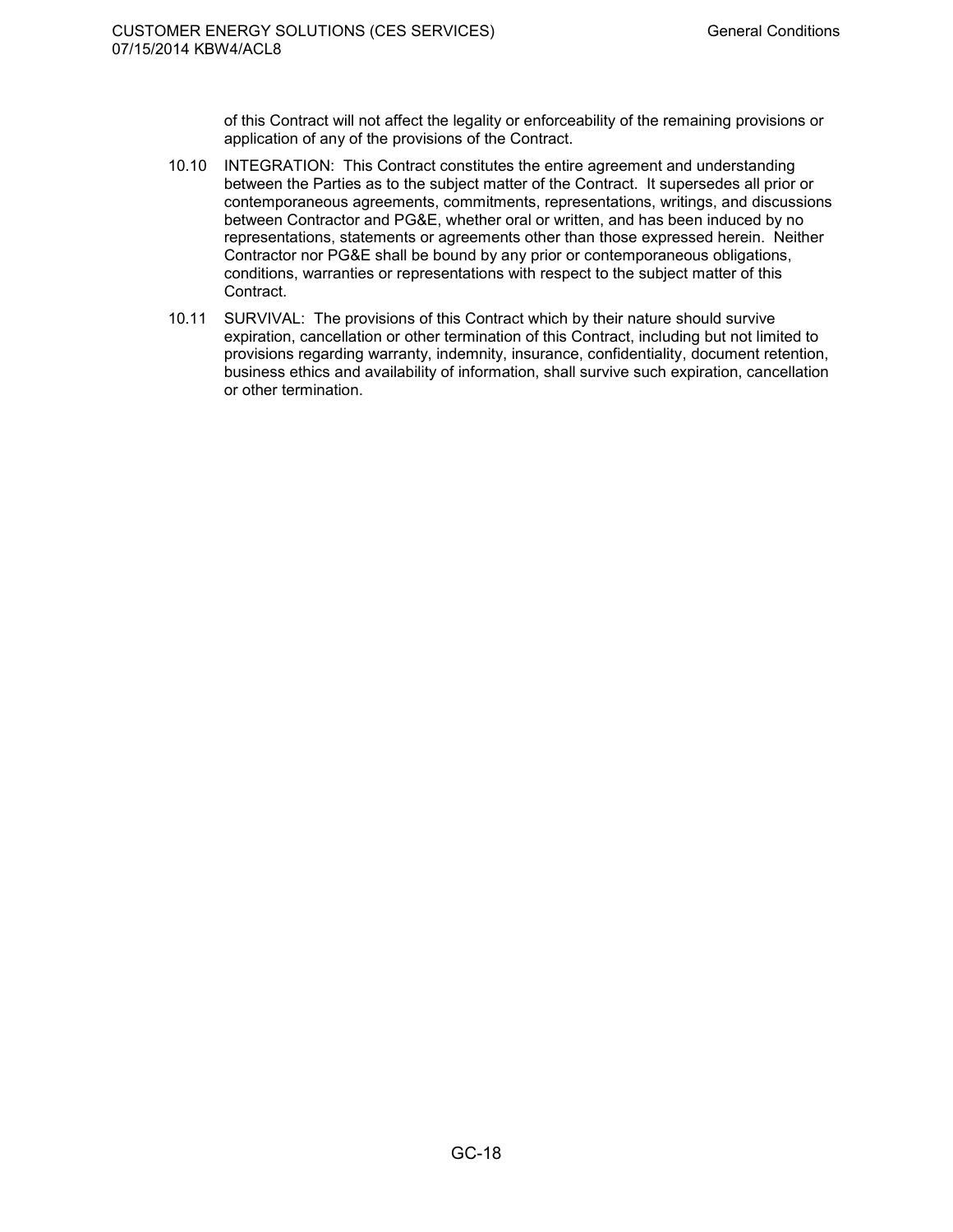### **PG&E'S SUPPLIER DIVERSITY POLICY**

CONTRACTOR AND SUBCONTRACTORS OF ALL TIERS MUST COMPLY WITH PG&E'S SUPPLIER DIVERSITY POLICY IN THE AWARD OF ALL SUBCONTRACTS. This policy requires that Small, Women, Minority, and Disabled Veteran Business Enterprises (WMDVBEs), and Lesbian, Gay, Bisexual, and Transgender Business Enterprises (LGBTBEs) shall have the maximum practicable opportunity to participate in the performance of Work.

- 1. Contractor shall provide a copy of this Exhibit 1 to each prospective Subcontractor.
- 2. Women and Minority-owned Business Enterprises (WMBEs) must be verified pursuant to the procedures prescribed in Section 2 of CPUC General Order 156. Disabled Veteran-owned Business Enterprises (DVBEs) must be verified pursuant to the procedures prescribed by the Department of General Services. LGBTBEs must be verified pursuant to the procedures prescribed by The National Gay & Lesbian Chamber of Commerce®.
- 3. Contractor shall provide a separate, signed prime supplier plan (Exhibit 1A List of Subcontractors and Disbursement Plan) consisting of a specific list of Subcontractors that will participate in the performance of the Work. Contractor shall also provide a statement setting forth (i) the Contractor's goals for WMDVBE and LGBTBE Subcontracting of all tiers and (ii) a description of the additional good faith efforts the Contractor and Subcontractors will employ to increase the participation of WMDVBE and LGBTBEs in the performance of the Work.
- 4. No later than the 10<sup>th</sup> of each month, Contractor shall submit its Subcontracting spend with WMDVBE- and LGBTBE-owned suppliers using PG&E's electronic reporting system located at the following address: https://cvmas10.cvmsolutions.com/pge/default.asp
	- a. To establish a User ID, Contractor shall submit a request via email to the following e-mail address: PVB1@pge.com.
- 5. In addition, for Contracts exceeding \$500,000 (or \$1 million for construction contracts), the Contractor must comply with the Policy Regarding Utilization of Small Business Concerns and Small Disadvantaged Business Concerns, as described in Exhibit 2. The Prime Supplier Plan for these Contracts must include provisions for implementing the terms of this Exhibit 1.
	- a. Small Business and Small Disadvantaged Business Prime Supplier Plans are not required for small business contractors, personal service contracts, contracts that will be performed entirely outside of the United States and its territories, or modifications to existing contracts which do not contain Subcontracting potential.
	- b. For all PG&E contracts, the Contractor shall act in accordance with the Prime Supplier Plan in the performance of the Work and in the award of all Subcontracts.
- 6. The **Supplier Diversity Subcontracting Goal** for this Contract (including any Contract Work Authorizations) is **\_\_\_\_%.** Contractor shall report its supplier diversity goal as Contractor's spend with verified WMDVBE and LGBTBE Subcontractors on PG&E Work under this Contract.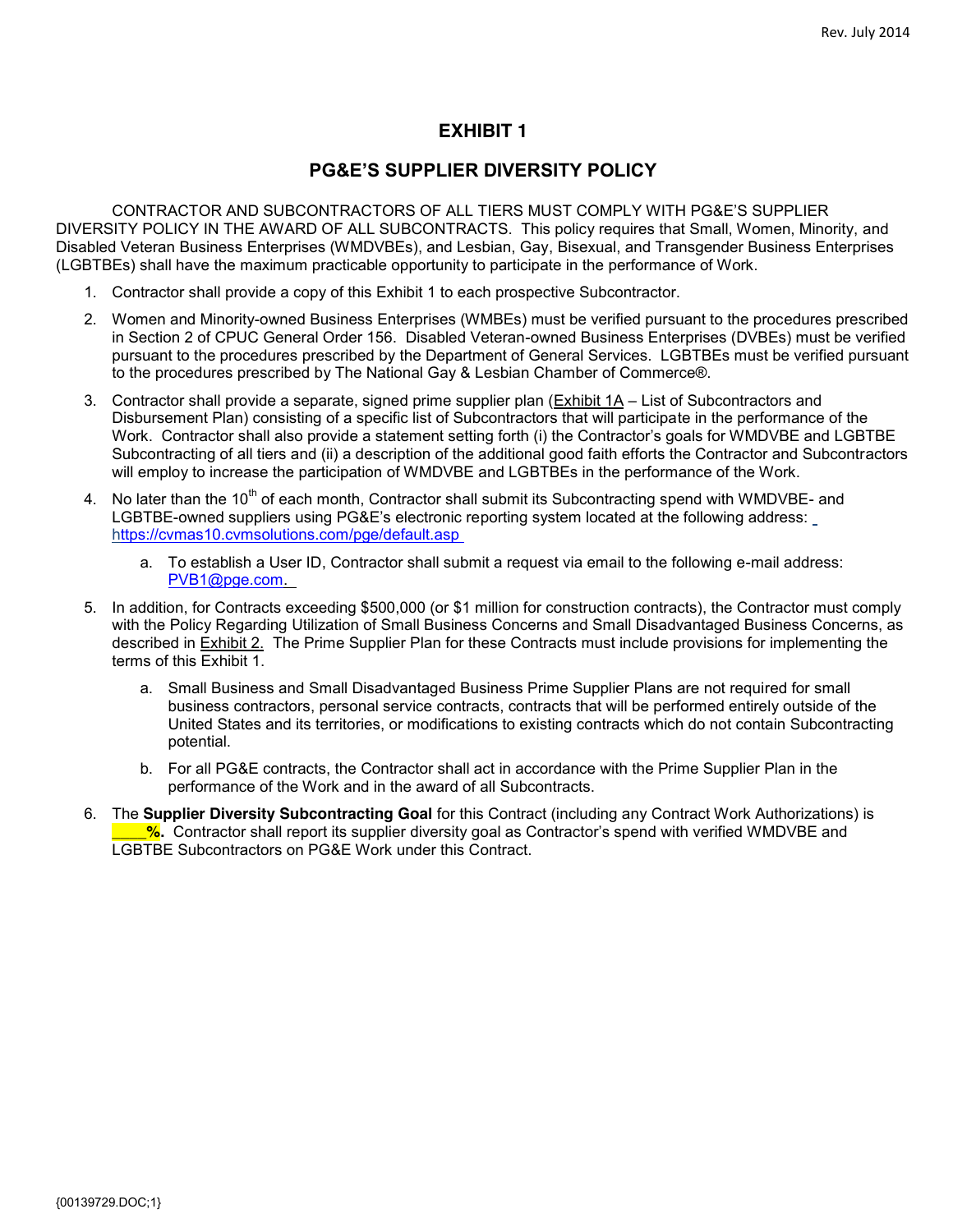

# List of Subcontractors and Disbursement Record List of Subcontractors and Disbursement Record EXHIBIT 1-A HIBIT 1-A HIBIT 1-A HIBIT 1-A

|   | г<br>¢<br>ľ<br>г |
|---|------------------|
| ć |                  |

Page 1 of 2

Page 1 of 2

EXHIBIT 1-A

| WMBE:<br>*** NV = Subcontractor is not a verified WMDVBE or LGBTBE<br><b>Certification Agencies:</b><br>DVBE:<br>LGBT:<br>$\lambda *$<br>= Subcontractor is a verified WMDVBE or LGBTBE<br>Commerce (NGLCC)<br>CPUC Clearinghouse<br>National Gay and Lesbian Chamber of<br>Department of General Services |            |                                                                                                        | * Refer to Instructions/Codes/Definitions on page 2.                                                                    |  |  |  | $\ominus$                                                  | Name of Subcontractor                       | Contract Duration (Year): | <b>PG&amp;E Project/Product:</b> | PG&E Contract Number (if any): | Prime Contractor/Supplier: |
|------------------------------------------------------------------------------------------------------------------------------------------------------------------------------------------------------------------------------------------------------------------------------------------------------------|------------|--------------------------------------------------------------------------------------------------------|-------------------------------------------------------------------------------------------------------------------------|--|--|--|------------------------------------------------------------|---------------------------------------------|---------------------------|----------------------------------|--------------------------------|----------------------------|
|                                                                                                                                                                                                                                                                                                            |            |                                                                                                        |                                                                                                                         |  |  |  | <b>Status</b><br>$Code*$<br>$\overline{z}$<br>$\mathbf{c}$ | <b>MMDVBE</b><br><b>LGBTBE</b><br>$\leq$    | From:                     |                                  |                                |                            |
|                                                                                                                                                                                                                                                                                                            |            |                                                                                                        |                                                                                                                         |  |  |  | $\mathbf{f}$                                               | <b>M</b>                                    |                           |                                  |                                |                            |
|                                                                                                                                                                                                                                                                                                            |            |                                                                                                        |                                                                                                                         |  |  |  | $\mathbf{G}$                                               | Address                                     | <u>io:</u>                |                                  |                                |                            |
|                                                                                                                                                                                                                                                                                                            | Signature: |                                                                                                        |                                                                                                                         |  |  |  |                                                            |                                             | Total Bid Value.          | E-Mail:                          | Telephone:                     | Name of Preparer.          |
| best of my knowledge.<br>hereby verify that the listed information is true and accurate to the                                                                                                                                                                                                             |            | Ξ<br>9<br>Estimated Percentage to be Paid to All Verified<br>WMDVBE and LGBTBE Subcontractor(s) (8+9): | ම<br>මි<br>Estimated Total Amount to be Paid to All Verified<br>WMDVBE and LGBTBE Subcontractor(s):<br>Total Bid Value: |  |  |  | $\widehat{\mathbf{e}}$                                     | Description of Work                         | Same as<br>(9) below:     |                                  |                                |                            |
|                                                                                                                                                                                                                                                                                                            | /Date      |                                                                                                        |                                                                                                                         |  |  |  | <b>Subcontractors</b><br>$\cup$                            | Amount to be<br><b>Estimated</b><br>Paid to |                           |                                  |                                |                            |

**The successful bidder(s) will be expected to register and report all monthly subcontracting spending with verified WMDVBE and LGBTBE subcontractors for the duration of the contract** The successful bidder(s) will be expected to register and report all monthly subcontracting spending with verified WMDVBE and LGBTBE subcontractors for the duration of the contract at:<br><u>https://cvmas10.cvmsolutions.com/pge</u> https://cvmas10.cvmsolutions.com/pge/default.asp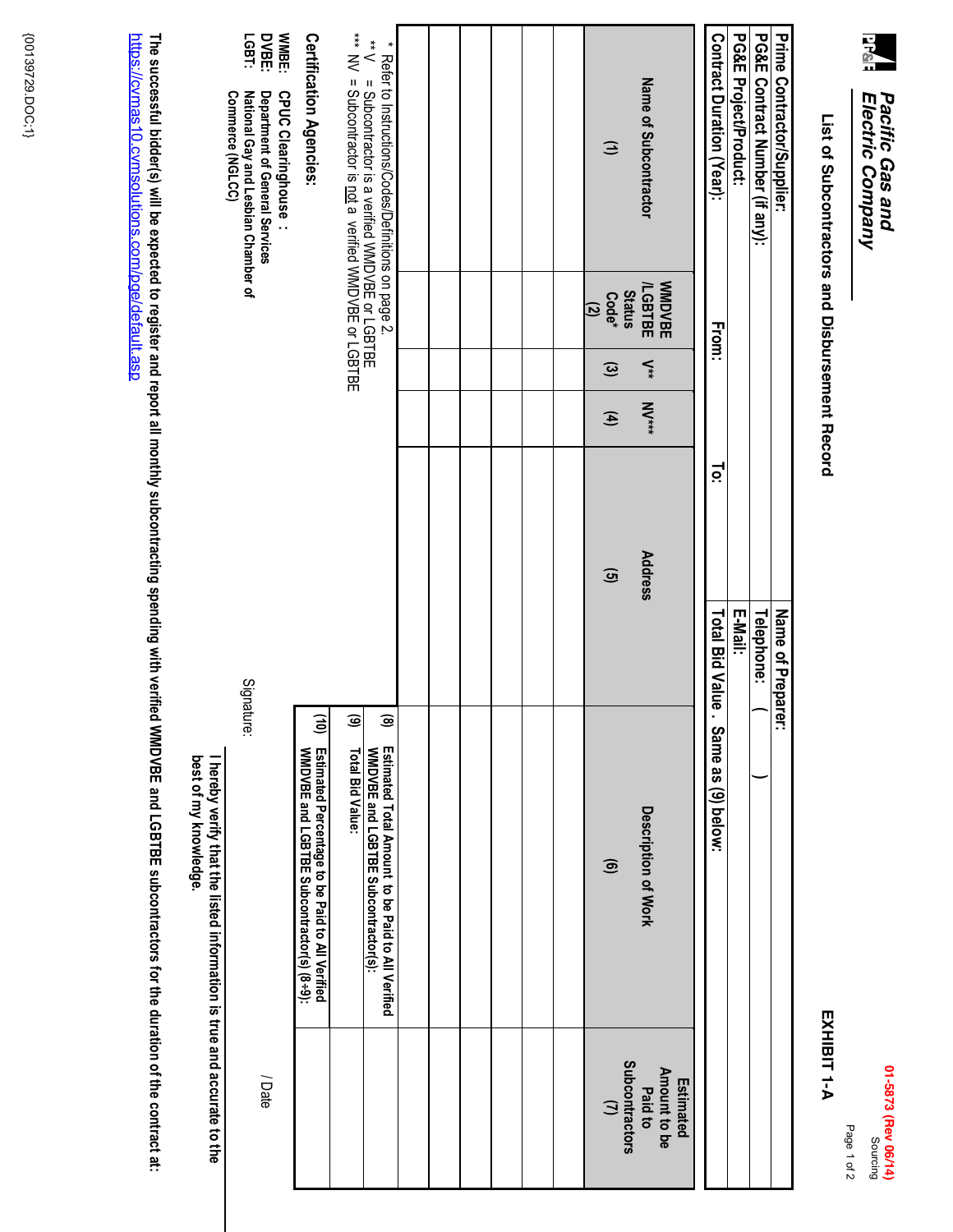| ï |
|---|
|   |
|   |
|   |
|   |
| í |
|   |
|   |
| Ï |
|   |
|   |
|   |
|   |
|   |
|   |
|   |
|   |
|   |
|   |
|   |
|   |
|   |
|   |
|   |
| í |
|   |

 $\mathbf{a}$ 

Complete column numbers 1-10 and return this form with your bid proposal Complete column numbers 1-10 and return this form with your bid proposal. .

- Include the complete name of the subcontractor Include the complete name of the subcontractor.
- **(1) (2) (3) (4) (5) (6) (7) (8) (9)** Indicate the Subcontractor's minority code (see definitions and codes below) Indicate the Subcontractor's minority code (see definitions and codes below).
	- Place a "V" in the box if the Subcontractor is a Place a "*v*" in the bus if the Subcontractor is a verified W MBE, DVBE, or LGBT supplier by the applicable certification agency (see above) W MBE, DVBE, or LGBT supplier by the applicable certification agency (see above).
	- Place a "NV" in the box if the Subcontractor is **not verified by the applicable certification agency (see above)** Place a "NV" in the box if the Subcontractor is *not verified by the applicable certification agency (see above)*
	- Include the address, city, state and zip of the Subcontractor. Include the address, city, state and zip of the Subcontractor.
	- Describe the work that the Subcontractor will be performing. Describe the work that the Subcontractor will be performing.
	- Indicated the estimated amount to be paid to each Subcontractor for the duration of the contract Indicated the estimated amount to be paid to each Subcontractor for the duration of the contract.
	- Indicate the estimated total amount to be paid to all Indicate the estimated total amount to be paid to all verified Subcontractors for the duration of the contrad Subcontractors for the duration of the contract.
- Indicate the proposed bid value Indicate the proposed bid value.
- **(10)** Indicate the percentage of the bid value to be paid to all verified Subcontractors. Divide the estimated dollars to be paid to all Indicate the percentage of the bid value to be paid to all verified Subcontractors. Divide the estimated dollars to be paid to all verified WMDVBE and LGBT Subcontractors by the total bid value WMDVBE and LGBT Subcontractors by the total bid value.

# DEFINITIONS AND CODES **DEFINITIONS AND CODES**

- **WBE** one or more women, and whose management and daily business operations are controlled by one or more of those individuals Women Business Enterprise: A business enterprise that is at least 51 percent owned by a woman or women, or, in the case of any publicly-owned business, at least 51 percent of twhich is owned by one or more women, and whose management and daily business operations are controlled by one or more Women Business Enterprises enterprise that is at least 51 percent owned by a woman or woman or woman or woman or women, or, in the case of any publicly-owned business, at least 51 percent of the stock of which is owned by of those individuals
- **MBE** owned by one or more minority-group individuals, and whose management and daily business operations are controlled by one or more of those individuals Minority Business Enterprises on terprise that is at least 51 percent owned by a minority group or groups, or, in the case of any publicly owned business, at least 51 percent of the stock of which is owned by one or more minority-group individuals, and whose management and daily business operations are controlled by one or more of those individuals. Minority Business Enterprises enterprises that is at least is at least 51 percent owned bublicly group or group or groups, or the case of any publicly owned bublicly owned bublicly owned bublicly are the stock of any publi
- **DVBE** 51 percent owned, by one or more disabled veterans, and whose management and daily operations are controlled by one or more of those individuals The same meaning as defined in subdivision (g) of the Military and Military and Wilitary and must meet the "Control" criteria. An enterprise which is 51 percent owned by a California Service Disabled, or the stock is The same meaning as defined in subdivision (g) of the Military and Veterans Code and must meet the "Control" criteria. An en51 percent owned, by one or more disabled veterans, and whose management and daily operations are controlled by one or more of those individuals terprise which is 51 percent owned by a California Service Disabled , or the stock is
- **LGBT** A business enterprise that 51 percent owned by a Lesbian, Gay, Bisexual, Transgender Enterprise (LGBTE), or, in the case of any publicly-owned business, at least 51 percent of the stock of which is owned by one or more LGBTBE and whose management and daily business operations are controlled by one or more of those individuals A business enterprise that is at least 51 percent owned by a Lesbian, Gay, Bisexual, Transgender Enterprise (LGBTE), or, in the case of any publicly-owned business, at least 51 percent of the stock of which is owned by one or more LGBTBE and whose management and daily business operations are controlled by one or more of those individuals.

Minority Codes:

- **African American Male** Native American Male Native American Male African American Male  $388$ 002 African American Female African American Femal
	- 006 Native American Female Native American Female
- Caucasian Male Caucasian Male 010 Caucasian Female Caucasian Female

3888

- Small Business Enterprise Small Business Enterprise 014 Service Disabled Business Enterprise Gay, Lesbian, Bisexual Transgender 014 Service Disabled Business Enterprise
- Gay, Lesbian, Bisexual Transgender Male Male 018
- 015 Do Not Use Multi-Status/Other Male Do Not Use

2 D<br>2 D

Hispanic American Male

Hispanic American Male

Multi-Status/Other Male

003 Asian Pacific American Male 004

Asian Pacific American Male

Multi-Status/Other Female Hispanic American Female Multi-Status/Other Female Hispanic American Female

Asian Pacific Female

Asian Pacific Female

- <u>ດ</u><br>ອ 50<br>20<br>21 Handicapped Handicapped
- Gay, Lesbian, Bisexual Transgender Gay, Lesbian, Bisexual Transgender - Female
- **African Americans** African Americans Persons having origin in any black racial group of Africa Persons having origin in any black racial group of Africa
- **Asian Pacific Americans** Asian Pacific Americans Territories of the Pacific, Notthern Marianas, Laos, Cambodia, Taiwan, India, Pakistan, and Bangladesh Persons having origins in Asia or the Indian Subcontinent, induding, but not limited to, persons from Japan, China, the Philippines, Vietnam, Korea, Samoa, Guam, the U.S. Trust Territories of the Pacific, Northern Marianas, Laos, Cambodia, Taiwan, India, Pakistan, and Bangladesh. Persons having origins in Asia or the Indian Subcontinent, including, but not limited to, persons from Japan, China, the Philippines, Vietnam, Korea, Samoa, Guam, the U.S. Trust
- **Hispanic Americans** Native American **Native American** Persons of Mexican, Puerto Rican, Cuban, South or Central American, Caribbean, or other Spanish culture or origin Persons having origin in any of the original peoples of North America or the Hawaiian Islands, in particular, American Indians, Eskimos, Aleuts, and Native Hawaiians Persons of Mexican, Puerto Rican, Cuban, South or Central American, Caribbean, or other Spanish culture Persons having origin in any of the original peoples of North America or the Hawaiian Islands, in particular, American Indians, Eskimos, Aleuts, and Native Hawaiians
- Caucasian **Hispanic Americans Caucasian** Includes all people of European and North African descent Includes all people of European and North African descent.
- Multi-Status **Multi-Status** An enterprise that is wholly owned and controlled by a combination of minorities or women but whose majority ownership (at least 51%) is not vested with any one of these ndividuals individuals. An enterprise that is wholly owned and controlled by a combination of minorities or women but whose majority ownership (at least 51%) is not vested with any one of
- Other Groups **Other Groups** Groups whose members are found to be socially and economically disadvantaged by the Small Business Administration pursuant to Section 8 (d) of the<br>Small Business Act as amended (15 U.S.C. 637 (d), or by the Secretary of Co Small Business Act as amended (15 U.S.C. 637 (d), or by the Secretary of Commerce pursuant to Section 5 of Executive Order 11625. Groups whose members are found to be socially and economically disadvantaged by the Small Business Administration pursuant to Section 8 (d) of the
- **Small Business Enterprise Small Business Enterprise** A business defined pursuant to Section 3 of the Small Business Act (SBA) and relevant regulations pursuant thereto. If unsure, please contact your local Small Business Administration office for clarification Administration office for clarification.A business defined pursuant to Section 3 of the Small Business Act (SBA) and relevant regulations pursuant thereto. If unsure, please contact your local Small Business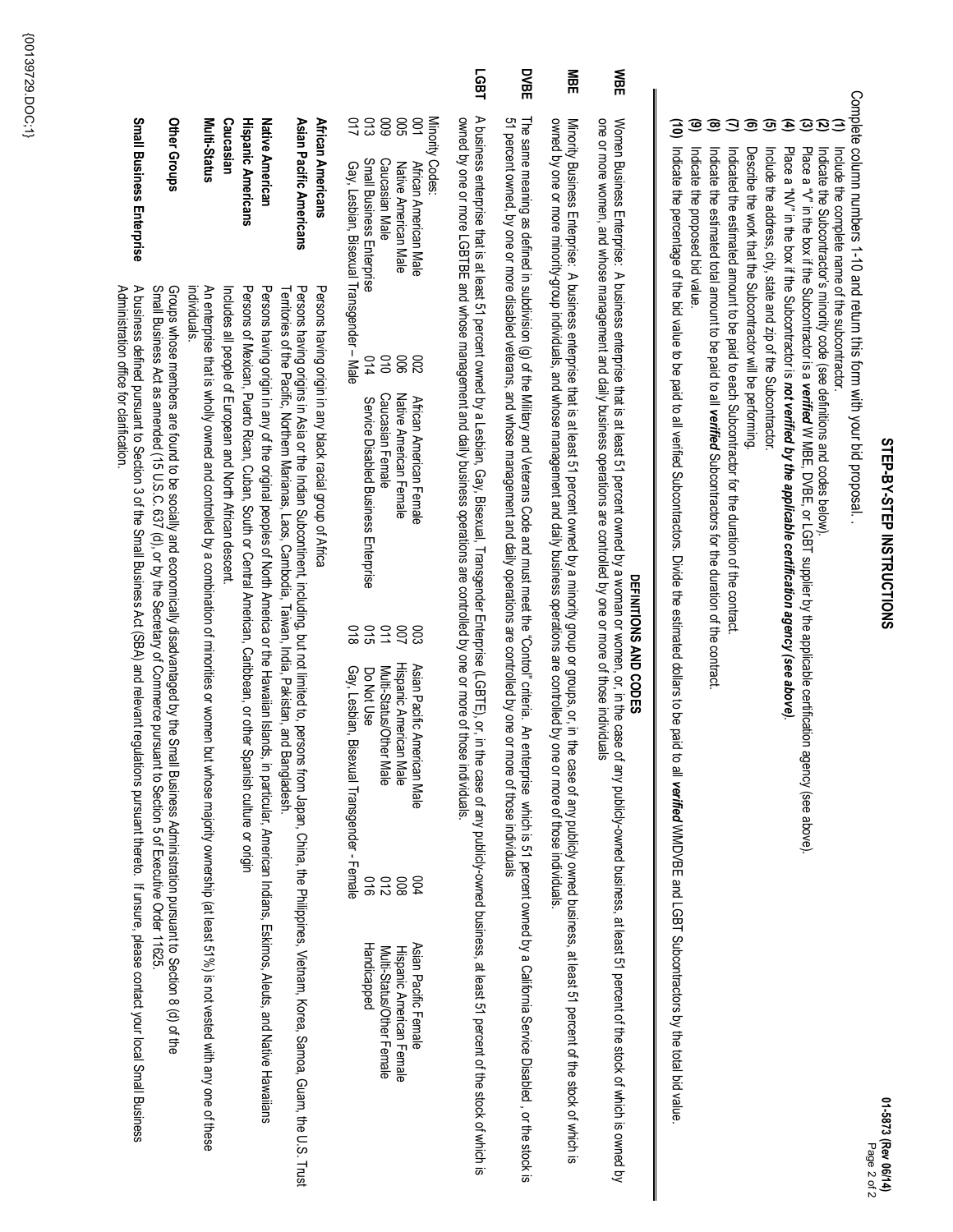### **POLICY REGARDING UTILIZATION OF SMALL BUSINESS CONCERNS AND SMALL DISADVANTAGED BUSINESS CONCERNS**

The following policy of the United States shall be adhered to in the performance of this Contract:

- a) It is the policy of the United States that small business concerns and small business concerns owned and controlled by socially and economically disadvantaged individuals shall have the maximum practicable opportunity to participate in performing contracts let by any Federal Agency, including contracts and subcontracts for subsystems, assemblies, components, and related services for major systems. It is further the policy of the United States that prime contractors establish procedures to ensure the timely payment of amounts due pursuant to the terms of their subcontracts with small business concerns and small business concerns owned and controlled by socially and economically disadvantaged individuals.
- b) Contractor hereby agrees to carry out this policy in the awarding of subcontracts to the fullest extent consistent with efficient contract performance. Contractor further agrees to cooperate in any studies or surveys as may be conducted by the United States Small Business Administration or the awarding agency of the United States as may be necessary to determine the extent of Contractor's compliance with this clause.
- c) As used in this Contract, the term "small business concern" shall mean a small business as defined in Section 3 of the Small Business Act and relevant regulations promulgated pursuant thereto. The term "small business concern owned and controlled by socially and economically disadvantaged individuals" shall mean a small business concern (1) which is at least 51 percent unconditionally owned by one or more socially and economically disadvantaged individuals; or, in the case of any publicly owned business, at least 51 percent of the stock of which is unconditionally owned by one or more socially and economically disadvantaged individuals; and (2) whose management and daily business operations are controlled by one or more of such individuals. This term also means a small business concern that is at least 51 percent unconditionally owned by an economically disadvantaged Indian tribe or Native Hawaiian Organization, or a publicly owned business having at least 51 percent of its stock unconditionally owned by one of these entities which has its management and daily business controlled by members of an economically disadvantaged Indian tribe or Native Hawaiian Organization, and which meets the requirement of 13 CFR Part 124. Contractor shall presume that socially and economically disadvantaged individuals include Black Americans, Hispanic Americans, Native Americans, Asian-Pacific Americans, Subcontinent Asian Americans, and other minorities, or any other individual found to be disadvantaged by the Administration pursuant to Section 8(a) of the Small Business Act. Contractor shall presume that socially and economically disadvantaged entities also include Indian Tribes and Native Hawaiian Organizations.
- d) Contractor acting in good faith may rely on written representations by its subcontractors regarding their status as either a small business concern or a small business concern owned and controlled by socially and economically disadvantaged individuals.1

<sup>&</sup>lt;sup>1</sup> Notwithstanding this provision of the federal statute, all WMDVBE subcontractors must be verified pursuant to the procedures prescribed in Section 2 of CPUC General Order 156, as such procedures may be amended periodically.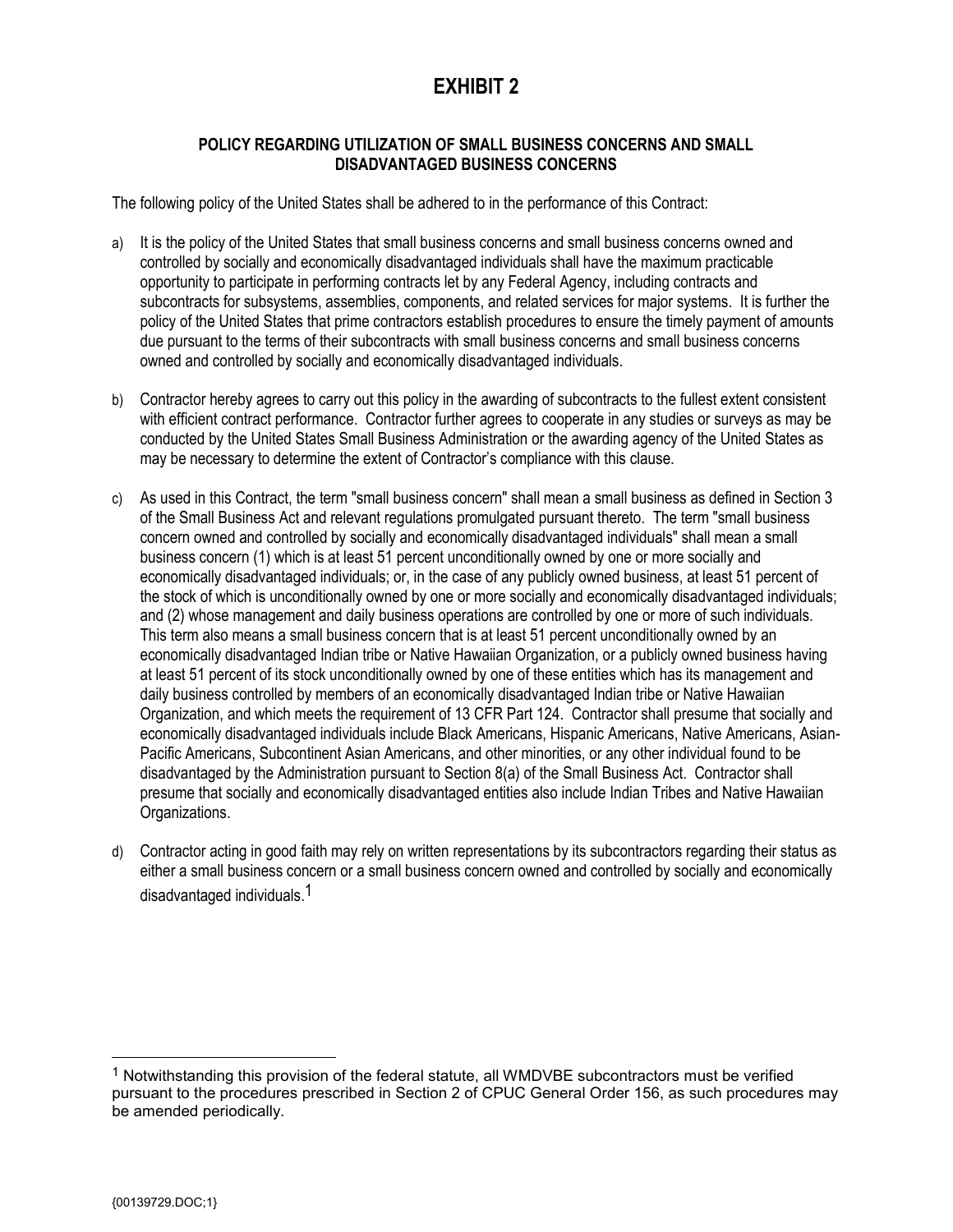### **INJURY AND ILLNESS PREVENTION PROGRAM Compliance Certificate**

The undersigned is an authorized representative of (Contractor) and hereby certifies to PG&E as follows:

- 1. Contractor has an effective Injury and Illness Prevention Program which meets the requirements of all applicable laws and regulations, including but not limited to Section 6401.7 of the California Labor Code, and any Subcontractor hired by Contractor to perform any portion of the Work under this Contract has an effective Injury and Illness Prevention Program; and
- 2. The undersigned is the person with the authority and responsibility for implementing and administering Contractor's Injury and Illness Prevention Program.

IN WITNESS WHEREOF, the undersigned has executed this Compliance Certificate.

| By:          |  |
|--------------|--|
| Name:        |  |
| Title:       |  |
| Date Signed: |  |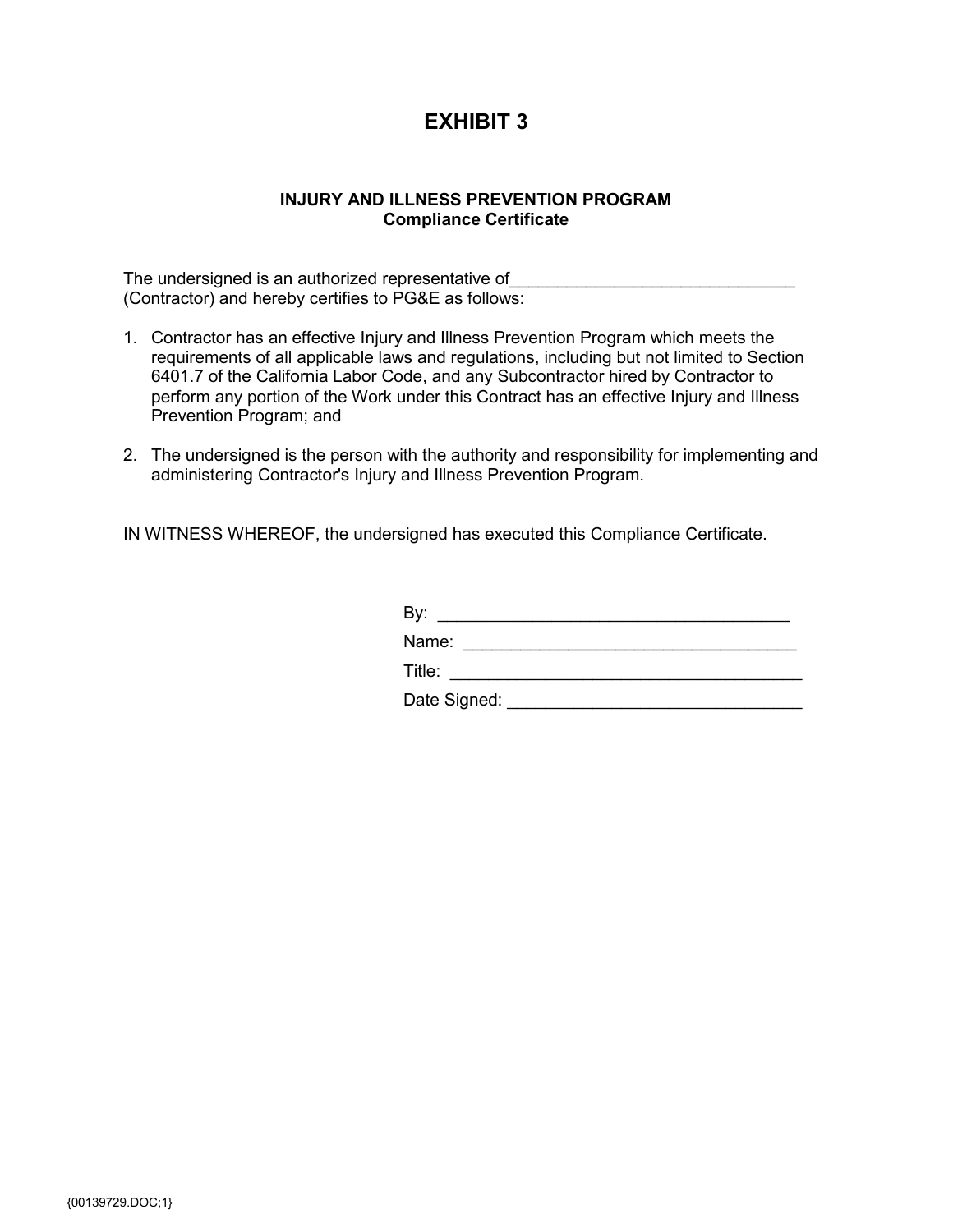### **PG&E DRUG AND ALCOHOL ABUSE AND TESTING POLICIES**

# **I. PG&E POLICY**

Preface: PG&E is committed to maintain and promote job safety and health for all workers at its facilities. In addition, PG&E is determined to protect its employees, customers, and the general public while they are on PG&E property from any harm caused by illegal drug and alcohol use by non-PG&E personnel. To accomplish these objectives, PG&E has established the following drug and alcohol policy for access to PG&E facilities by its Contractor and Subcontractor personnel.

2.0 Coverage: This policy applies to the personnel of all PG&E Contractors and Subcontractors performing any work or services at PG&E offices and/or any other PG&E facilities.

3.0 Policy: PG&E may deny access to, or remove from, its facilities the personnel of any Contractor or Subcontractor, who PG&E has reasonable grounds to believe has:

3.1 Engaged in alcohol abuse or illegal drug activity which in any way impairs PG&E's ability to maintain safe work facilities, to protect the health and well-being of PG&E employees, customers, and the general public, and to promote the public's confidence in PG&E's service and operations; or

3.2 Been found guilty, pled guilty, or pled nolo contendere to a charge of sale or distribution of any illegal drug or controlled substance as defined under Federal or California law within the past five years, unless the criminal record was later expunged or sealed by a court order.

4.0 PROHIBITED ACTIVITIES: The following activities are prohibited at all facilities owned or leased by PG&E:

4.1 Possessing, furnishing, selling, offering, purchasing, using or being under the influence of illegal drugs or other controlled substances as defined under Federal or California law;

4.2 Possessing, furnishing, selling, offering, or using alcoholic beverage, or being under the influence of alcohol.

5.0 ACTIONS: Where reasonable cause exists that paragraph 4 of this policy has been violated, the Contractor or Subcontractor must inform the PG&E representative responsible for the Contract. The Contractor or Subcontractor is also expected to take any or all of the following actions to the fullest extent they are permitted under governing collective bargaining agreements and/or its applicable security and human resources policies.

5.1 Search the individual, his or her vehicle, locker, storage area, and personal effects;

5.2 Require the individual to undergo a medical examination to determine their fitness for duty. Such examination shall include obtaining a urine and/or blood specimen for drug or alcohol analysis unless the examining physician deems such tests to be inappropriate;

5.3 Take any other appropriate action to determine if there has been a violation of paragraph 4. Refusal to comply with a request made under this paragraph shall be grounds for denying access to, or immediate removal from, any PG&E facility.

6.0 PERMISSION TO RE-ENTER: Any individual who has been denied access to, or removed from, PG&E facilities or violating this policy may obtain permission to enter or reenter provided the individual establishes, to the satisfaction of his or her employer and PG&E, that the previous activity which formed the basis for denying access or removal has been corrected and his or her future conduct will conform with this policy. PG&E retains the right of final approval for the entry or reentry of any individual previously denied access to or removed from PG&E facilities.

### **II. U.S. DEPARTMENT OF TRANSPORTATION REGULATIONS FOR DRUG AND ALCOHOL TESTING OF COMMERCIAL MOTOR VEHICLE DRIVERS AND OF NATURAL GAS PIPELINE WORKERS**

1.0 Contractor agrees that, to the extent it may be applicable to this Contract, Contractor shall comply with the U.S. Department of Transportation's (DOT) regulations for (i) commercial motor vehicle drivers, 49 CFR 382, Controlled Substances and Alcohol Use and Testing and (ii) work on gas, hazardous liquid and carbon dioxide pipelines, and liquefied natural gas pipelines, 49 CFR Parts 192, 193 or 195, Control of Drug Use in Natural Gas, Liquefied Natural Gas and Hazardous Pipeline Operations. Contractor shall establish and maintain a drug and alcohol testing program for its employees consistent with 49 CFR Part 40, Procedures for Transportation Workplace Drug Testing Programs and 49 CFR 199, Drug and Alcohol Testing, as applicable. Contractor shall ensure that any Subcontractor hired by Contractor to perform any portion of the Work under this Contract that is regulated by 49 CFR 192, 193, 195 or 382 shall also have a drug and alcohol testing program that complies with applicable DOT requirements.

2.0 PG&E's duly authorized representatives, the CPUC, DOT and appropriate agencies shall have, during the term of the Contract and for two years thereafter, access at all reasonable times to Contractor's drug and alcohol testing program records for the purpose of monitoring compliance with DOT regulations. Contractor shall ensure that any Subcontractor hired by Contractor to perform any portion of the Work regulated by 49 CFR Part 192, 193, 195 or 382 under this Contract shall also provide access to its drug and alcohol testing program records to PG&E's authorized representatives, the CPUC, DOT and appropriate agencies for the purpose of monitoring compliance with DOT regulations. Failure to comply with this requirement may, at PG&E's option, result in cancellation or termination of existing contracts and the loss of opportunity to bid on future contracts.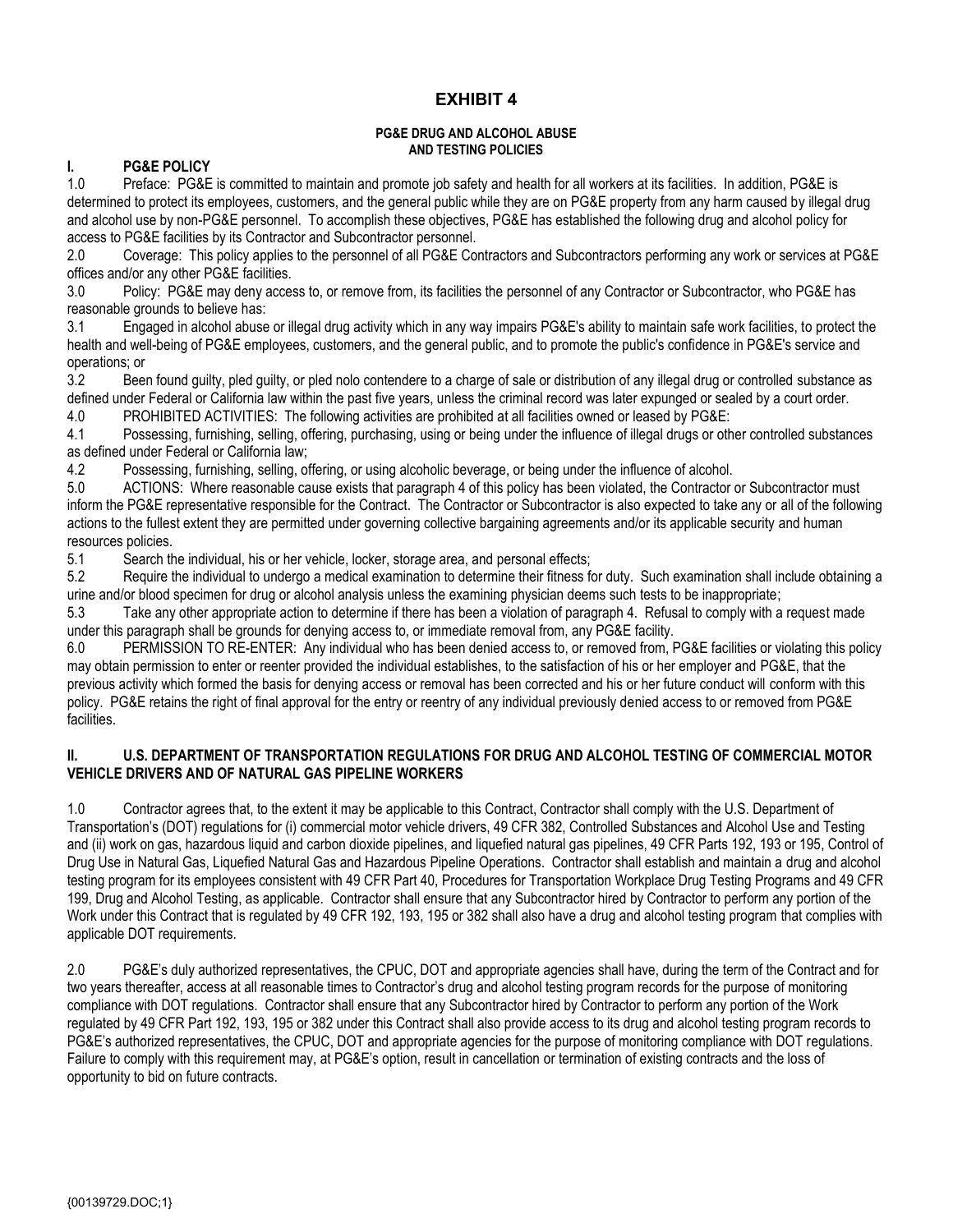### **PG&E Contractor Document Retention and Production Requirements**

- 1. Contractor agrees to retain all documents and data, whether paper or electronic, created, collected or received for PG&E in the course of performing the Work or furnishing the materials under the Contract, including without limitation, documents, data, plans, drawings, diagrams, investigative notes, field notes, tests, photographs, records, calculations, summaries, and reports; provided that Contractor is not required to retain (i) draft versions of final written documents such as reports, presentations, or other written deliverables and (ii) documents that are inconsequential or ancillary to performance and documentation of the project or its deliverables as follows:
	- [ ] a. the documents and data specified in **Exhibit 5A** to this Contract and/or in individual work authorizations (CWA) under this Contract; or
	- **[ ]** b. all documents and data, whether paper or electronic, created, collected or received for PG&E in the course of performing the Work or furnishing the materials under the Contract.

If neither Section 1(a) or Section 1(b) is checked, Section 1(b) shall apply. If Section 1(a) is checked, but documents and data are not specified in Exhibit 5A, or in a subsequently issued CWA, Section 1(b) shall apply. Collectively, the information shall hereinafter be referred to as "PG&E Contractor Documents."

- 2. Contractor shall store PG&E Contractor Documents in a secure and organized manner. All PG&E Contractor Documents shall be in legible form, whether paper or electronic. In managing and administering PG&E Contractor Documents, Contractor will comply with the requirements of "The Generally Accepted Recordkeeping Principles<sup>®</sup>" (see www.arma.org), or with modified requirements approved in writing by PG&E.
- 3. Upon completion of the Work or furnishing of the materials under the Contract, or upon completion of the Work or furnishing of the materials under each CWA under the Contract ("Work Completion Date"), PG&E will specify which of PG&E Contractor Documents must be transmitted by Contractor to PG&E ("PG&E Records"), provided however, unless otherwise agreed by PG&E:
	- a. Contractor shall transmit to PG&E, or provide PG&E access to, PG&E Records on request within forty eight (48) hours or sooner if needed (without limitation) for regulatory, CPUC, safety, audit and/or litigation requirements;
	- b. PG&E may specify that PG&E Records be delivered to PG&E on a regular basis prior to the Work Completion Date;
	- c. With respect to PG&E Contractor Documents not transmitted to PG&E as PG&E Records, Contractor shall retain all such documents for twenty four (24) months after the Work Completion Date ("Post-Termination Retention Period"). During the Post-Termination Retention Period, PG&E Contractor Documents shall be retained by Contractor at no additional cost to PG&E until disposed of in accordance with Section 6 below. To the extent PG&E requests Contractor to retain PG&E Contractor Documents after the Post-Termination Retention Period, the parties will mutually agree on the terms and conditions of such additional retention;
	- d. If PG&E Records are kept in electronic form, the following formats are acceptable for transmission to PG&E: (i) PDF, CAD or TIFF for drawings and diagrams and (ii) PDF for all other documents. If PG&E Records transmitted to PG&E consist of data in a proprietary format, Contractor shall make available to PG&E the proprietary tools or software necessary to access the data including after the transfer of the data to PG&E. This Section 3.d. shall not abrogate Contractor's obligation to produce PG&E Records in an alternative format (e.g., a native format) if set forth elsewhere in the Contract, in which case Contractor shall produce PG&E Records in each of the formats requested.
- 4. PG&E Contractor Documents shall be treated as confidential and shall not be disclosed to others unless Contractor is required to produce such documents pursuant to legal or regulatory requirements, in which case Contractor shall give PG&E maximum practicable advance notice prior to any production.
- 5. Contractor shall maintain a system for back-up of electronic PG&E Contractor Documents (e.g., files or databases) so they will be preserved for retrieval in the event that the originals are lost or destroyed.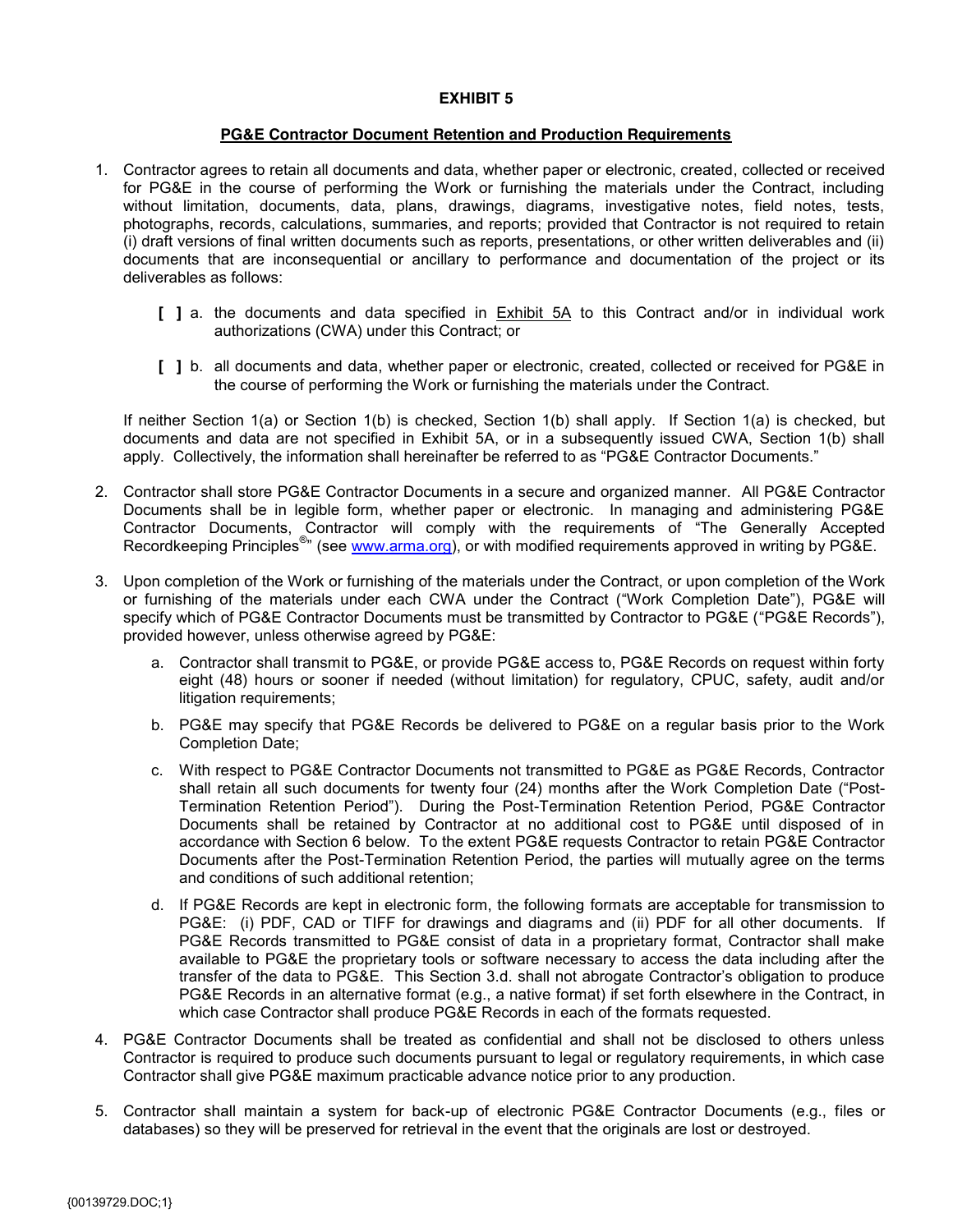- 6. If PG&E directs Contractor to dispose of PG&E Contractor Documents, Contractor shall do so in a confidential and secure manner, whether the format is electronic or paper. Proof of destruction of PG&E Contractor Documents shall be submitted to PG&E upon request.
- 7. If PG&E provides paper documents to Contractor in order to convert them to digital electronic format, Contractor shall return both the paper documents and the documents converted to digital electronic format to PG&E.
- 8. Contractor is responsible for ensuring that its Subcontractors regardless of tier comply with the obligations of Contractor where set forth in this Exhibit 5.
- 9. The terms and conditions of this Exhibit 5, including Exhibit 5A if attached, shall survive the termination of this Contract.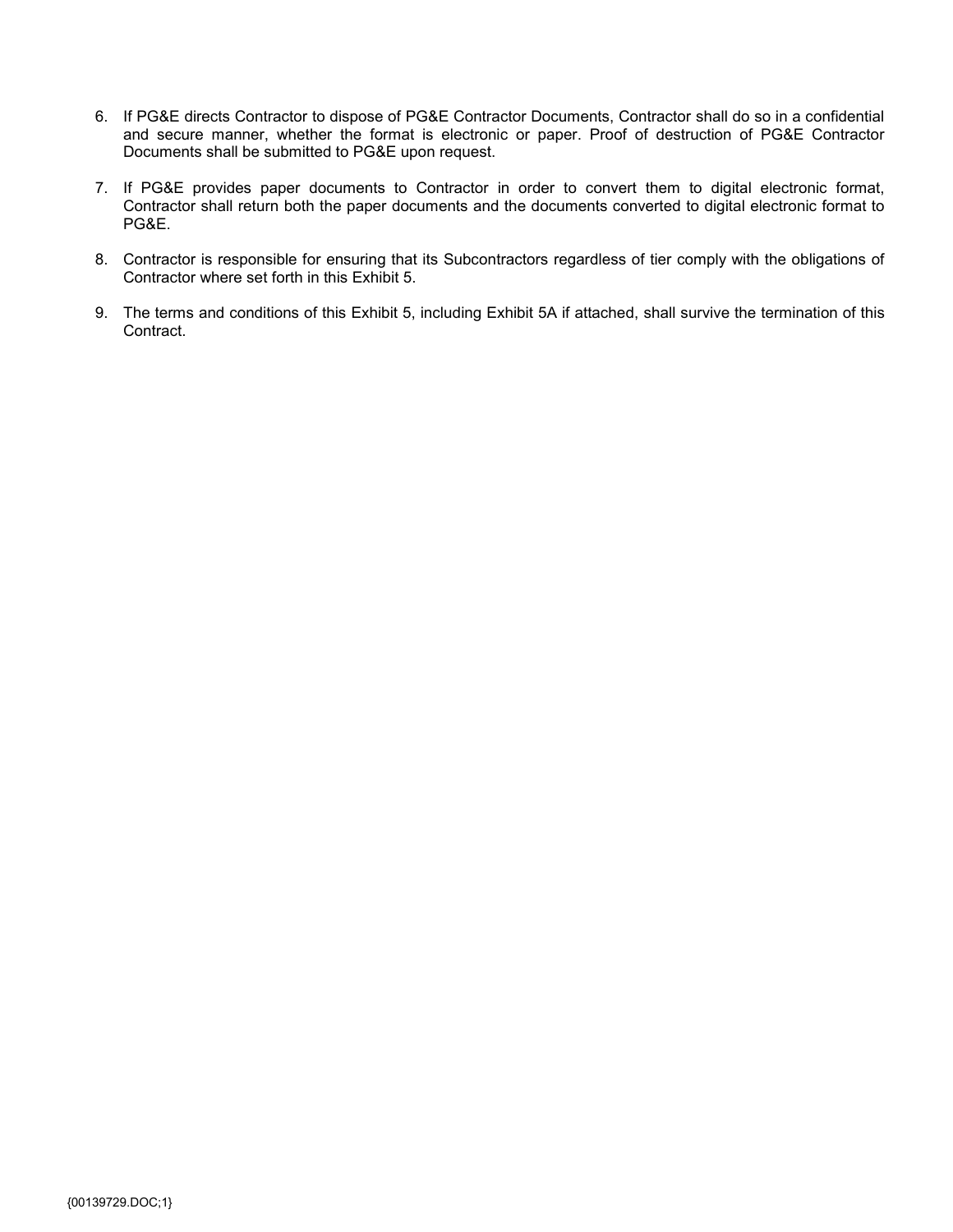### **Exhibit 5A**

### **Document and Data List**

If Section 1(a) of Exhibit 5 is checked, Contractor agrees that in connection with this Contract or CWA, as applicable, the following PG&E Contractor Documents will be created, received and/or maintained by Contractor:

> **[Insert list of all specific PG&E Contractor Documents required under this Contract (CWA)]**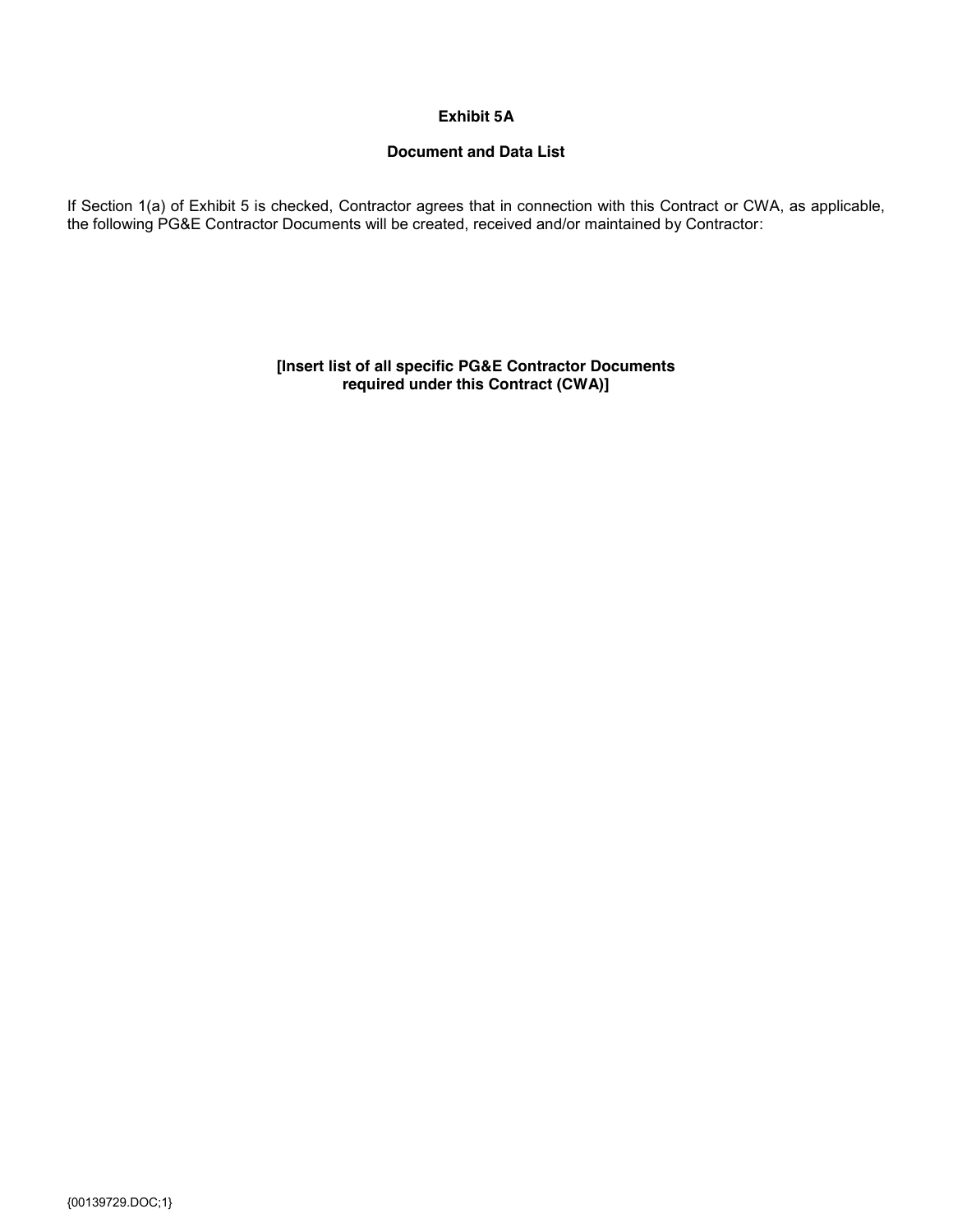### **Exhibit A Escalated Complaints / Safety Incidents**

The safety and well-being of employees (contractor/ PG&E), Customers and the general public are of paramount concern in the Program. Prompt and complete communication between PG&E's Contractor, and/ or its subcontractors is a fundamental part of addressing this concern. This policy and requirements applies to Contractor and is applicable to any and all subcontractor(s) delivering such Program on its behalf.

### **Contractor/ Subcontractor's Actions & Responsibilities**

The Contractor must adhere to all Contract Terms and Conditions related to Safety as identified in Section 2.6, Importance of Safety, and Exhibit 4, PG&E Drug and Alcohol Abuse and Testing Policies of these General Conditions*,* as well as adhere to the Safety and Performance Standard as defined in the PG&E *Safety & Performance Fundamentals Handbook* and subsequent updated. Contractor will be responsible to immediately notify PGE's program management verbally and in writing of any incident or alleged incident relating to any work or incident of any type that is violates these standards.

Contractor must comply with notification, reporting and corrective actions and timelines as outlined in Notification and Actions Process for any incident or alleged incident where the incident constitutes or may constitute:

- · A complaint (verbal or otherwise) by a Customer, employee or member of the general public regarding the misconduct or an inappropriate act by any Contractor employee;
- · A violation of PG&E's Contractor, Consultant and Supplier Code of Conduct, as available and periodically updated on PGE's website (http://www.pge.com/b2b/purchasing/) and any amendments thereto;
- Improper conduct by a Contractor's employee including conduct which reflects or may reflect poorly on the reputation of Contractor and PG&E.
- · A serious accident, including but not limited to an accident involving emergency services such as police and fire personnel;
- · Actual, suspected or alleged criminal activity;
- · A situation which places the safety of any employee, Customer or the general public at risk (with or without injuries); or
- · A situation which has the potential to expose the Contractor or PG&E to liability due to the negligence or other legally actionable conduct of a Contractor's employee.

The above list is provided only as a guide and if there is any doubt as to the applicability of this section, Contractor shall include such incident to comply with this policy/procedure.

A contractor's violation of this provision may subject the contractor to penalties or other actions including, but not limited to the loss current contracted work or termination of the contract at PG&E's sole discretion.

For clarity, this Exhibit is in addition to other provisions of the Contract and Program policies (as may be amended from time to time) relating to the conduct of contractor employees.

### **Contractor Actions & Responsibilities, as applicable:**

Upon receipt of any safety violation covered above from any source, Contractor will:

- 1. Immediately review the issue and
- 2. Notify PG&E verbally of the violation
- 3. Determine if the safety violation is a continuing or potential threat to any PG&E Customer, employee or anyone in the general public. Examples:
	- a. If there is a threat, Contractor will immediately stop any work related to the actions involved or related to the safety violation.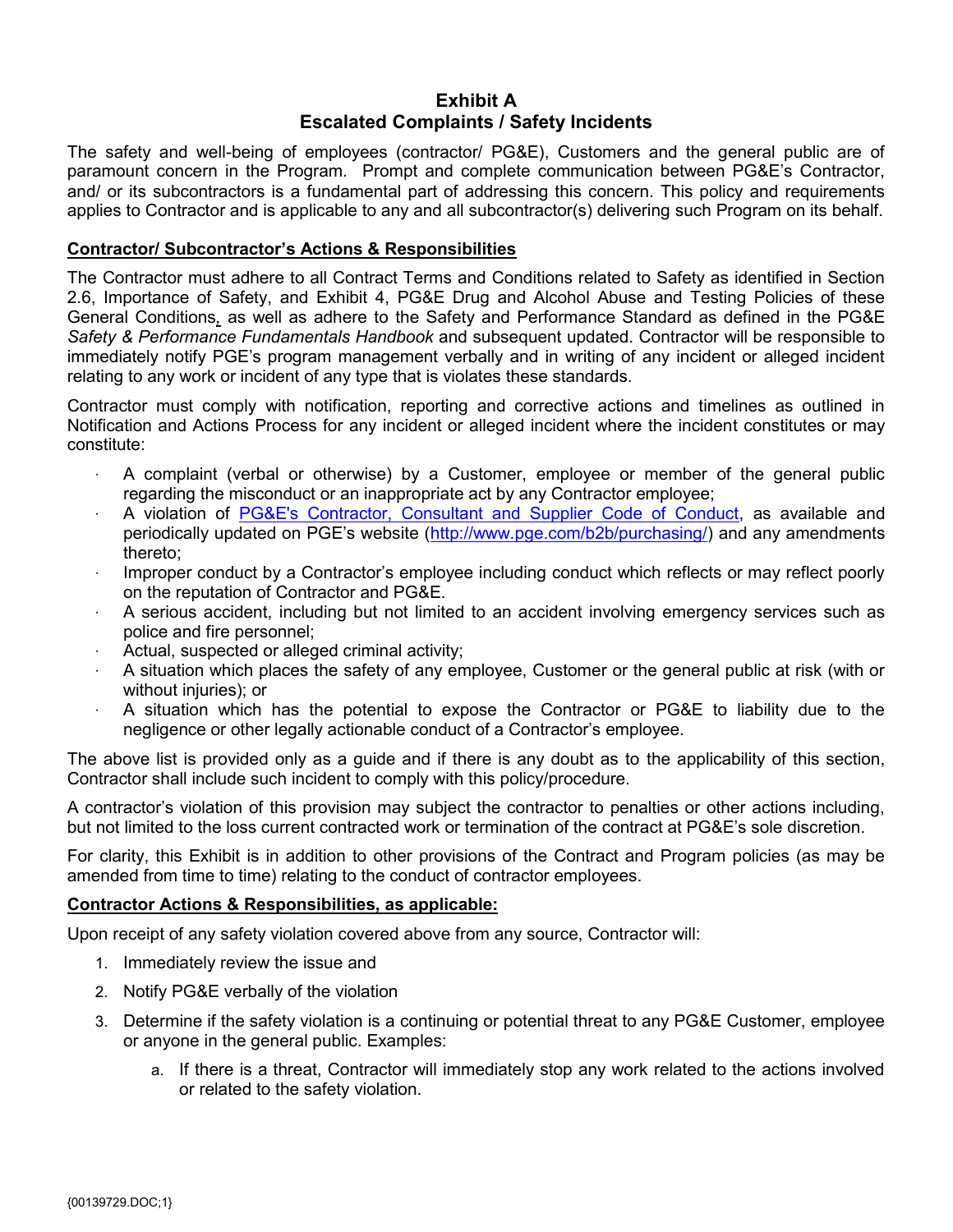- b. If no such threat exists Contractor will quickly review the record, and begin preparing a root cause analysis.
- c. If immediate corrective actions are apparent these methods will be implemented.
- d. Contractor will then notify PG&E in writing of the details of the complaint
- 4. Conduct an investigation in all cases.
	- a. In all cases, Contractor will try to discover the root cause of the incident.
	- b. Review its safety database for previous related issue or violations
	- c. Review and suggest corrective actions to be implemented with the PG&E Program Manager, who may engage PG&E's Safety department for assistance.
	- d. Determine how long the employee has worked in the program and any other pertinent information.
- 5. Present a written report to PG&E
	- a. Describe the incident
	- b. Describe the results of Contractor' investigation
	- c. Present recommendations to PG&E for consideration
- 6. Carry out whatever action is required as a result of these considerations.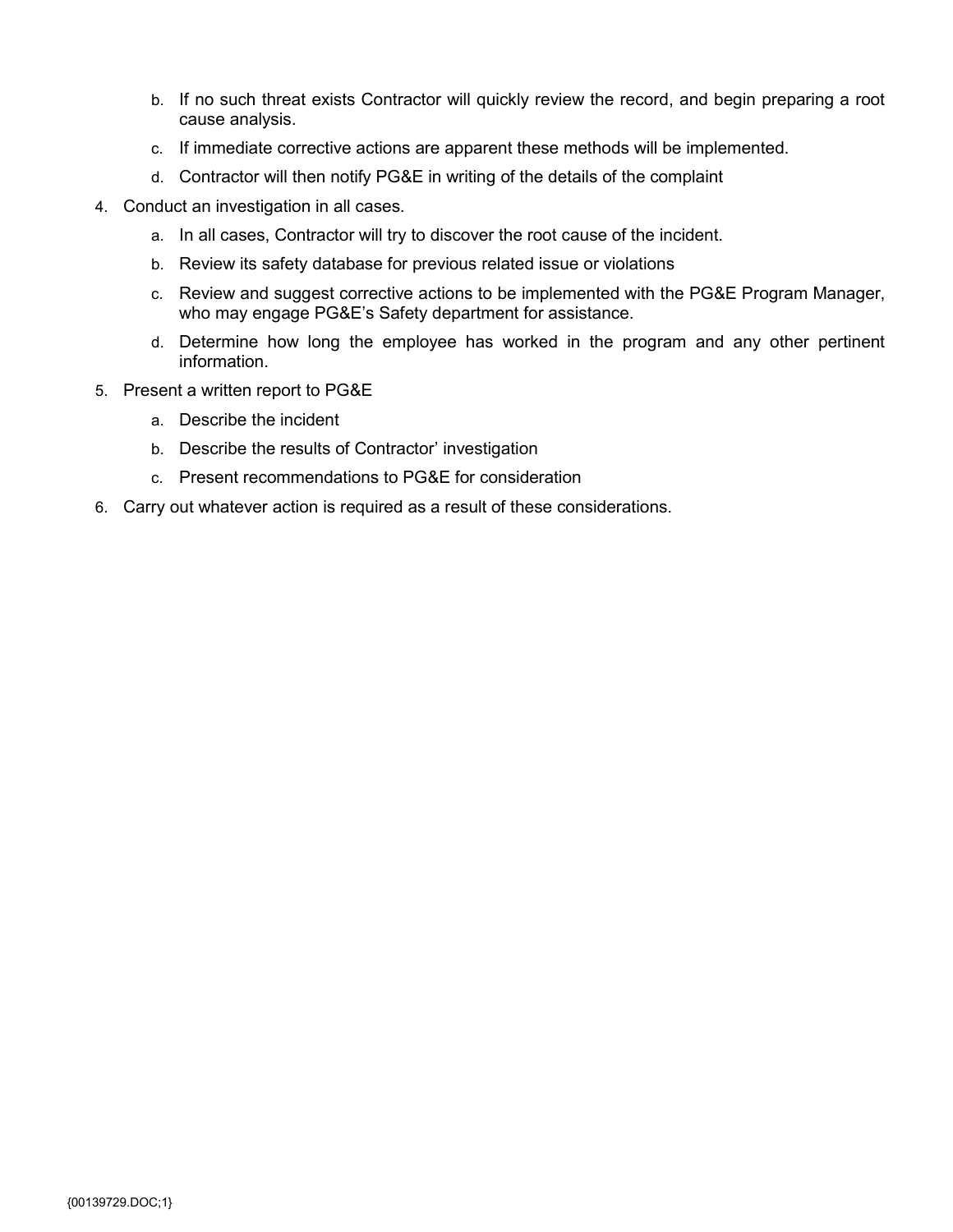### **Exhibit B Confidentiality and Data Security**

- 1. In addition to the requirements set out in Section 5.3, Confidentiality, of these General Conditions, Contractor shall comply with the following additional terms of this Exhibit B (Confidentiality and Data Security) regarding the handling of Confidential Information and PG&E Data from PG&E or its Customers.
- 2. NON-DISCLOSURE AGREEMENTS: Contractor shall have all of its employees, Subcontractors, and Subcontractor employees who will perform Work or services under this Contract sign a nondisclosure agreement in the form attached hereto as Exhibit 7 (Non-disclosure and Use of Information Agreement ["NDA"]). Prior to starting said Work or services, Contractor shall promptly furnish the original signed non-disclosure agreements to PG&E.
- 3. SECURITY MEASURES: Contractor shall take "Security Measures" with the handling of Confidential Information to ensure that the Confidential Information will not be compromised and shall be kept secure. Security Measures shall mean industry standards and techniques, physical and logical, including but not limited to:
	- a. written policies regarding information security, disaster recovery, third-party assurance auditing, penetration testing,
	- b. password protected workstations at Contractor's premises, any premises where Work or services are being performed and any premises of any person who has access to such Confidential Information,
	- c. encryption of Confidential Information, and
	- d. measures to safeguard against the unauthorized access, destruction, use, alteration or disclosure of any such Confidential Information including, but not limited to, restriction of physical access to such data and information, implementation of logical access controls, sanitization or destruction of media, including hard drives, and establishment of an information security program that at all times is in compliance with the industry requirements of ISO 27001.
- 4. COMPLIANCE AND MONITORING: Contractor shall comply with security policies relating to the handling of Confidential Information.
	- a. Prior to PG&E's first transfer of Confidential Information to Contractor, Contractor shall provide PG&E with documentation satisfactory to PG&E that it has undertaken Security Measures.
	- b. Contractor and PG&E agree to meet periodically, if requested by PG&E, to evaluate Contractor's Security Measures and to discuss, in good faith, means by which the Parties can enhance such protection, if necessary.
	- c. Contractor shall update its Security Measures, including procedures, practices, policies and controls so as to keep current with industry standards, including but not limited to NIST and NERC/CIP, as applicable.
	- d. PG&E reserves the right to perform onsite security assessments to verify the implementation and ongoing operation and maintenance of security controls. At least annually, Contractor shall assist PG&E in obtaining a copy of any report that documents Contractor's Security Measures.
	- e. In the event, PG&E determines Contractor has not complied with Security Measures, PG&E shall provide written notice to Contractor describing the deficiencies. Contractor shall then have sixty (60) calendar days to cure. If Contractor has not cured the deficiencies within sixty (60) calendar days, PG&E may cancel this Contract for cause in accordance with Section 8.2 of these General Conditions.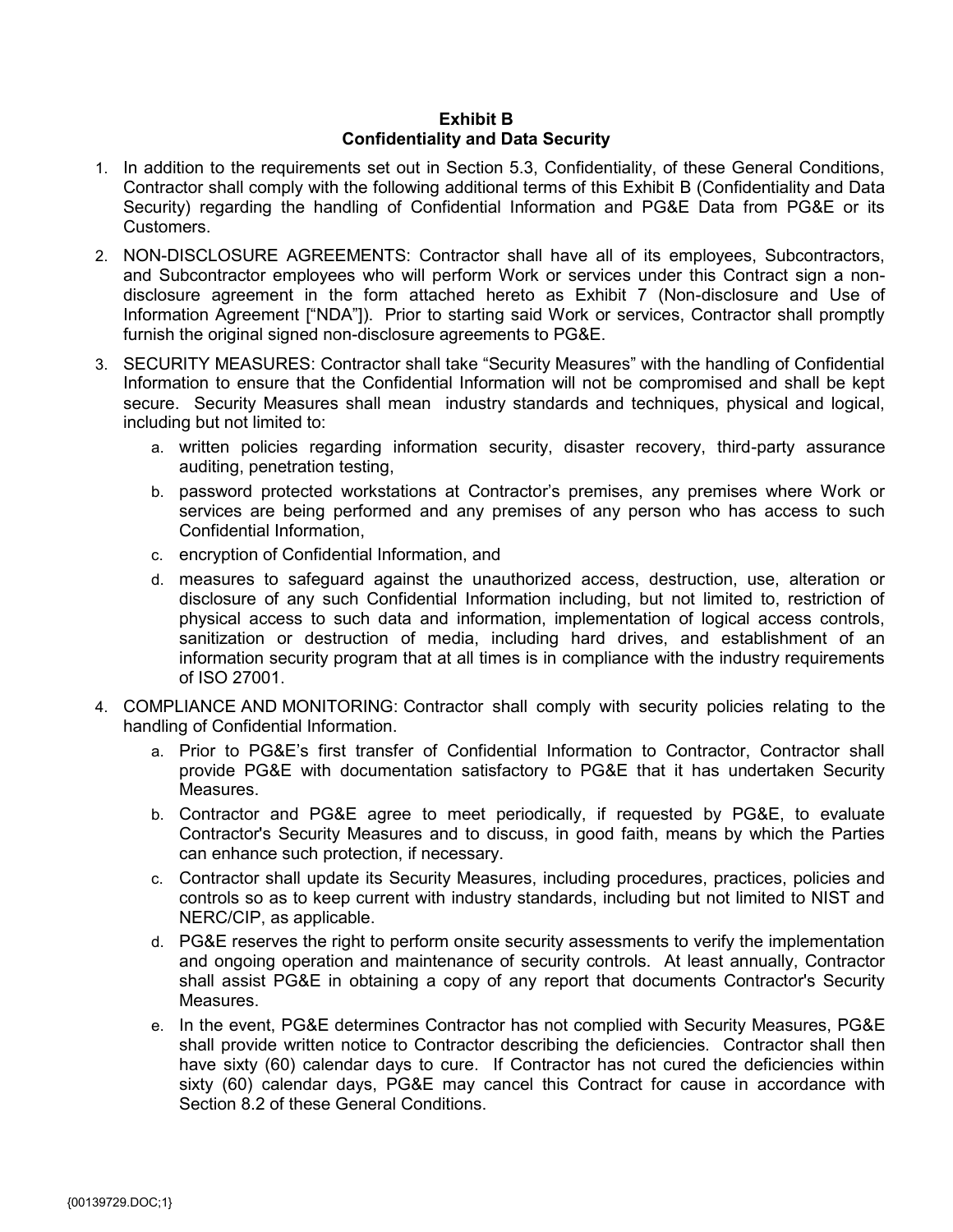- 5. PG&E DATA: PG&E Data shall mean:
	- a. all data or information provided by or on behalf of PG&E, including, but not limited to, personally identifiable information relating to, of, or concerning, or provided by or on behalf of any Customers,
	- b. all data or information input, transferred, uploaded, migrated, or otherwise sent by or on behalf of PG&E to Contractor as PG&E may approve of in advance and in writing (in each instance),
	- c. account numbers, forecasts, and other similar information disclosed to or otherwise made available to Contractor by or on behalf of PG&E and Customers, and
	- d. all data provided by PG&E's licensors, including any and all survey responses, feedback, and reports, as well as information entered by PG&E, Contractor or Subcontractor, and Participating Customers through the Program.
- 6. SECURITY OF PG&E DATA: Contractor agrees that Contractor's collection, management and use of PG&E Data during the Term shall comply with these security requirements and all applicable laws, regulations, directives, and ordinances.
	- a. Vendor Security Review: Before receiving any PG&E Data, Contractor shall undergo PG&E's Vendor Security Review process. Contractor may receive PG&E Data if Contractor receives a risk rating of 3, 2 or 1 from PG&E at the conclusion of the PG&E Vendor Security Review process. If Contractor receives a risk rating of 4 or 5 from PG&E, Contractor may not receive PG&E Data until such time Contractor receives a risk rating of 3, 2 or 1.
- 7. USE OF PG&E DATA:
	- a. License: PG&E may provide PG&E Data to Contractor to perform its obligations hereunder. Subject to the terms of the Contract, PG&E grants Contractor a personal, non-exclusive, non-assignable, non-transferable limited license to use the PG&E Data solely for the limited purpose of performing the Work or services during the Term, but not otherwise.
	- b. Limited Use of PG&E Data: Contractor agrees that PG&E Data will not be (a) used by Contractor for any purpose other than that of performing Contractor's obligations under this Contract, (b) disclosed, sold, assigned, leased or otherwise disposed of or made available to third parties by Contractor, (c) commercially exploited by or on behalf of Contractor, nor (d) provided or made available to any other party without written authorization, subject to these General Conditions and Exhibit B, Confidentiality and Data Security, and Exhibit C, Non-Disclosure and Use of Information Agreement.
	- c. Application Development: Contractor agrees that it will not engage in any application development without or until it has demonstrated compliance with the provisions of these General Conditions and Exhibit B and Exhibit C.
- 8. SECURITY BREACH: Contractor shall immediately notify PG&E in writing of any unauthorized access or disclosure of Confidential Information and/or PG&E Data.
	- a. Contractor shall take reasonable measures within its control to immediately stop the unauthorized access or disclosure of Confidential Information and/or PG&E Data to prevent recurrence and to return to PG&E any copies.
	- b. Contractor shall provide PG&E (i) a brief summary of the issue, facts and status of Contractor's investigation; (ii) the potential number of individuals affected by the security breach; (iii) the Confidential Information and/or PG&E Data that may be implicated by the security breach; and (iv) any other information pertinent to PG&E's understanding of the security breach and the exposure or potential exposure of Confidential Information and/or PG&E Data.
	- c. Contractor shall investigate such breach or potential breach, and shall inform PG&E, in writing, of the results of such investigation, and assist PG&E (at Contractor's sole cost and expense) in maintaining the confidentiality of such Confidential Information and/or PG&E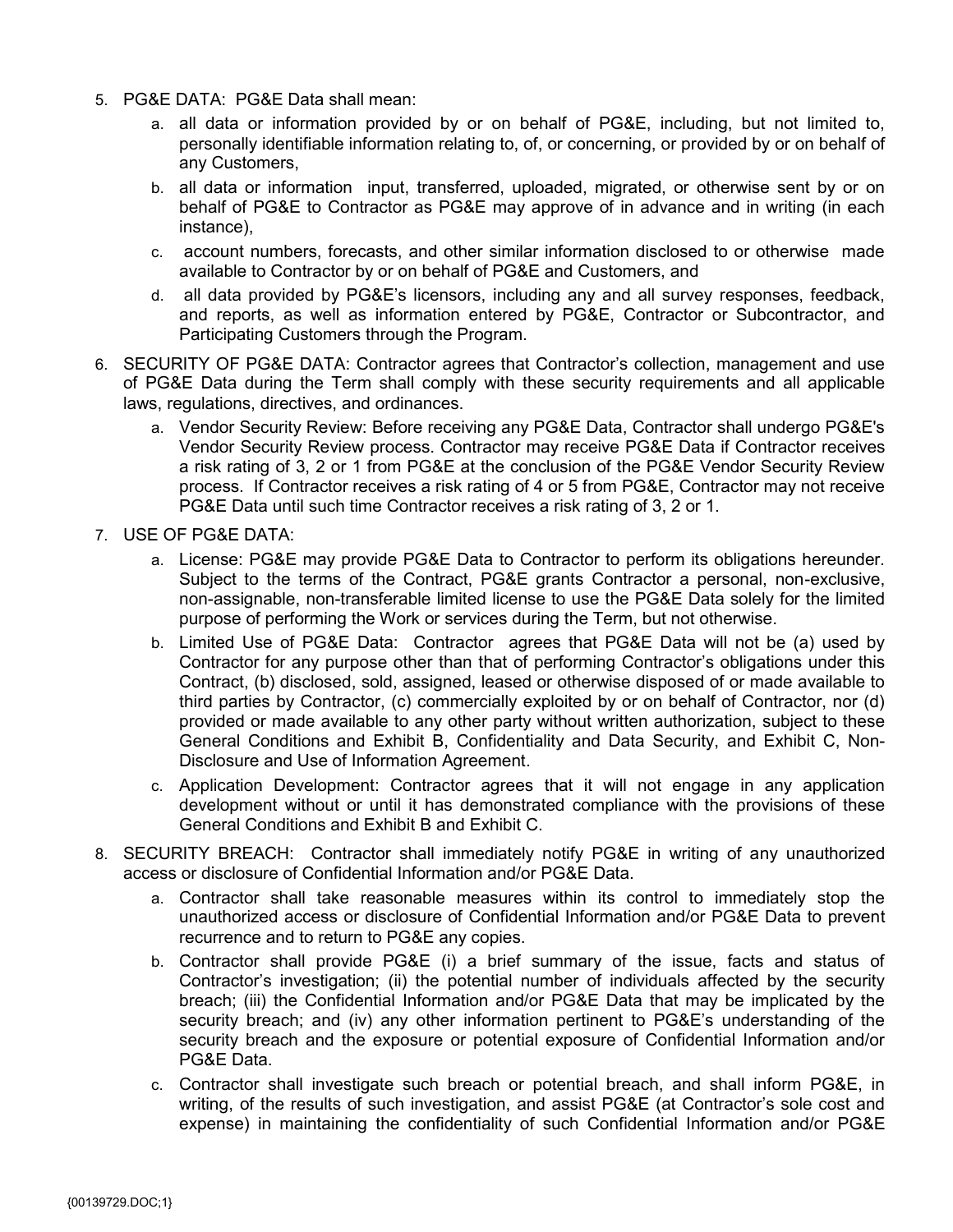Data. Contractor agrees to provide, at Contractor's sole cost and expense, appropriate data security monitoring services for all potentially affected persons for one (1) year following the breach or potential breach, subject to PG&E's prior approval.

- d. If requested in advance and in writing by PG&E, Contractor will notify the potentially affected persons regarding such breach or potential breach within a reasonable time period determined by PG&E and in a form as specifically approved in writing by PG&E. In addition, in no event shall Contractor issue or permit to be issues any public statements regarding the security breach involving Confidential Information and/or PG&E Data unless PG&E requests Contractor to do so in writing.
- 9. RIGHT TO SEEK INJUNCTION: Contractor agrees that any breach of this Exhibit B (Confidentiality and Data Security) would constitute irreparable harm and significant injury to PG&E. Accordingly, and in addition to PG&E's right to seek damages and any other available remedies at law or in equity in accordance with this Contract, Contractor agrees that PG&E will have the right to obtain, from any competent civil court, immediate temporary or preliminary injunctive relief enjoining any breach or threatened breach of this Contract, involving the alleged unauthorized access, disclosure or use of any Confidential Information and/or PG&E Data. Contractor hereby waives any and all objections to the right of such court to grant such relief, including, but not limited to, objections of improper jurisdiction or forum non convenience.
- 10. CPUC and IOU DISCLOSURE: Notwithstanding anything to the contrary contained herein, but without limiting the general applicability of the foregoing, Contractor understands, agrees and acknowledges as follows.
	- a. PG&E hereby reserves the right in its sole and absolute discretion to disclose any and all terms of this Contract and all exhibits, attachments, and any other documents related thereto to the California Public Utilities Commission (CPUC), and that the CPUC may reproduce, copy, in whole or in part or otherwise disclose the Contract to the public.
	- b. PG&E may be required, or may deem it to be in the best interest of the Program, to disclose to other IOUs certain Program information (excluding any pricing information).
- 11. SUBPOENAS: In the event that a court or other governmental authority of competent jurisdiction, including the CPUC, issues an order, subpoena or other lawful process requiring the disclosure by Contractor of the Confidential Information and/or PG&E Data provided by PG&E, Contractor shall notify PG&E immediately upon receipt thereof to facilitate PG&E's efforts to prevent such disclosure, or otherwise preserve the proprietary or confidential nature of the Confidential Information and/or PG&E Data. If PG&E is unsuccessful at preventing the disclosure or otherwise preserving the proprietary or confidential nature of the Confidential Information and/or PG&E Data, or has notified Contractor in writing that it will take no action to prevent disclosure or otherwise preserve the proprietary or confidential nature of such Confidential Information and/or PG&E Data, then Contractor shall not be in violation of this Agreement if it complies with an order of such court or governmental authority to disclose such Confidential Information and/or PG&E Data.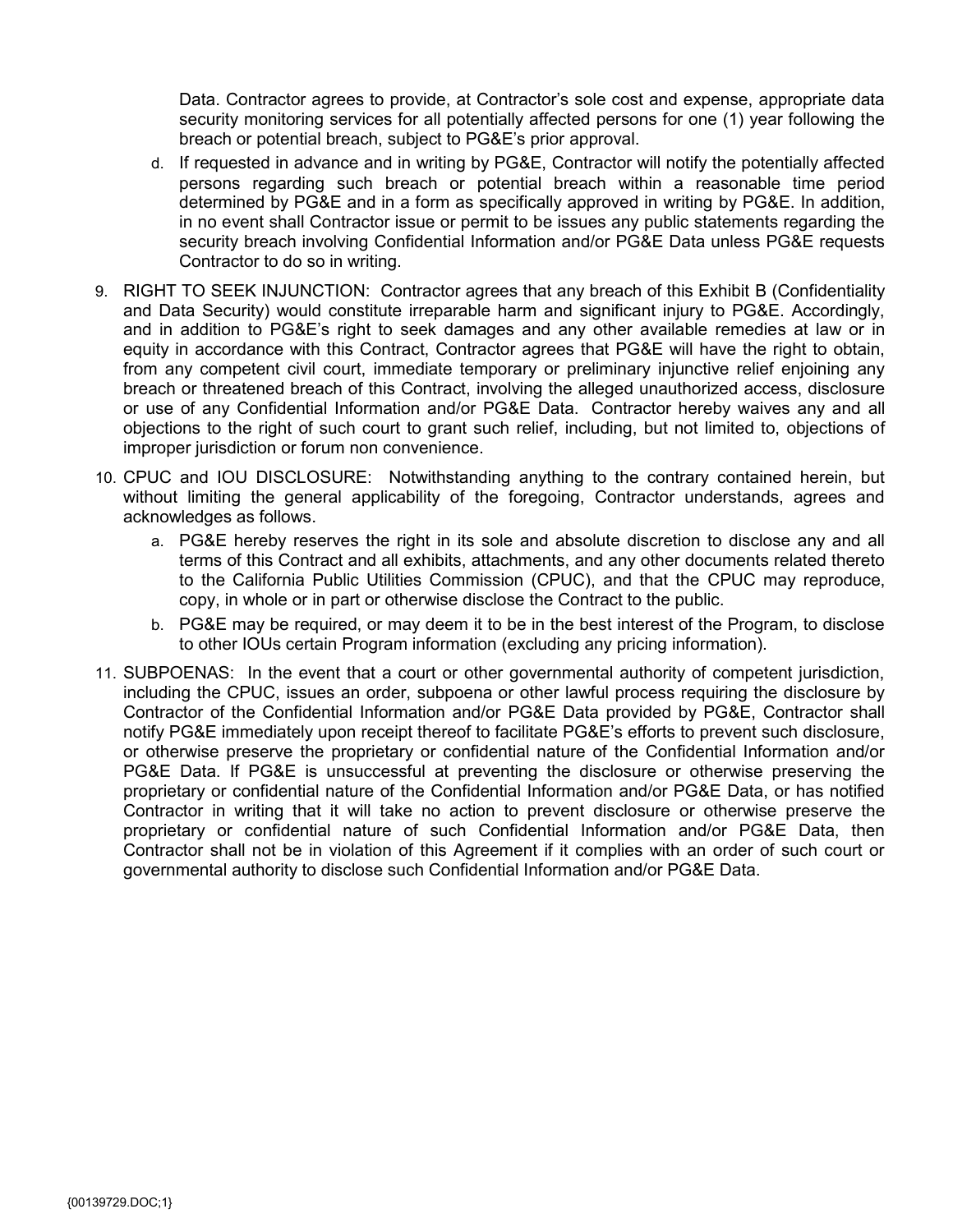### **Exhibit C Non-disclosure and Use of Information Agreement ("NDA")**

THIS AGREEMENT is by and between ("Company"), , ("Undersigned") authorized employee of Company (together, Company and Undersigned are referred to as the "Recipient"), and PACIFIC GAS AND ELECTRIC COMPANY ("PG&E") on the date set forth below. Undersigned and Company agree as follows:

- 1. The Recipient acknowledges that in the course of performing services or work for PG&E, the Recipient will be given access to certain Confidential Information, which includes (a) the Customer's account information and information relating to their facilities, equipment, processes, products, specifications, designs, records, data, software programs, Customer identities, marketing plans or manufacturing processes or products, (b) any technical, commercial, financial, or Customer information of PG&E obtained by Contractor in connection with this Contract, either during the Term or prior to the Term but in contemplation that Contractor might be providing the Work or services, including, but not limited to a Customer's energy usage and billing data, data, matters and practices concerning technology, ratemaking, personnel, business, marketing or manufacturing processes or products, which may be information owned by PG&E or by a third party and which may be in the custody of PG&E or third party and which constitutes valuable confidential and proprietary information and or trade secrets belonging to PG&E, and/or third parties, (c) any such confidential information of any third party disclosing such confidential information to PG&E or Contractor in the course of such third party's employment, engagement, business, or other relationship with PG&E or its parent, subsidiary, or affiliated companies and (d) PG&E Data as defined in Exhibit B, Confidentiality and Data Security (collectively, "Confidential Information").
- 2. In consideration of being made privy to such Confidential Information, and of the contracting for the Recipient's professional services by PG&E, the Recipient hereby shall hold the same in strict confidence, and not disclose it, or otherwise make it available, to any person or third party (including but not limited to any affiliate of PG&E that produces energy or energy-related products or services) without the prior written consent of PG&E. The Recipient agrees that all such Confidential Information:
	- a. Shall be used only for the purpose of providing Work or services for PG&E; and
	- b. Shall not be reproduced, copied, in whole or in part, in any form, except as specifically authorized and in conformance with PG&E's instructions when necessary for the purposes set forth in (a) above; and
	- c. Shall, together with any copies, reproductions or other records thereof, in any form, and all information and materials developed by Undersigned there from, be returned to PG&E when no longer needed for the performance of Undersigned's Work or services for PG&E.
- 3. The Recipient hereby agrees that any third parties owning any Confidential Information are express third party beneficiaries of this Agreement.
- 4. The Recipient hereby acknowledges and agrees that because (a) an award of money damages is inadequate for any breach of this Agreement by the Recipient or any of its representatives and (b) any breach causes PG&E irreparable harm, that for any violation or threatened violation of any provision of this Agreement, in addition to any remedy PG&E may have at law, PG&E is entitled to equitable relief, including injunctive relief and specific performance, without proof of actual damages.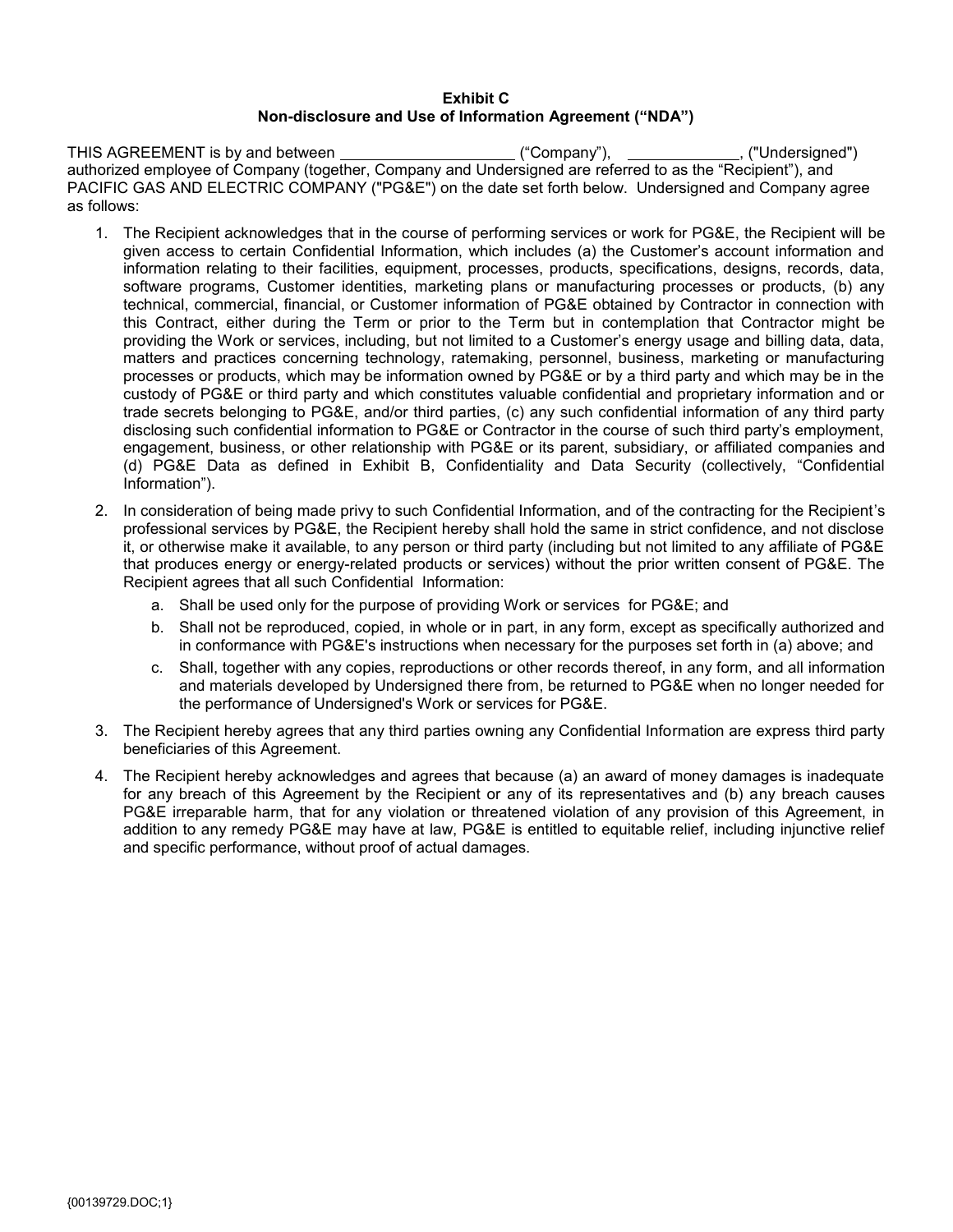5. This Agreement shall be governed by and interpreted in accordance with the laws of The State of California, without regard to its conflict of laws principles.

| <b>UNDERSIGNED</b>                                                                                                             | <b>CONTRACTOR</b> |
|--------------------------------------------------------------------------------------------------------------------------------|-------------------|
| By:<br><u> 1980 - Andrea Station, amerikansk politik (</u>                                                                     |                   |
|                                                                                                                                |                   |
|                                                                                                                                |                   |
|                                                                                                                                |                   |
| Date:<br><u> Alexandria (Carlo Carlo Carlo Carlo Carlo Carlo Carlo Carlo Carlo Carlo Carlo Carlo Carlo Carlo Carlo Carlo C</u> |                   |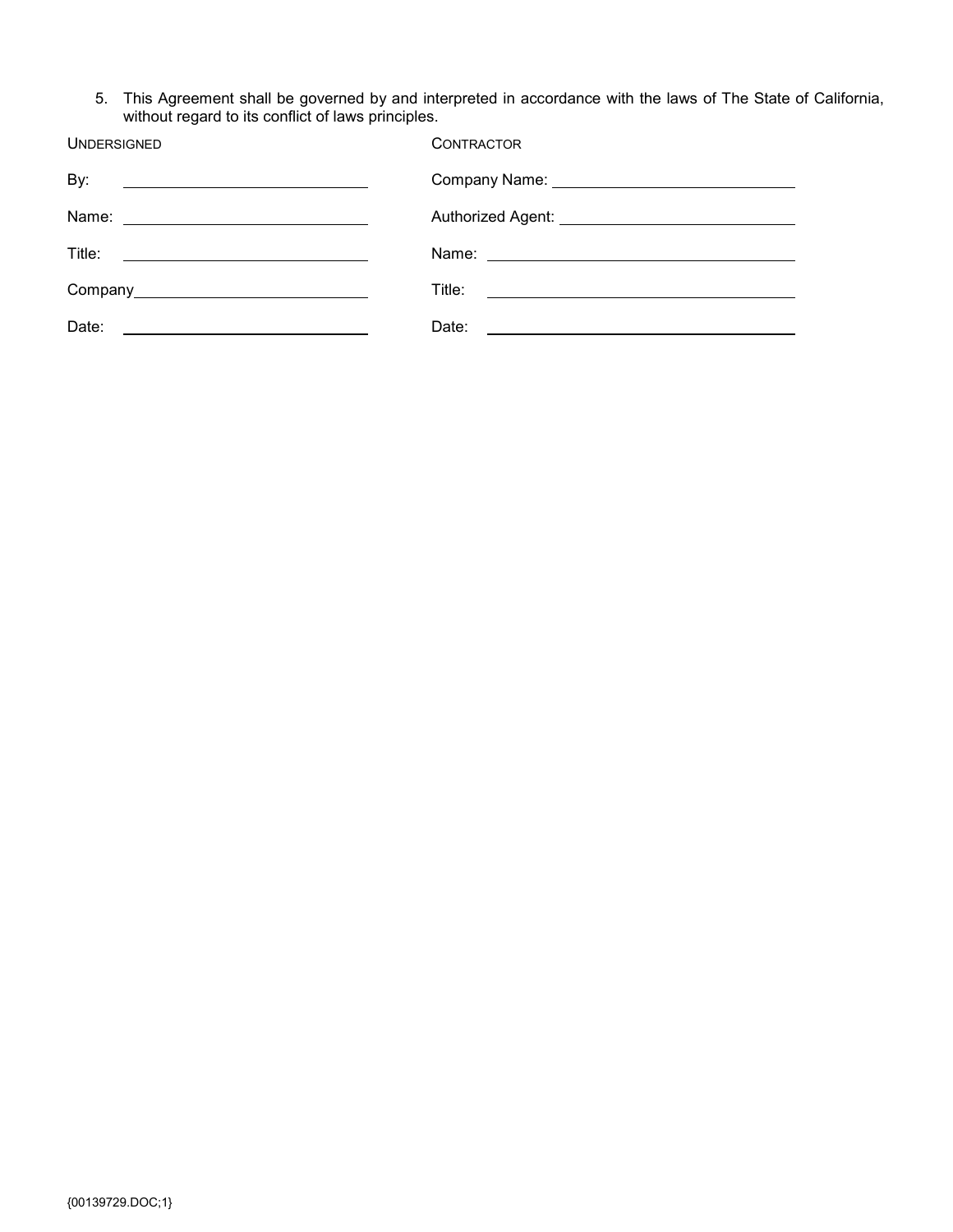### **Exhibit D Customer Satisfaction**

### **Contractors and/ or its Subcontractors (thereinafter "Contractor") Actions & Responsibilities:**

Contractor shall perform their obligations under the Contract in order to ensure that all PG&E Customers have a positive experience, including but not limited to whose participate in the Program.

- 1. Contractor shall locate, recruit, train and oversee the personnel and resources required and provide them with materials, training, processes and procedures to assure consistent, high quality and well documented implementation of the Program.
- 2. Contractor agrees to maintain sufficient staffing levels to cause all Work to be performed within the time frames specified in the Contract and applicable Statement of Work. Contractor shall assign experienced personnel qualified at the appropriate level of expertise required to perform the Work so assigned. Contractor guarantees the performance of Performing Entities (Suppliers, Sub-Suppliers, Contractors, Subcontractor, Consultants, etc.) performing any part of Contractor's obligations hereunder, and any breach of this Contract by Contractor's personnel constitutes a breach by Contractor. All personnel shall be subject to the direction, supervision, and control of Contractor. Contractor agrees that Contractor is solely responsible for any acts or omissions of Performing Entities while performing Work.
- 3. Contractor shall respect the rights of the general public, and PG&E Customers, at all times. Contractor shall at all times to be courteous to all PG&E Customers affected by the Work performed under this Contract as well as all members of the general public. The Contractor shall ensure that the its conduct of the employees is of a professional manner, and shall not allow its employees to smoke, play radios, use profanity, use abusive language, or display gestures which could be interpreted by the PG&E Customer or the general public as offensive or obscene.
- 4. Conflicts between the general public and PG&E Customers and the Contractor will not be tolerated. If, in the opinion of the PG&E Program Manager, the Contractor or its employees is unsatisfactory or unfit, Contractor's Representative shall remove immediately said employee from performing any Work under this Contract. It is understood that this provision in no way requires the Contractor to terminate the employment of any employee replaced under the terms of this section. Nor, by the terms of this section, does PG&E expressly or impliedly endorse or approve the termination of employment with the Contractor of any employee replaced under the terms of this section.
- 5. Due to the ongoing relationship between PG&E and its Customer, Contractor shall perform all Work in a timely, conscientious and businesslike fashion with a minimum of delays and disputes. Contractor shall resolve any disputes with Customers in accordance with the provisions of Section 6.0 of the Specific Conditions. TIME IS OF THE ESSENCE UNDER THIS CONTRACT.
- 6. Cleaning Up: With respect to its operation, Contractor shall maintain all worksites and related structures, equipment, and facilities in a clean, orderly condition during progress of the Work and clean up debris to the reasonable satisfaction of PGE& and Customer. Any unused or leftover materials, garbage and debris shall be promptly removed from Customer's site by Contractor and disposed of at Contractor's expense.
- 7. Contractor shall abide by all local, state, and federal laws and regulations, including but not limited to Permit and EVA.
- 8. Contractor shall ensure that an adult (18 years or older), must be present at all times during which the Contractor is on the Customer's premises or in a Customer's Home where a minor is present. The absence of an adult at a Customer's Home shall constitute a Customer "CGI (Cannot Get In)". In such a case, Contractor shall not begin Work. Instead, Contractor shall leave Customer's Home immediately. If an adult is initially present at a Customer's premises but leaves after Contractor has begun Work, Contractor shall cease Work immediately and vacate the premises.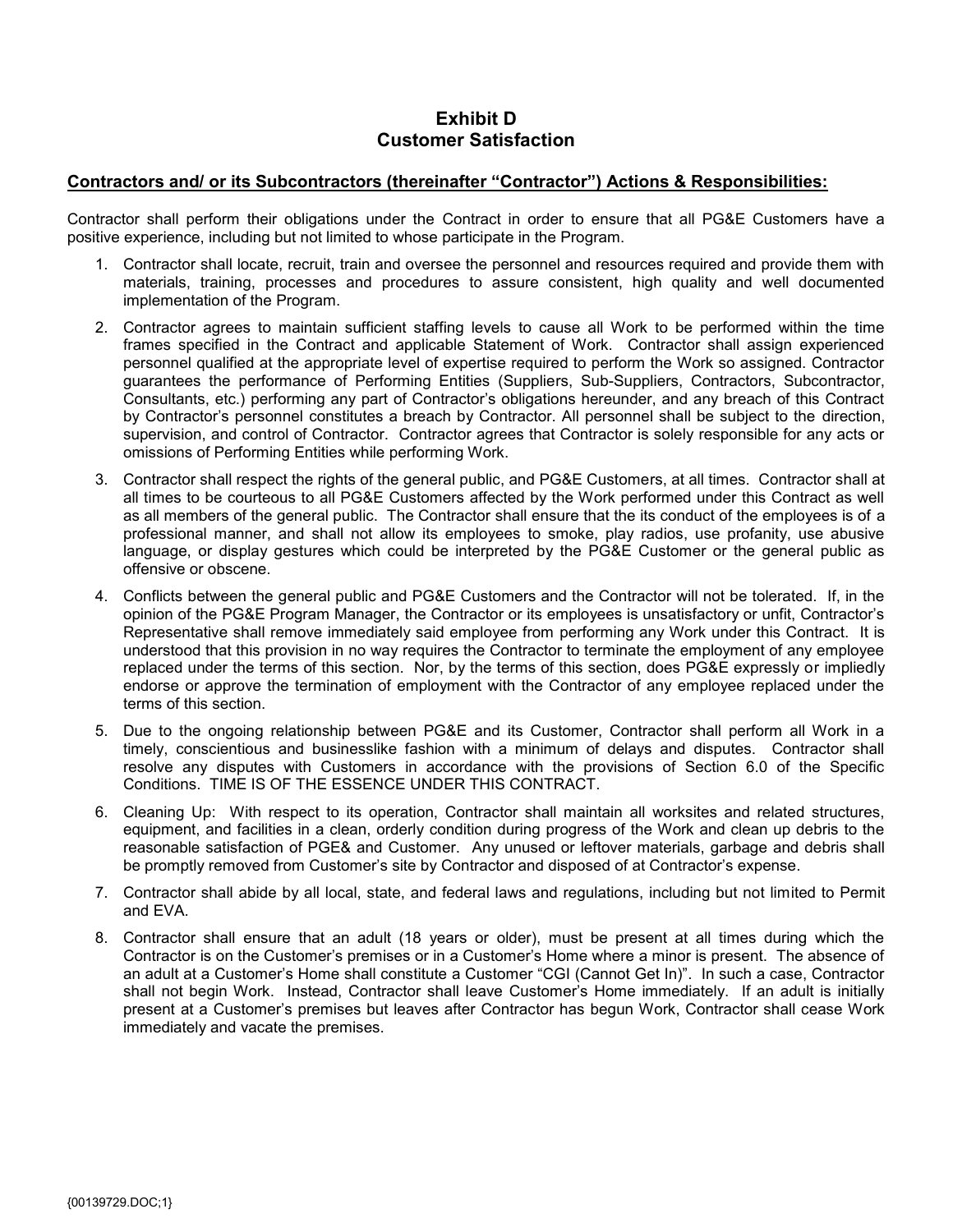### **Exhibit E Background Check**

### **Contractor's Actions and Responsibilities:**

- 1. Contractor shall represent and warrant all employees that may perform any work on the property of a PG&E customer, has undergone the Contractor's background investigation check and is listed in the BACKGROUND INVESTIGATION POLICY Compliance Certificate. Contractor shall submit a BACKGROUND INVESTIGATION POLICY Compliance Certificate for each employee who performs any work on the property of a PG&E customer.
	- a. Contractor represents and warrants that it has a security background check policy which includes, at a minimum, a search using federal, state and municipal databases (e.g., Global Watch Search, National Federal Crime Search, National Crime Database, etc.) to determine if an individual has been convicted of a felony or misdemeanor for any of the following crimes: arson, assault, battery, burglary, driving under the influence, domestic violence, larceny, manslaughter, murder, theft (including but not limited to identity theft), sexual crimes, felony drug conviction, and any crimes against children (the "Background Check").
	- b. Contractor represents and warrants that each Contractor employee that will perform any work on the property of a PG&E customer has successfully passed the Background Check and has not been convicted of any of the felonies or misdemeanors listed in the Background Check within the past seven (7) years OR has been working for the preceding twelve (12) consecutive months in a PG&E Energy Efficiency Program without incident.
	- c. Contractor shall ensure that said Contractor employees shall be in compliance with the Background Check throughout the Contractor's participation during the Term of the PG&E Program and shall submit a BACKGROUND INVESTIGATION POLICY Compliance Certificate, located in the Contractor Handbook/Manual, at the start of each calendar year.
	- d. Notwithstanding anything to the contrary herein, if an individual has been convicted for driving under the influence or a similar offense ("DUI Conviction") during the past three (3) years, the individual may be eligible to perform work on the property of a PG&E customer provided the individual has no more than one (1) DUI Conviction within the last three (3) years.
	- e. Contractor further represents and warrants that it will not assign or permit any individual to perform work on the property of a PG&E customer that has not undergone and passed Contractor's security background check.
	- f. If requested by PG&E or the implementer of the Program, any personnel to be assigned by Contractor to perform work on customer property will, prior to commencing such work, execute the necessary consents and releases to allow a third party agency acting on its own behalf to, without liability to Contractor's personnel, collect and check the criminal background and qualifications of such personnel as permitted by applicable law.
	- g. Warrant that Contractor's leadership (Owner, CEO, President, etc.) have no prior conviction of crimes identified in Section 1.a above as well as any lawsuits or liens filed against the Contractor or its leadership within the previous seven years.
- 2. If Contractor uses any subcontractors to perform services under the Program, then the Contractor shall require subcontractors to enter into a subcontract by which they agree to comply with all obligations and requirements imposed on Contractor under this Contract, including but not limited to those with respect to safety, confidentiality, insurance, and indemnification. Contractor agrees that Contractor is solely responsible for any acts or omissions of its subcontractors and any breach of this Contract by Contractor's subcontractors constitutes breach by Contractor. Contractor agrees to notify PG&E of subcontractors that will be performing services under the Program.
	- a. Drug and Alcohol Policy. Contractor employee and its subcontractors that perform any work on the property of a PG&E customer is and shall be drug and alcohol-free while performing any work on PG&E customer property.
	- b. Social Security Number Trace. Contractor has verified the identity and work authority of its employees who will perform work under the PG&E Program and all employees are in compliance with the U.S. immigration laws.
	- c. Contractor will provide the following information on their Technicians who will be participating in the program: Name, years of experience, and credentials held.